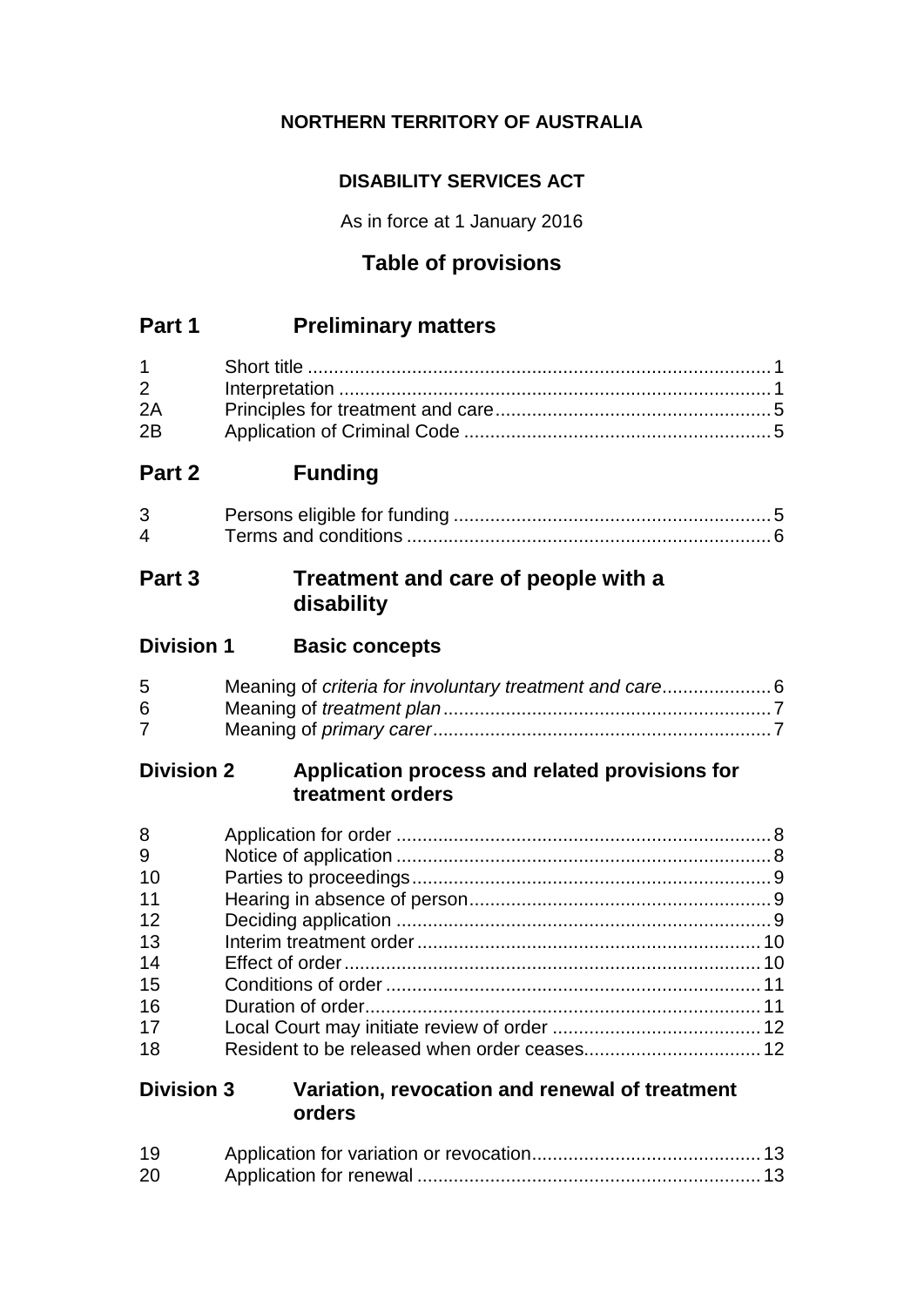# **Division 4 Appeals**

| 21 |  |
|----|--|
| 22 |  |
| 23 |  |
| 24 |  |
| 25 |  |

### **Division 5 Miscellaneous matters**

| 26 |  |
|----|--|
| 27 |  |
| 28 |  |
| 29 |  |
| 30 |  |
| 31 |  |
| 32 |  |

# **Part 4 Behaviour support plans and restrictive interventions**

# **Division 1 Basic concepts**

| 33 |  |
|----|--|
| 34 |  |
| 35 |  |

# **Division 2 Behaviour support plans**

| 36 |                                                               |  |
|----|---------------------------------------------------------------|--|
| 37 | Use of restrictive intervention included in behaviour support |  |
|    |                                                               |  |
| 38 |                                                               |  |
| 39 |                                                               |  |
| 40 |                                                               |  |

**Division 3 Use of restrictive interventions**

| 41 |  |
|----|--|
| 42 |  |

# **Division 4 Records and reports**

| Manager of residential facility to keep records of use of |  |
|-----------------------------------------------------------|--|
|                                                           |  |
|                                                           |  |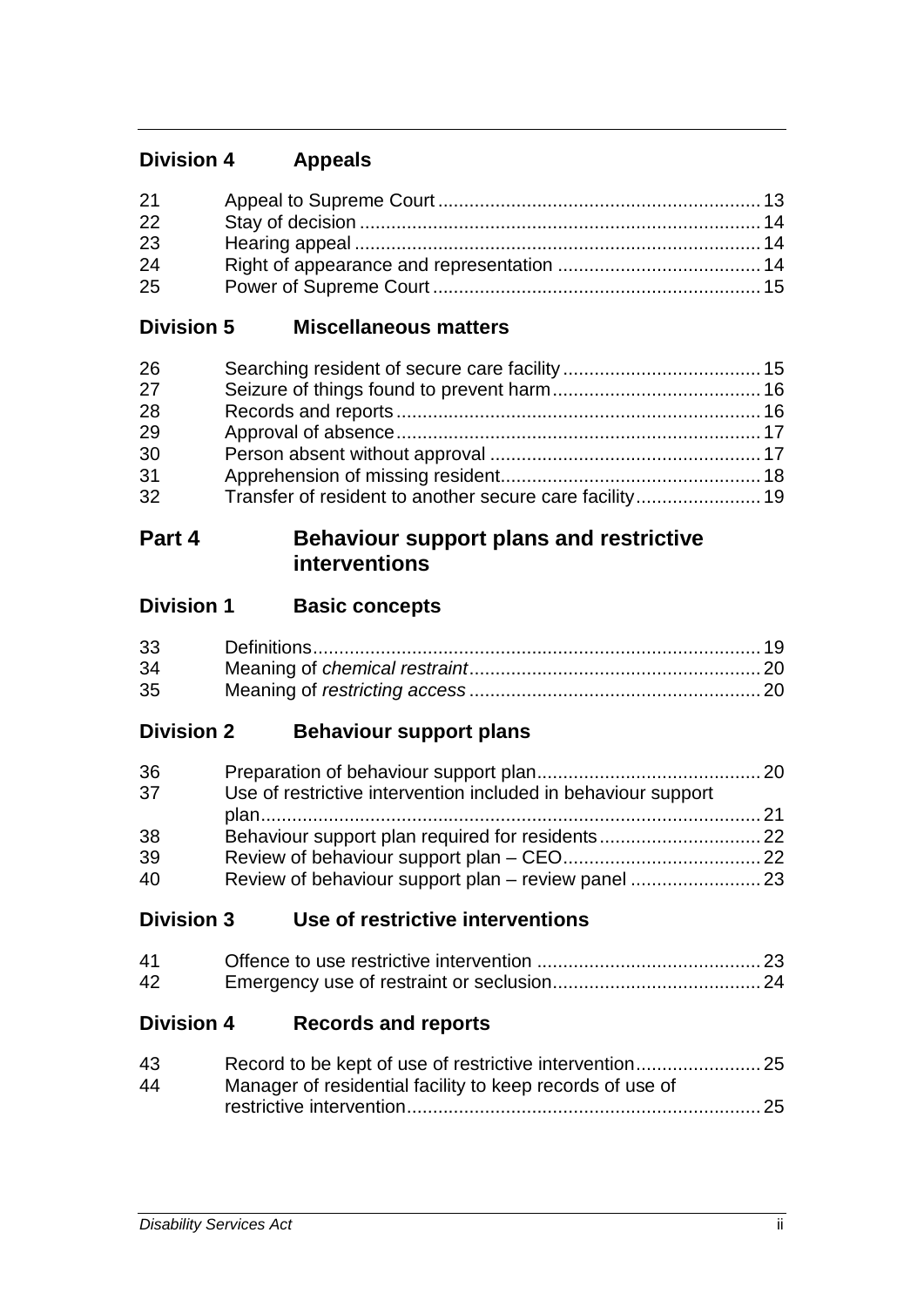# **Part 5 Complaints**

| 45 |  |
|----|--|
| 46 |  |
| 47 |  |
| 48 |  |
| 49 |  |

# **Part 6 Community visitors program**

# **Division 1 Administration**

### **Subdivision 1 Principal community visitor and community visitors**

| 50 |  |
|----|--|
| 51 |  |
| 52 |  |
| 53 |  |

# **Subdivision 2 Powers and functions of community visitors**

| 54 |  |
|----|--|
| 55 |  |
| 56 |  |
| 57 |  |
| 58 |  |
| 59 |  |

# **Subdivision 3 Community visitors panel**

| 60 |                                                          |  |
|----|----------------------------------------------------------|--|
| 61 |                                                          |  |
| 62 | Resignation and termination of appointment of members 33 |  |
| 63 |                                                          |  |
| 64 |                                                          |  |

# **Division 2 Miscellaneous matters**

| 65 |  |
|----|--|
| 66 |  |
| 67 |  |
| 68 |  |

# **Part 7 Other matters of administration**

# **Division 1 Review panel**

| 69 |  |
|----|--|
|    |  |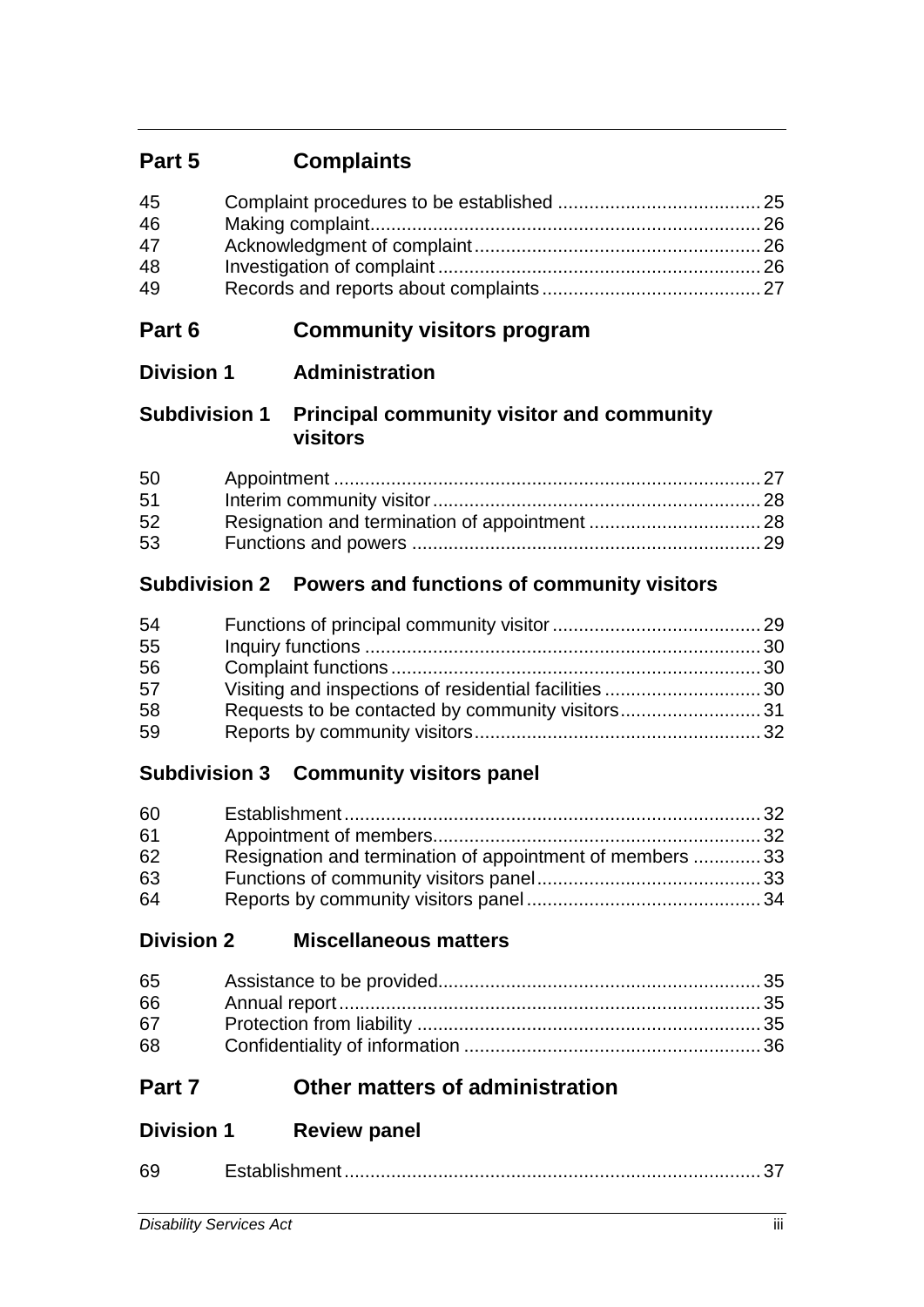| 70 |  |
|----|--|
| 71 |  |

# **Division 2 Other matters**

| 72         |                                                        |  |
|------------|--------------------------------------------------------|--|
| <b>72A</b> | Requirement to notify or consult with decision maker39 |  |
| 73         |                                                        |  |
| 74         |                                                        |  |

# **Part 8 Miscellaneous matters**

| 75 |  |
|----|--|
| 76 |  |

- **Schedule 1 Objects**
- **Schedule 2 Principles**
- **Schedule 3 Objectives**

**ENDNOTES**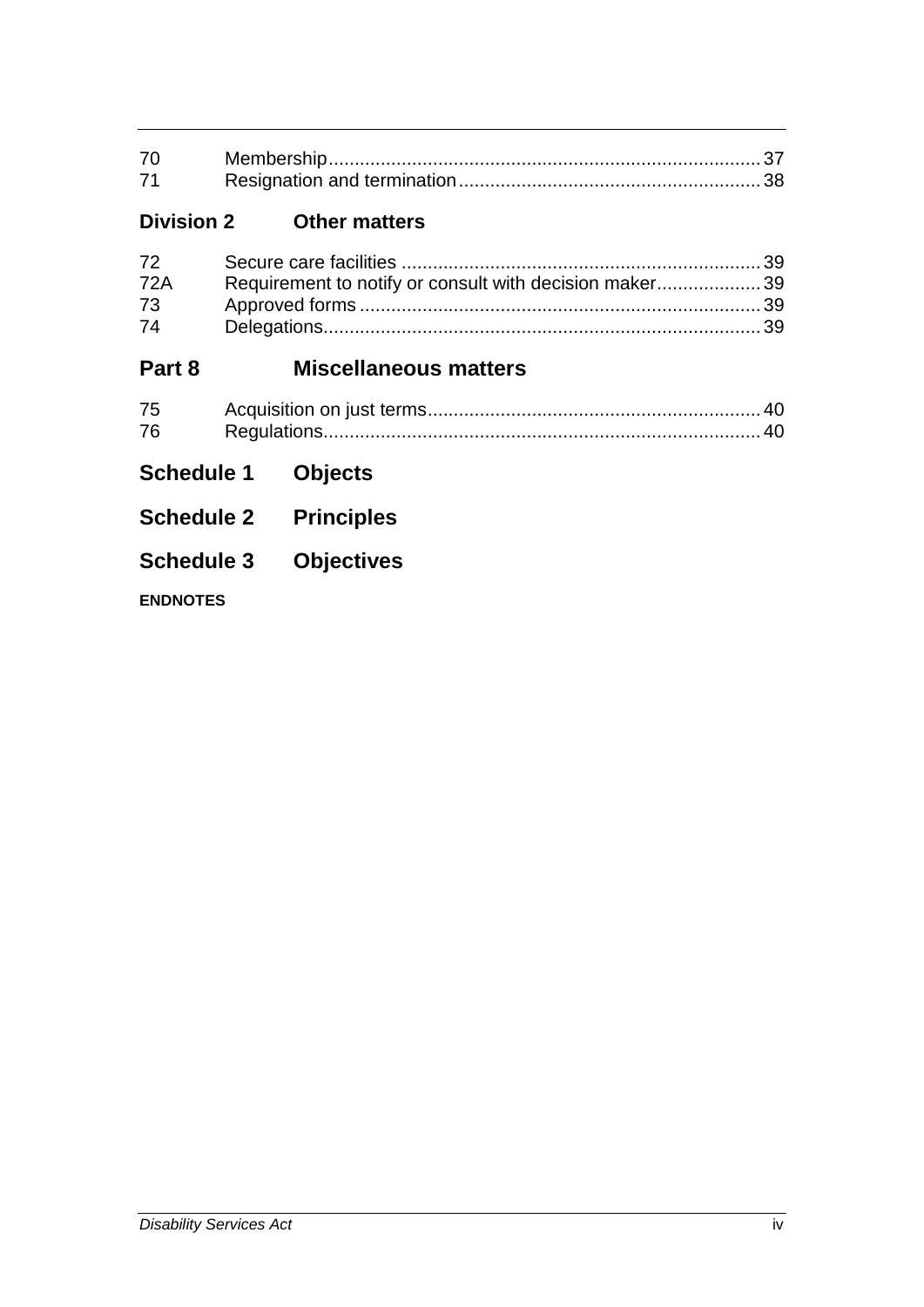# **NORTHERN TERRITORY OF AUSTRALIA**

As in force at 1 January 2016 \_\_\_\_\_\_\_\_\_\_\_\_\_\_\_\_\_\_\_\_

\_\_\_\_\_\_\_\_\_\_\_\_\_\_\_\_\_\_\_\_

### **DISABILITY SERVICES ACT**

#### **An Act about providing services for people with a disability, and for related purposes**

### **Part 1 Preliminary matters**

#### **1 Short title**

This Act may be cited as the *Disability Services Act*.

#### **2 Interpretation**

(1) In this Act:

*appropriate place* means a place mentioned in section 43ZA(1)(a)(ii) of the Criminal Code.

*Note*

*A secure care facility may be an appropriate place.*

*approved form* means a form approved under section 73.

*authorised employee*, see section 26(1).

*behaviour support plan*, see section 36(1).

*business day* means a day that is not a Saturday, Sunday or public holiday.

*CEO* means the Chief Executive Officer.

*chemical restraint*, see section 34.

*community visitor*, means a person holding office under an appointment under section 50(2), and includes the principal community visitor and an interim community visitor.

*community visitors panel* means the community visitors panel established under section 60.

*complaint* means a complaint made under Part 5.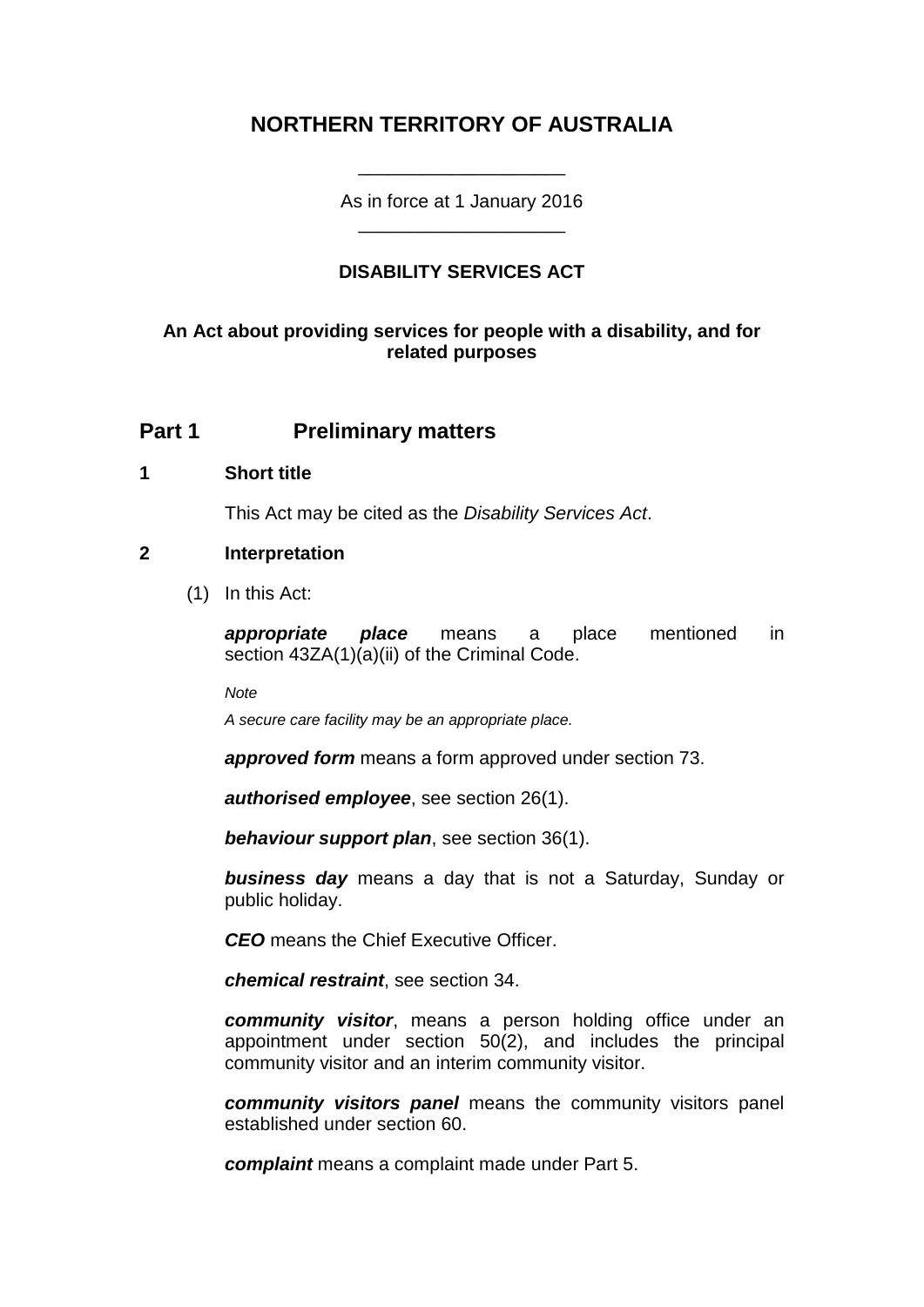*complex cognitive impairment*, see section 6A of the *Mental Health and Related Services Act*.

*criteria for involuntary treatment and care*, see section 5.

*decision maker*, for a person with a disability, means a decision maker (as defined in section 3 of the *Advance Personal Planning Act*) for the person who has authority for matters relating to the treatment and care of the person.

*disability*, in respect of a person, means a disability:

- (a) which is attributable to an intellectual, sensory, physical or psychiatric impairment or a combination of those impairments;
- (b) which is permanent or likely to be permanent;
- (c) which results in:
	- (i) a substantially reduced capacity of the person for communication, learning or mobility; and
	- (ii) the need for continuing support services; and
- (d) which may or may not be of a chronic episodic nature.

*guardian*, see section 3(1) of the *Adult Guardianship Act*.

*interim community visitor*, see section 51(1).

*interim treatment order* means a treatment order made under section 13.

*manager*, of a residential facility, means the person responsible for the day-to-day management of the facility.

#### *organisation* means:

- (a) a body corporate; or
- (b) a local government council; or
- (c) a post-school education institution or body; or
- (d) the Charles Darwin University; or
- (e) the Menzies School of Health Research; or
- (f) an agency of the Territory; or
- (g) a prescribed society, association or body.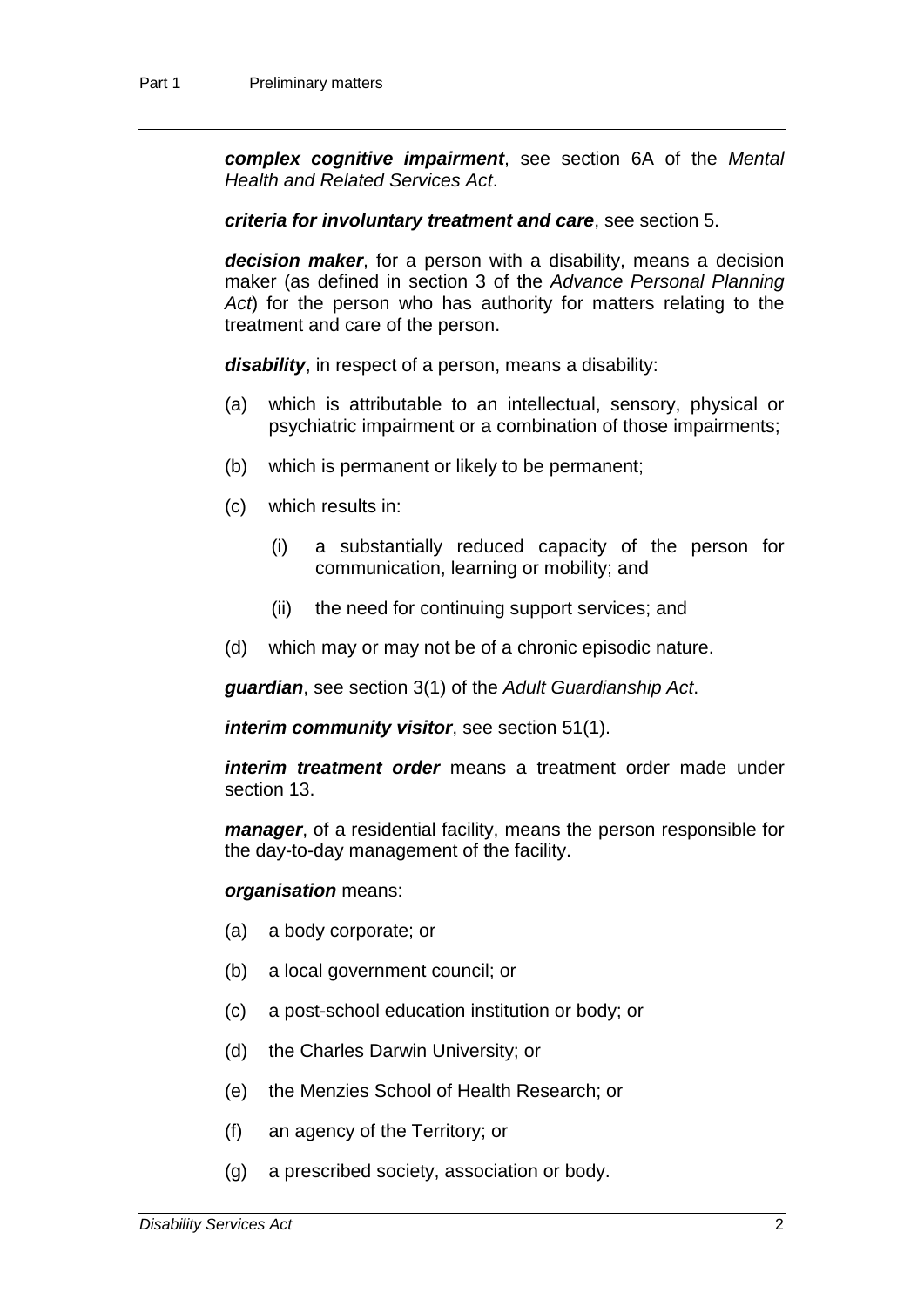*original decision*, for Part 3, Division 4, see section 21(1).

*physical restraint*, see section 33.

*primary carer*, see section 7.

*principal community visitor*, means the person holding office under an appointment under section 50(1).

*provider of services* means an organisation or a person that provides services to persons with disabilities.

*research and development activities* means:

- (a) research with respect to the provision of services for persons with disabilities:
- (b) investigation of the need for services for persons with disabilities;
- (c) the initiation of services for persons with disabilities;
- (d) the planning of the provision of services for persons with disabilities;
- (e) the development of proposals for the provision of services for persons with disabilities;
- (f) the development or implementation of training programs for:
	- (i) persons engaged in the provision of services for; or
	- (ii) the families of, and other persons who provide care for or assistance to,

persons with disabilities;

- (g) the investigation of outcomes achieved by persons with disabilities through the provision of services; or
- (h) any other activities approved by the Minister.

*researcher* means an organisation or person conducting research and development activities.

*resident*, of a residential facility, means:

- (a) for a secure care facility an adult with a disability who is living in and receiving treatment and care in the facility under:
	- (i) a treatment order; or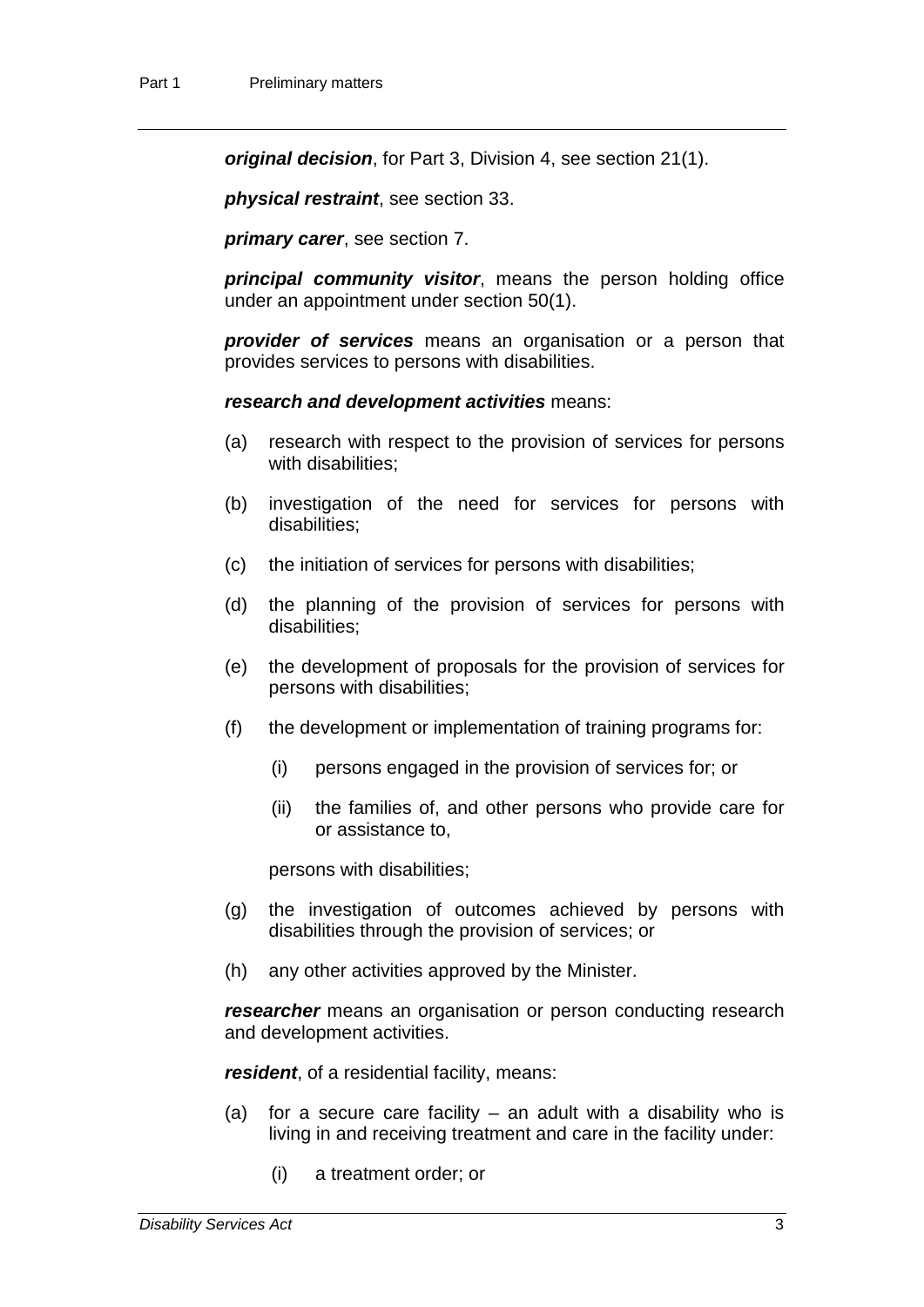- (ii) a supervision order; or
- (b) for an appropriate place other than a secure care facility  $-$  an adult with a disability who is living in and receiving treatment and care in the place under a supervision order; or
- $(c)$  for another residential facility a person with a disability who is living in and receiving treatment and care in the facility.

#### *residential facility* means:

- (a) a secure care facility; or
- (b) an appropriate place other than a secure care facility; or
- (c) other premises operated by the Agency to provide services for the treatment and care of people with a disability.

*restraint*, see section 33.

*restricting access*, see section 35.

*restrictive intervention*, see section 33.

*review panel* means the review panel established under section 69.

*seclusion*, see section 33.

*secure care facility* means premises declared under section 72 to be a secure care facility.

*supervision order*, see section 43A of the Criminal Code.

*therapeutic benefit* means a therapeutic benefit by way of personal development, including:

- (a) building on strengths and life skills; and
- (b) opportunities for quality of life and participation and inclusion in the community.

*treatment and care principles*, see section 2A.

*treatment order* means an order in force under Part 3, and includes an interim treatment order.

*treatment plan*, see section 6.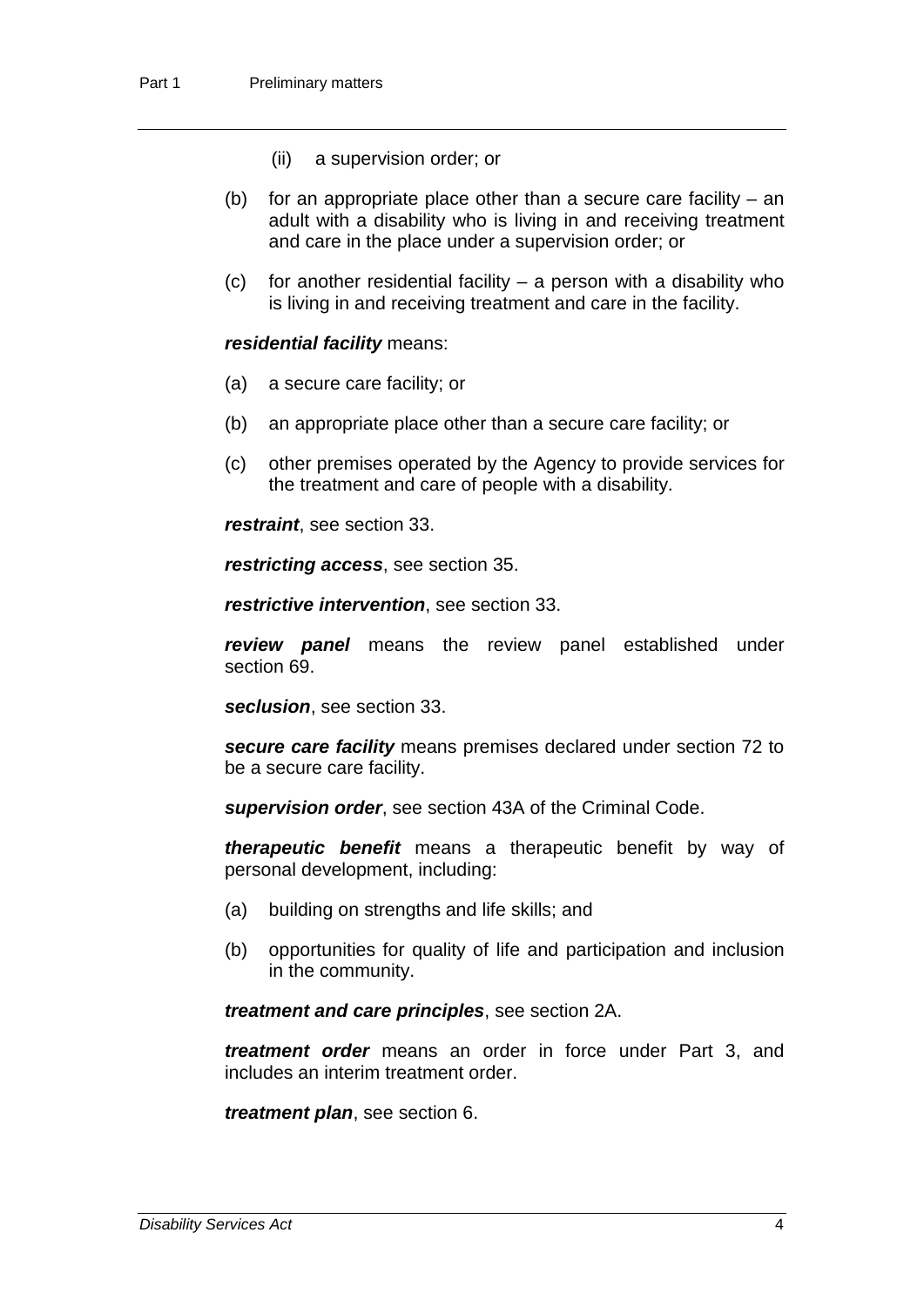(2) The Minister may, by notice in the *Gazette*, prescribe a society, association or body for the purposes of the definition of *organisation* in subsection (1).

### **2A Principles for treatment and care**

The following principles (the *treatment and care principles*) apply to the treatment and care of a person with a disability:

- (a) the treatment and care must be reviewed regularly;
- (b) if a restriction on the rights or opportunities of the person is necessary, the option chosen should be the option that is the least restrictive as is possible in the circumstances;
- (c) for a person for whom a treatment order is in force the treatment and care of the person must cease if the person no longer obtains therapeutic benefit from it.

#### **2B Application of Criminal Code**

Part IIAA of the Criminal Code applies to an offence against this Act.

*Note for section 2B*

Part IIAA of the Criminal Code states the general principles of criminal *responsibility, establishes general defences, and deals with burden of proof. It also defines, or elaborates on, certain concepts commonly used in the creation of offences.*

# **Part 2 Funding**

#### **3 Persons eligible for funding**

- (1) Subject to subsection (2), the Minister may approve funding, out of money that has been provided for the purpose, to a provider of services, a researcher or a person with a disability.
- (2) The Minister must not approve funding under subsection (1) to a provider of services or a researcher unless the provider or researcher is:
	- (a) providing services or conducting research and development in a manner which furthers the principles set out in Schedule 2; and
	- (b) furthering the objectives set out in Schedule 3.
- (3) The Minister must have regard to furthering the objects set out in Schedule 1 when approving funding under subsection (1).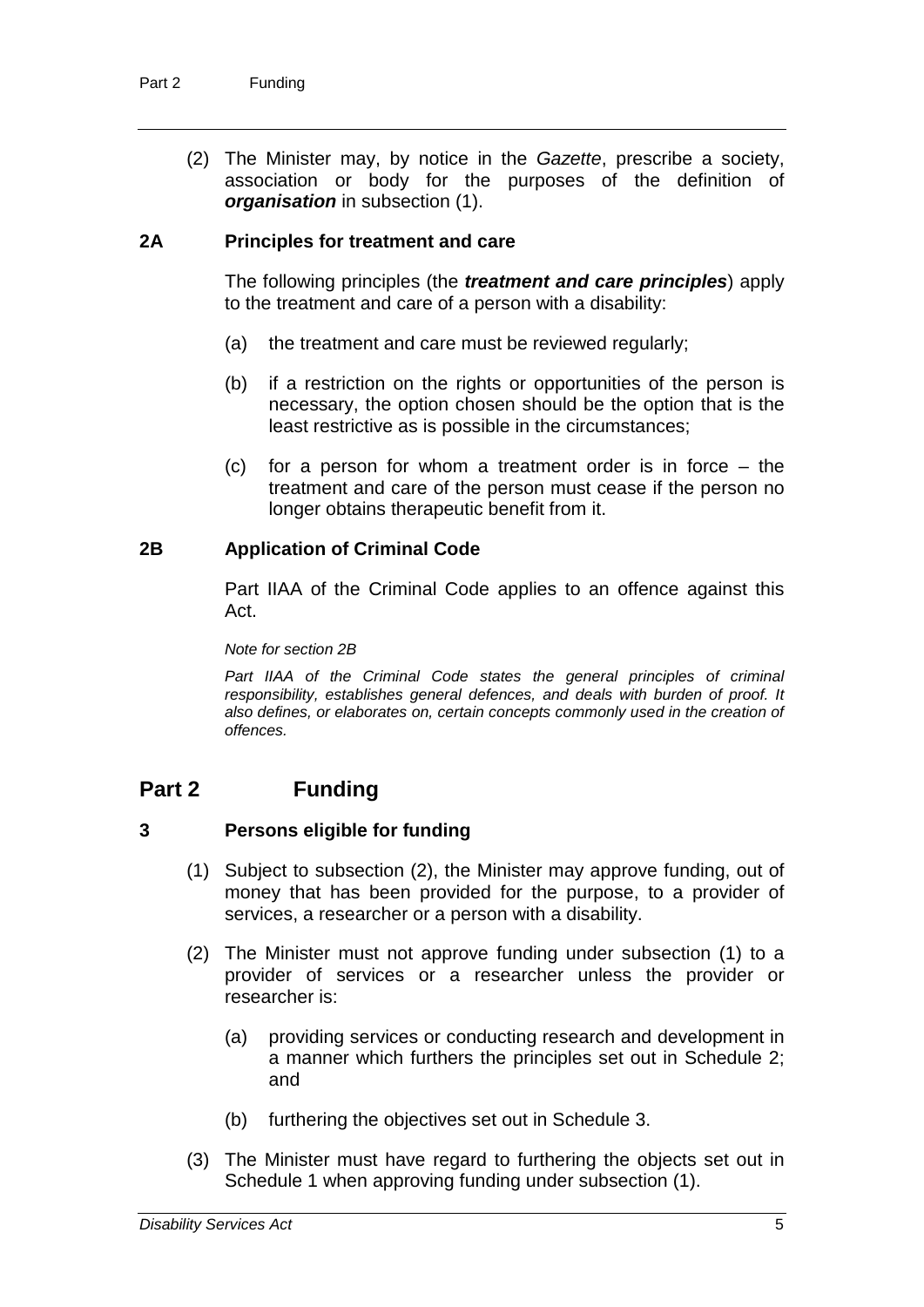### **4 Terms and conditions**

- (1) Where the Minister decides to approve funding to the provider of a service, a researcher or a person with a disability, the Minister may require the provider, researcher or person to enter into an agreement about the terms and conditions with which the provider, researcher or person must comply while receiving the funding.
- (2) An agreement under subsection (1) must be in writing and signed by both parties.
- (3) The terms and conditions of the agreement may include the outcomes to be achieved by persons with disabilities and the rights of persons being provided with services by the provider or persons who are the subject of research programs of the researcher.

### **Part 3 Treatment and care of people with a disability**

### **Division 1 Basic concepts**

#### **5 Meaning of** *criteria for involuntary treatment and care*

A person fulfils the *criteria for involuntary treatment and care* if:

- (a) the person is an adult; and
- (b) the person has a disability; and
- (c) the person has a complex cognitive impairment; and
- (d) the person is engaging in repetitive conduct of high risk behaviour likely to cause harm to himself or herself or to someone else; and
- (e) unless the person receives treatment and care in a secure care facility, the person:
	- (i) is likely to cause serious harm to himself or herself or to someone else; or
	- (ii) will represent a substantial risk to the general community; or
	- (iii) is likely to suffer serious mental or physical deterioration; and
- (f) the person has the capacity to benefit from goal-oriented therapeutic services in a secure care facility; and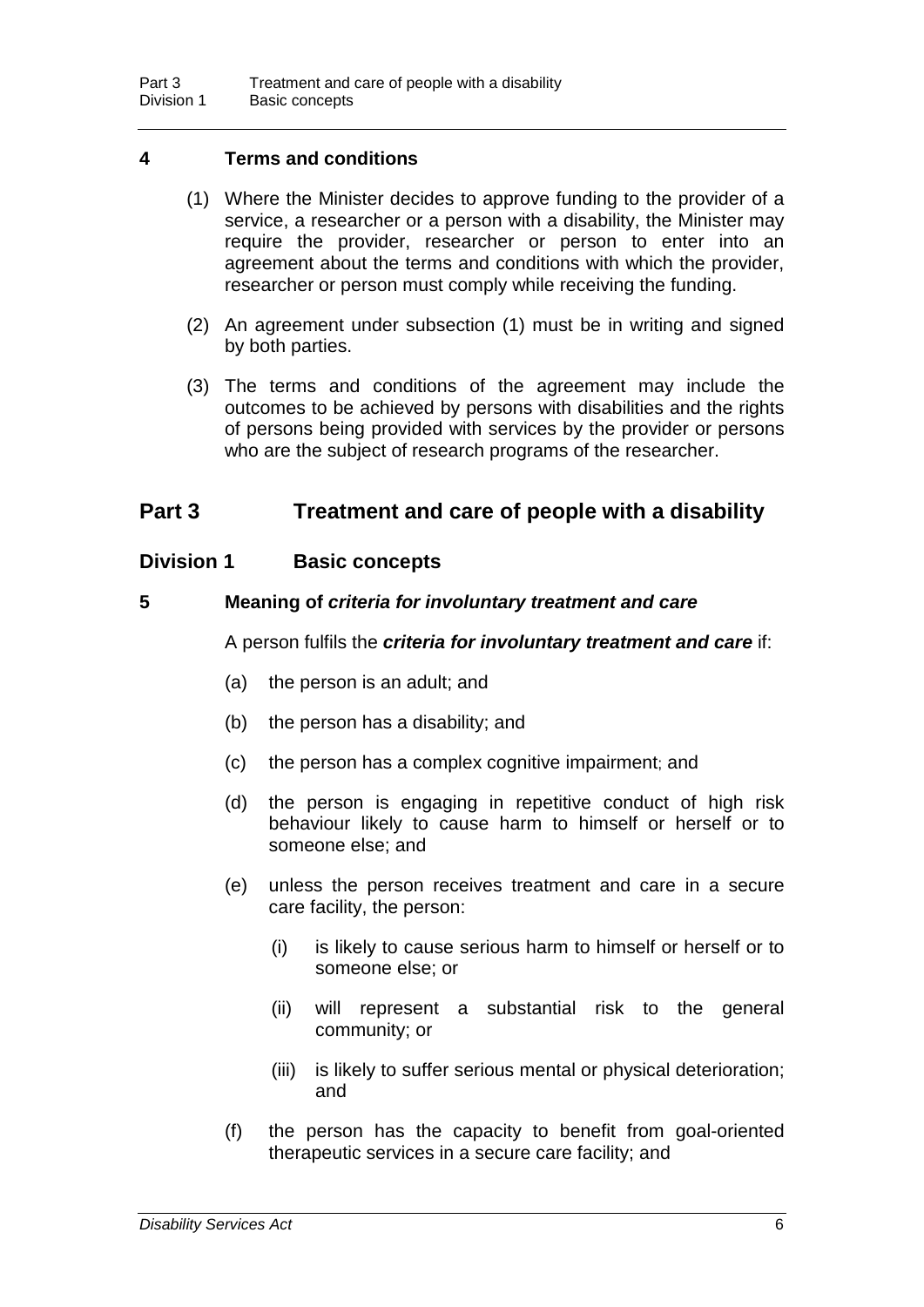- (g) the person can participate in treatment and care in a secure care facility; and
- (h) there is no less restrictive way of ensuring the person receives the treatment and care.

#### **6 Meaning of** *treatment plan*

- (1) A *treatment plan* for a person with a disability is a document prepared by the CEO stating the services proposed to be provided for the person's treatment and care on being admitted to a secure care facility.
- (2) Without limiting subsection (1), the treatment plan for a person with a disability must:
	- (a) state the treatment and care that will be provided to the person while a resident of the secure care facility; and
	- (b) state the expected therapeutic benefit to the person of the treatment and care; and
	- (c) state a proposed process for the person's transition to living in the community without a treatment order or to lower levels of supervision; and
	- (d) include a proposed behaviour support plan.

#### *Note for section 6*

*If the person is receiving treatment and care under a treatment management plan under Part 6, Division 4 of the Mental Health and Related Services Act, it is expected the treatment plan will cover matters dealt with in the treatment management plan.*

#### **7 Meaning of** *primary carer*

- (1) A *primary carer* for a person is:
	- (a) someone providing care and support to the person because of his or her sense of responsibility as a relative of, or someone close to, the person; or
	- (b) if the person does not have anyone providing care and support as mentioned in paragraph (a) – someone most closely involved in the treatment or care of, or support to, the person.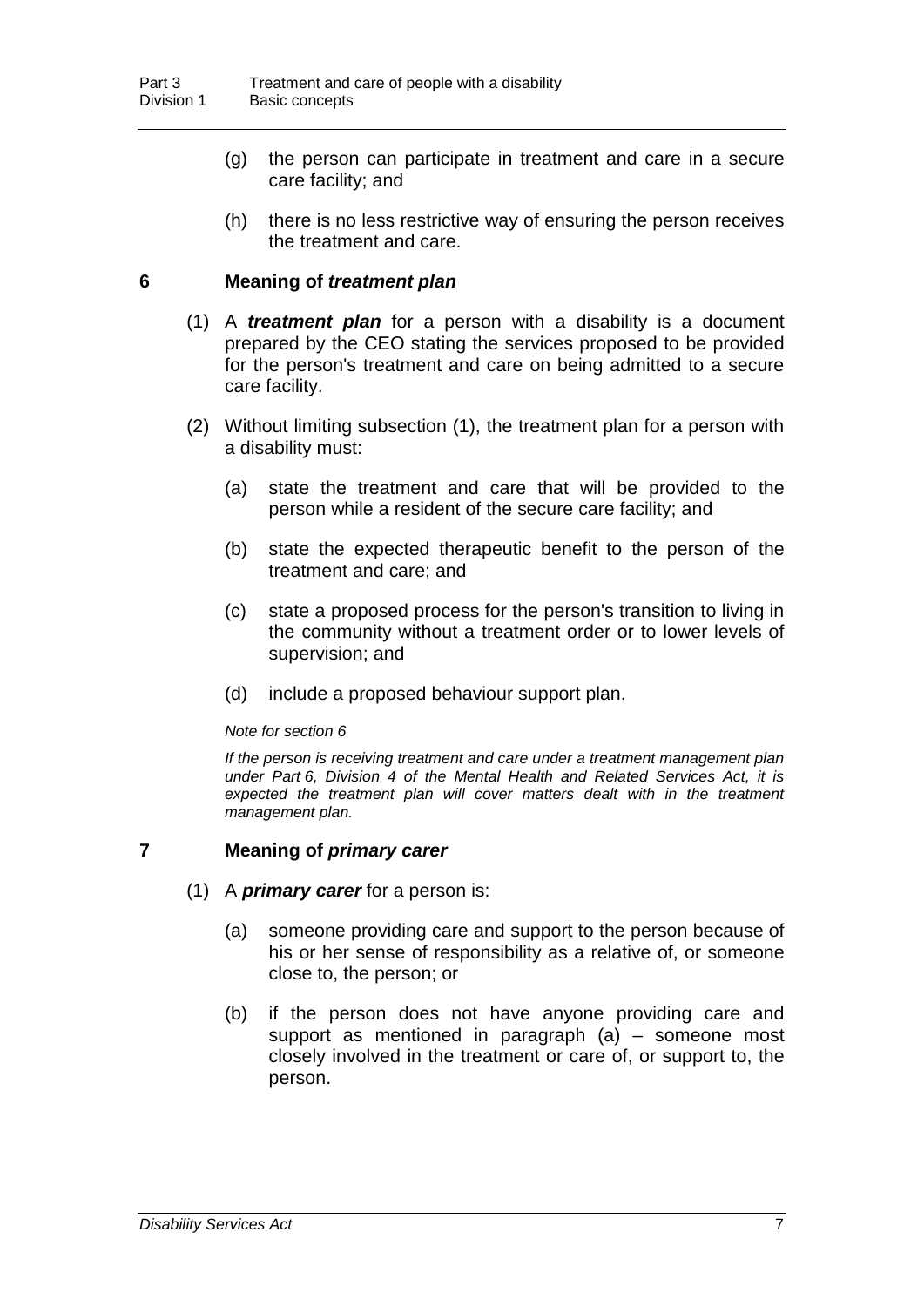(2) In this section:

*relative*, of a person, includes anyone related to the person through a relationship that arises through common ancestry, adoption, marriage, de facto relationship or any customary law or tradition (including Aboriginal customary law or tradition).

### **Division 2 Application process and related provisions for treatment orders**

#### **8 Application for order**

- (1) The CEO may apply to the Local Court for an order under this Division for a person if the CEO is satisfied the person fulfils the criteria for involuntary treatment and care.
- (2) However, an application cannot be made for a person for whom a supervision order is in force.
- (3) An application must be accompanied by:
	- (a) the proposed treatment plan for the person; or
	- (b) if an order is in force for the person under Part 6, Division 4 of the *Mental Health and Related Services Act* – a copy of the order and treatment management plan under that Act for the person.

#### *Note for subsection (3)(b)*

*The person may be receiving treatment and care under an order for the person's admission as an involuntary patient on the grounds of complex cognitive impairment under Part 6, Division 4 of the Mental Health and Related Services Act.*

#### **9 Notice of application**

- (1) Within one business day after making the application, the CEO must give written notice of it to the following persons:
	- (a) the person for whom the order is sought;
	- (b) if the person has a guardian the guardian;
	- (ba) if the person has a decision maker the decision maker;
	- (c) if the person has a primary carer other than the Agency the primary carer;
	- (d) a lawyer acting or prepared to act for the person;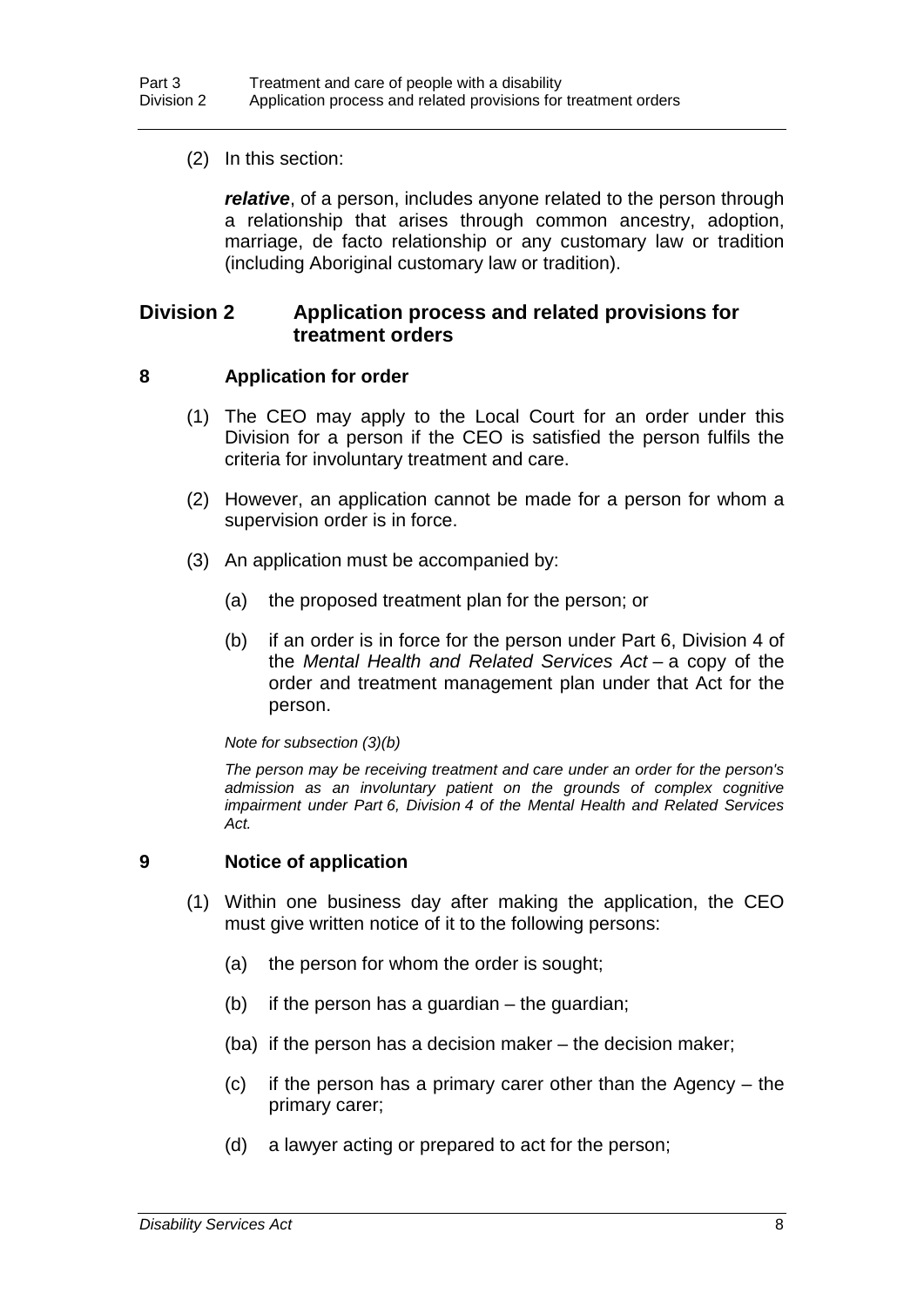- (e) if an order is in force for the person under Part 6, Division 4 of the *Mental Health and Related Services Act* – an authorised psychiatric practitioner.
- (2) However, the CEO need not give notice to a primary carer of the person if the CEO:
	- (a) is satisfied it is not in the person's best interests to do so; and
	- (b) states the reasons for not doing so in the application.

#### **10 Parties to proceedings**

The following are parties to the proceeding for the hearing of the application:

- (a) the person to whom the application relates;
- (b) if the person has a guardian the guardian;
- (ba) if the person has a decision maker the decision maker;
- (c) a primary carer of the person who is given notice of the application;
- (d) the CEO.

#### **11 Hearing in absence of person**

- (1) The Local Court may hear the application in the absence of the person to whom the application relates if satisfied:
	- (a) the person's appearance at the hearing may be detrimental to the person's health or wellbeing; or
	- (b) the person is unable to attend at the hearing because of exceptional circumstances.
- (2) However, this section does not limit the Local Court's power to exclude anyone else from the hearing.

#### **12 Deciding application**

(1) If, on hearing the application, the Local Court decides the person fulfils the criteria for involuntary treatment and care, the Court may make a treatment order for the person.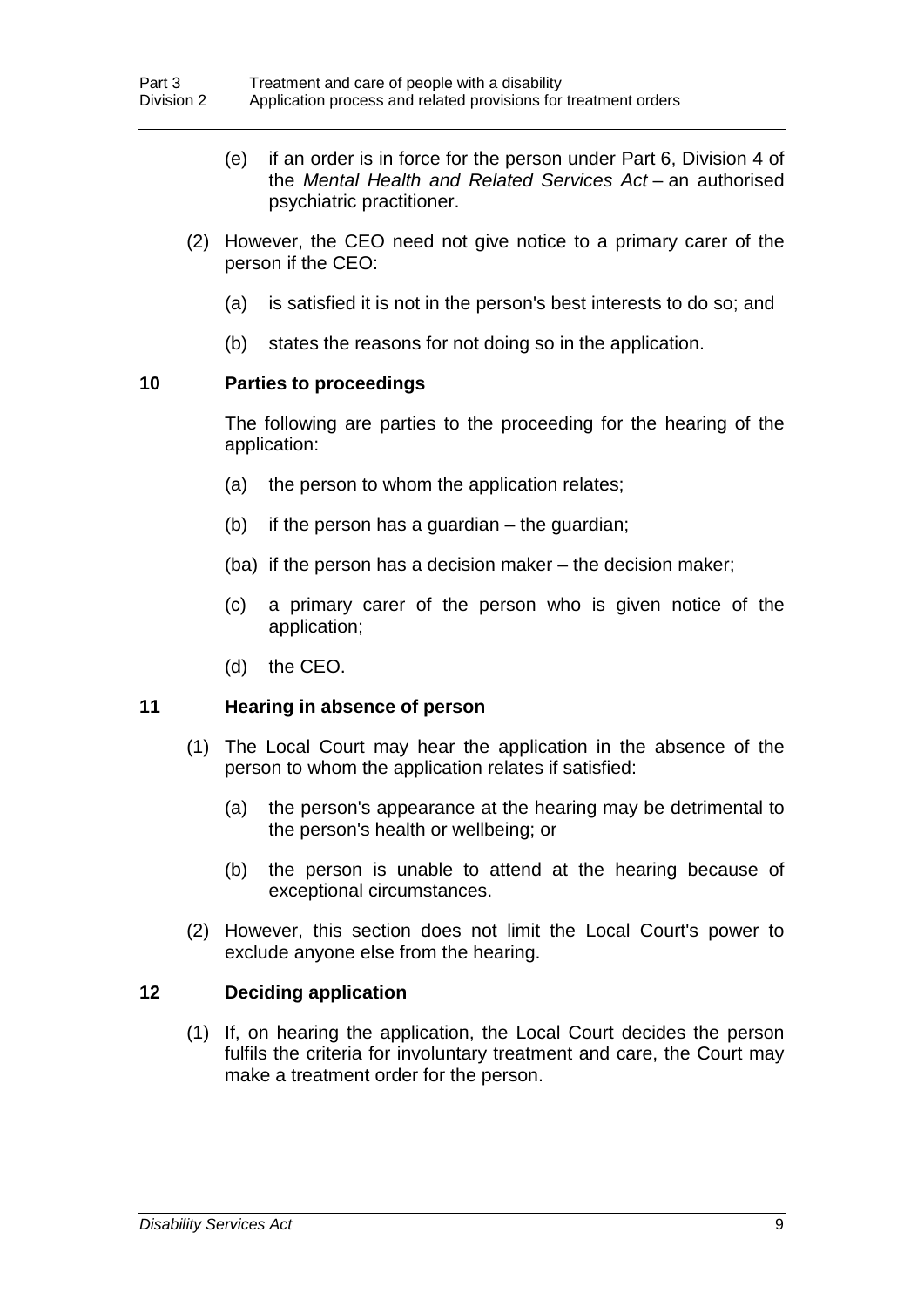- (2) However, the Local Court may make a treatment order for the person only if satisfied:
	- (a) the services to be provided to the person in accordance with the treatment plan accompanying the application will be of therapeutic benefit to the person; and
	- (b) it is necessary to admit the person to a secure care facility to enable delivery of services under the treatment plan and prevent substantial risk of harm to the person or someone else; and
	- (c) a secure care facility is available for the person's admission, treatment and care.
- (3) Otherwise, the Local Court must dismiss the application.

#### **13 Interim treatment order**

- (1) If the Local Court adjourns the proceeding for the hearing of the application, it may make an interim treatment order for the person.
- (2) The Local Court may make the interim treatment order even though the person is not present at the hearing.
- (3) However, the Local Court may make the interim treatment order only if it reasonably believes, on the evidence before it when adjourning the proceeding, the person fulfils the criteria for involuntary treatment and care.
- (4) The interim treatment order is in force until the earlier of the following:
	- (a) it is revoked by the Local Court;
	- (b) on the making of a treatment order for the person.

#### **14 Effect of order**

- (1) A treatment order for a person authorises:
	- (a) the person to be admitted to, and held in, the secure care facility stated in the order for the purpose of receiving services provided for the support of people with a disability; and
	- (b) a police officer to apprehend and take the person to the secure care facility stated in the order.
- (2) In addition, if the person is an involuntary patient under an order for the person's admission and detention as an involuntary patient on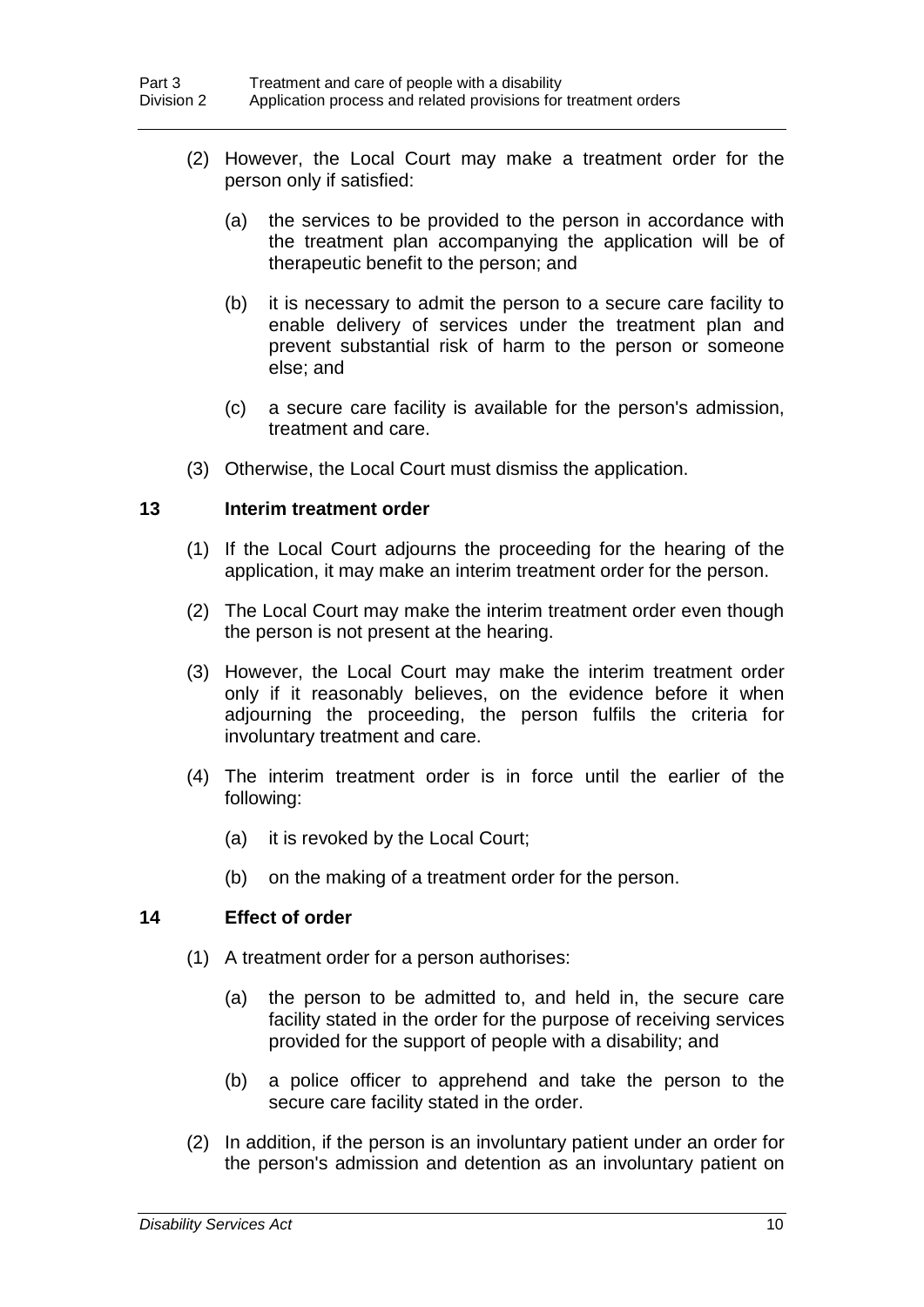the grounds of complex cognitive impairment under Part 6, Division 4 of the *Mental Health and Related Services Act*, the order and treatment management plan under that Act for the person are revoked on the making of the treatment order.

- (3) However, if the person is later admitted to an approved treatment facility under Part 6 of the *Mental Health and Related Services Act*, the treatment order is suspended while the person is detained in the facility under that Act.
- (4) Also, if a supervision order is later made for the person, the treatment order is revoked.
- (5) For subsection  $(1)(b)$ , the police officer may:
	- (a) use reasonable force and assistance; and
	- (b) enter any place, including any dwelling, where the officer reasonably believes the person may be found.
- (6) When apprehending the person, the police officer must tell the person that a treatment order has been made authorising the person's admission to the secure care facility.

### **15 Conditions of order**

- (1) A treatment order for a person is subject to the condition that the CEO must give the Local Court a report on the progress of the person's treatment and care under the treatment plan at least once in each 6 months the order is in force.
- (2) The treatment order is subject to the other conditions the Local Court considers appropriate and states in the order.

#### **16 Duration of order**

- (1) The treatment order for the person is in force for the period (not less than 6 months and not more than 2 years) the Local Court decides.
- (2) In deciding the period the Local Court must consider the evidence before it, including reports from health practitioners and others the Court considers appropriate.
- (3) In this section:

*health practitioner* means a person registered under the Health Practitioner Regulation National Law to practise a health profession (other than as a student).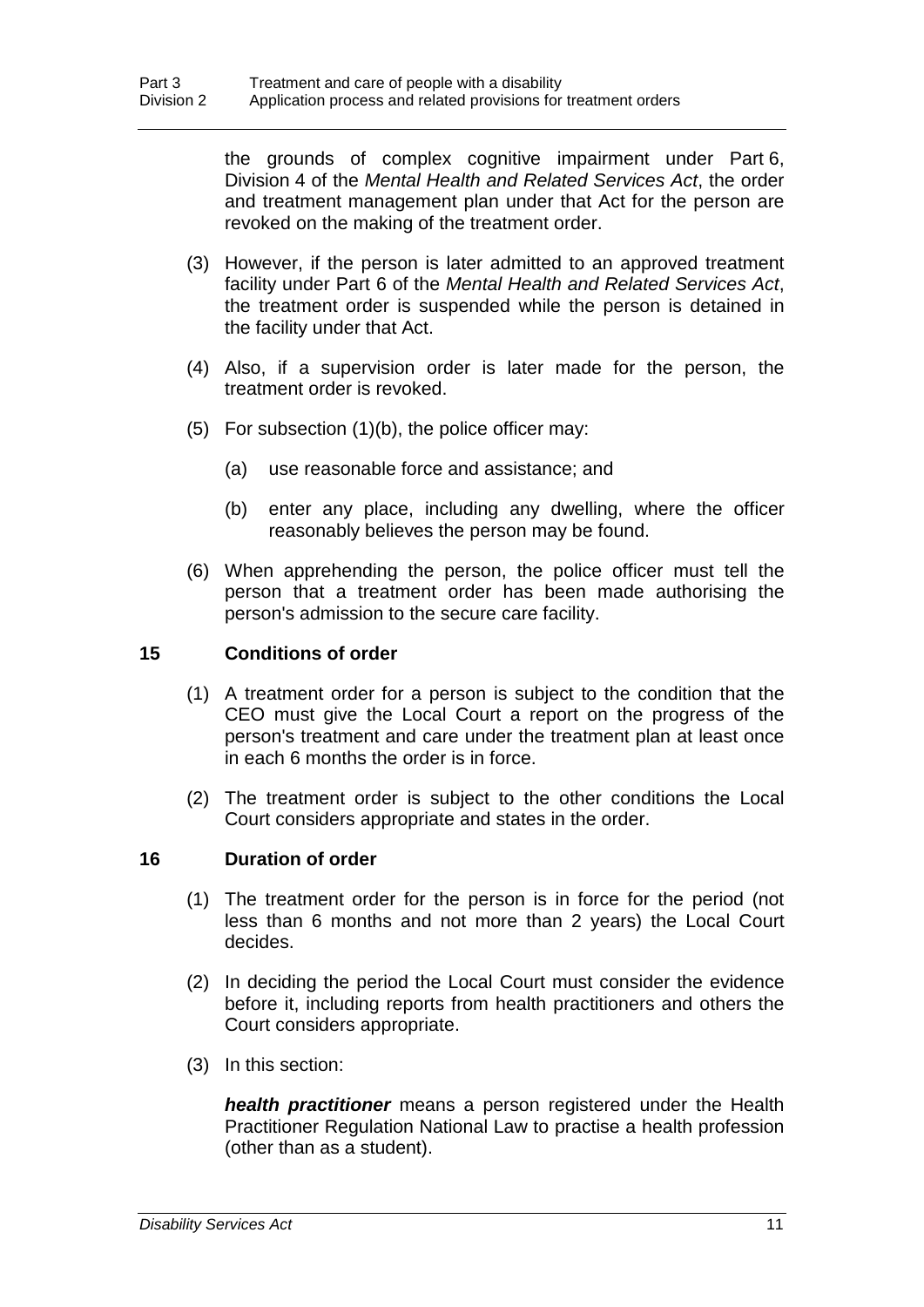#### **17 Local Court may initiate review of order**

- (1) On receipt of a report on the person's treatment and care under the treatment plan, the Local Court may fix a date, time and place for a review of the treatment order for the person.
- (2) The Local Court must give written notice of the date, time and place fixed to the following:
	- (a) the person;
	- (b) if the person has a guardian  $-$  the guardian;
	- (ba) if the person has a decision maker the decision maker;
	- (c) if the person has a primary carer other than the Agency the primary carer.
	- (d) the CEO.
- (3) However, section 11 applies to the review as if it were an application for a treatment order for the person.
- (4) In conducting the review, the Local Court may consider any matter relating to the making of the treatment order.
- (5) The Local Court may make any of the following orders:
	- (a) an order revoking the treatment order;
	- (b) an order varying the conditions of the order;
	- (c) a new treatment order;
	- (d) another order it considers appropriate.

#### **18 Resident to be released when order ceases**

The manager of a residential facility must, as soon as practicable after the treatment order for a resident of the facility ceases to be in force, ensure the resident is released from the facility.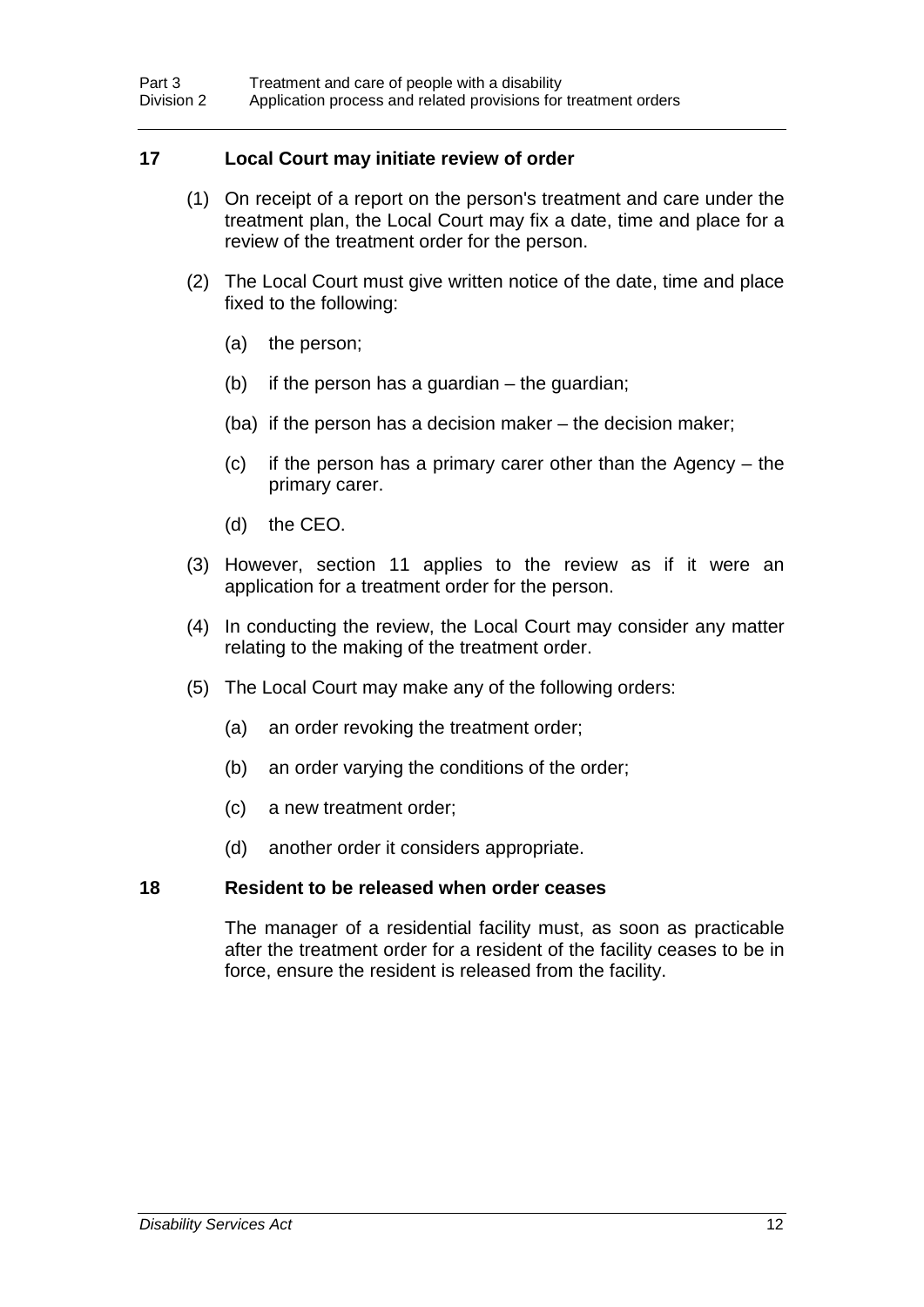### **Division 3 Variation, revocation and renewal of treatment orders**

#### **19 Application for variation or revocation**

- (1) The CEO, or another person who was a party to the proceeding for the hearing of an application for a treatment order (a *third party*), may apply to the Local Court for the order to be:
	- (a) varied; or
	- (b) revoked; or
	- (c) revoked and replaced by a new treatment order.
- (2) However, a third party may make the application only with the leave of the Local Court.
- (3) Division 2 applies (with the necessary changes) to the application as if it were an application for a treatment order.

#### **20 Application for renewal**

- (1) An application for the renewal of a treatment order must be made to the Local Court at least 30 days before the order ceases to be in force.
- (2) Division 2 applies (with the necessary changes) to the application as if it were an application for a treatment order.

#### **Division 4 Appeals**

#### **21 Appeal to Supreme Court**

- (1) A party to a Local Court proceeding may appeal to the Supreme Court against an order or decision of the Local Court under this Part (the *original decision*).
- (2) The appellant must do so by filing a notice of appeal with the Registrar of the Supreme Court within 28 days after the original decision is made.
- (3) The notice must state:
	- (a) the grounds for the appeal; and
	- (b) the facts on which the appeal is based.
- (4) The appellant must serve a copy of the notice on each of the other parties to the proceedings.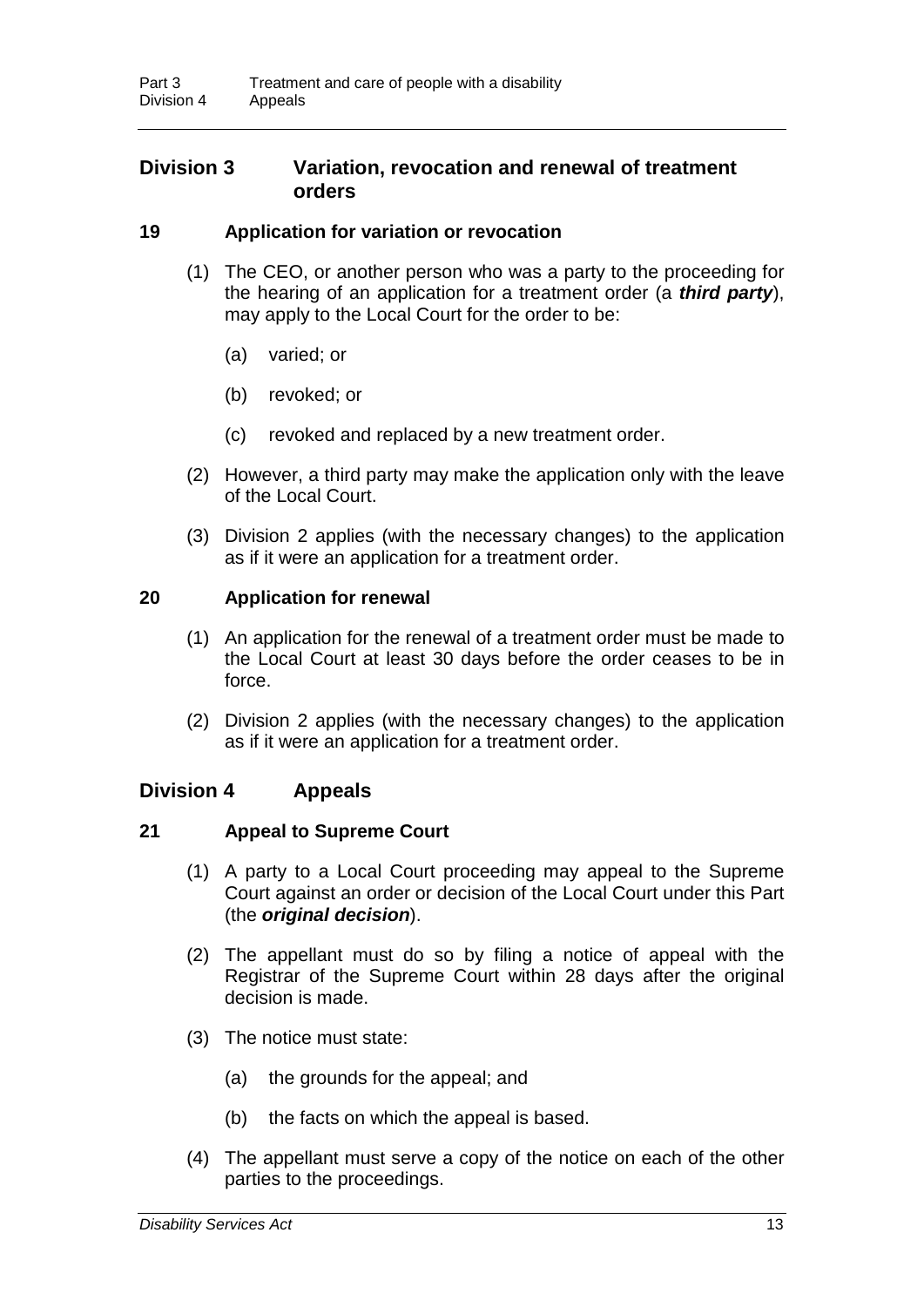### **22 Stay of decision**

- (1) The Supreme Court may stay the original decision to secure the effectiveness of the appeal.
- (2) A stay:
	- (a) may be given on any conditions stated by the Supreme Court; and
	- (b) operates for the period stated by the Court; and
	- (c) may be revoked or amended by the Court.
- (3) However, the period of the stay must not extend beyond the time when the Supreme Court decides the appeal.

#### **23 Hearing appeal**

An appeal must be conducted as a new hearing and is not limited by the evidence before the Supreme Court when the order was made.

#### **24 Right of appearance and representation**

- (1) At the hearing of the appeal, the person for whom a treatment order was made or sought may:
	- (a) represent himself or herself; or
	- (b) be represented by a lawyer or another person.
- (2) The Supreme Court may:
	- (a) appoint a lawyer to represent the person if the person is not represented; and
	- (b) order the Territory to pay all or part of the reasonable costs and disbursements of the lawyer for representing the person at the appeal.
- (3) The Supreme Court may hear the appeal in the absence of the person or the person's representative if all of the following apply:
	- (a) reasonable notice of the hearing was given to the person or representative;
	- (b) the person or representative had a reasonable opportunity to attend the hearing;
	- (c) the person or representative refuses to attend the hearing.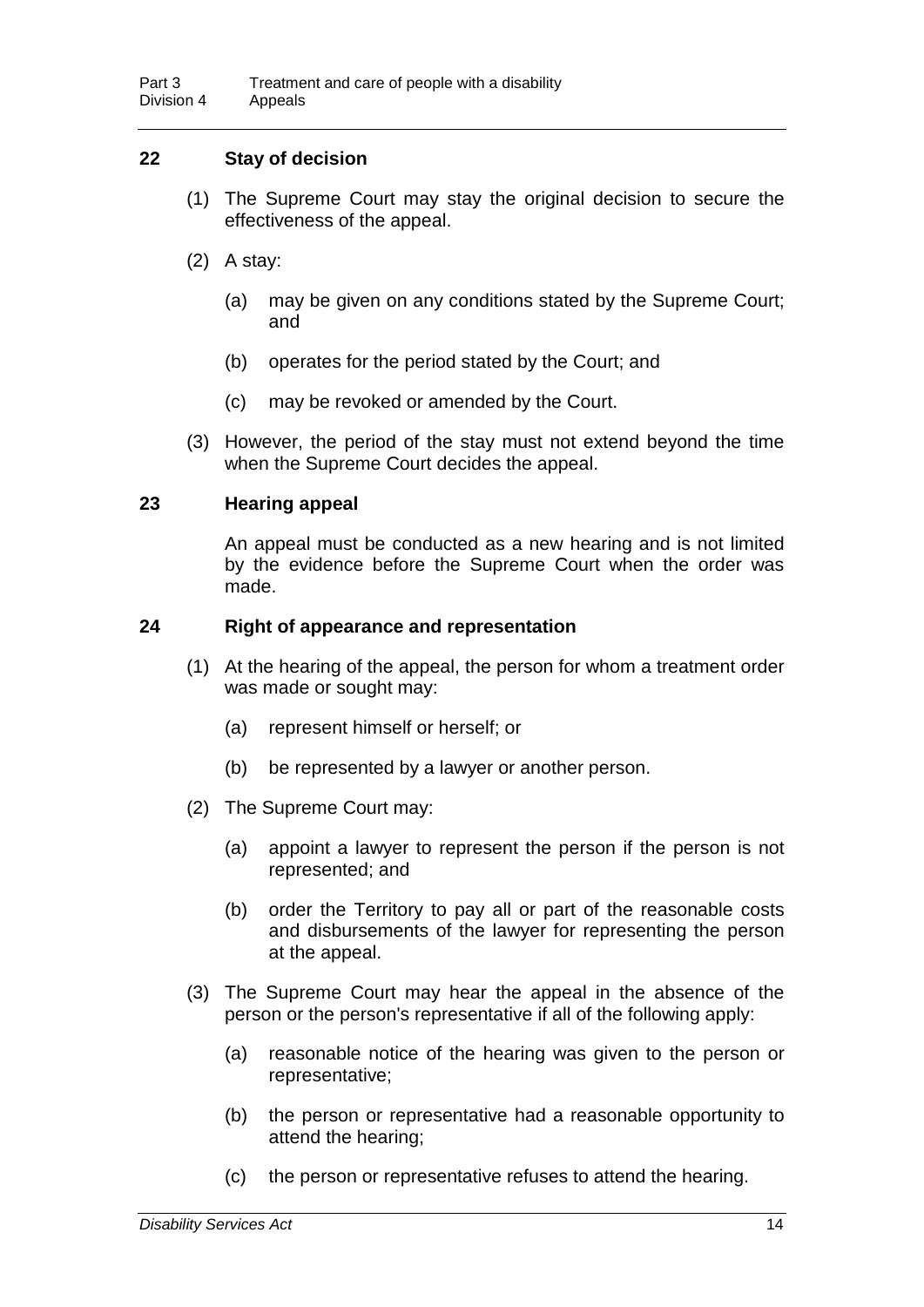- (4) The Court may hear the appeal in the absence of the person if:
	- (a) in the opinion of the Court, there are exceptional circumstances that make the attendance of the person inappropriate; and
	- (b) the person's representative is given notice of the hearing and has a reasonable opportunity to attend the hearing.
- (5) The Supreme Court must notify the person of its decision as soon as practicable if the hearing is conducted in the absence of the person or his or her representative.

#### **25 Power of Supreme Court**

The Supreme Court may:

- (a) confirm the original decision; or
- (b) vary the original decision; or
- (c) set aside the original decision; or
- (d) set aside the original decision and replace it with a new order or decision.

#### **Division 5 Miscellaneous matters**

#### **26 Searching resident of secure care facility**

- (1) The CEO may authorise a public sector employee of the Agency at a residential facility (the *authorised employee*) to search a resident of the facility (including anything found on or with the resident).
- (2) The authorised employee may search a resident only if the employee reasonably believes it is necessary to do so to prevent the resident from harming himself or herself or others.
- (2A) The authorised employee must:
	- (a) be someone who is of the same gender as the resident; and
	- (b) conduct the search in the presence of an adult who:
		- (i) is of the same gender as the resident; and
		- (ii) is nominated by the resident or, if the resident fails to do so, by the authorised employee.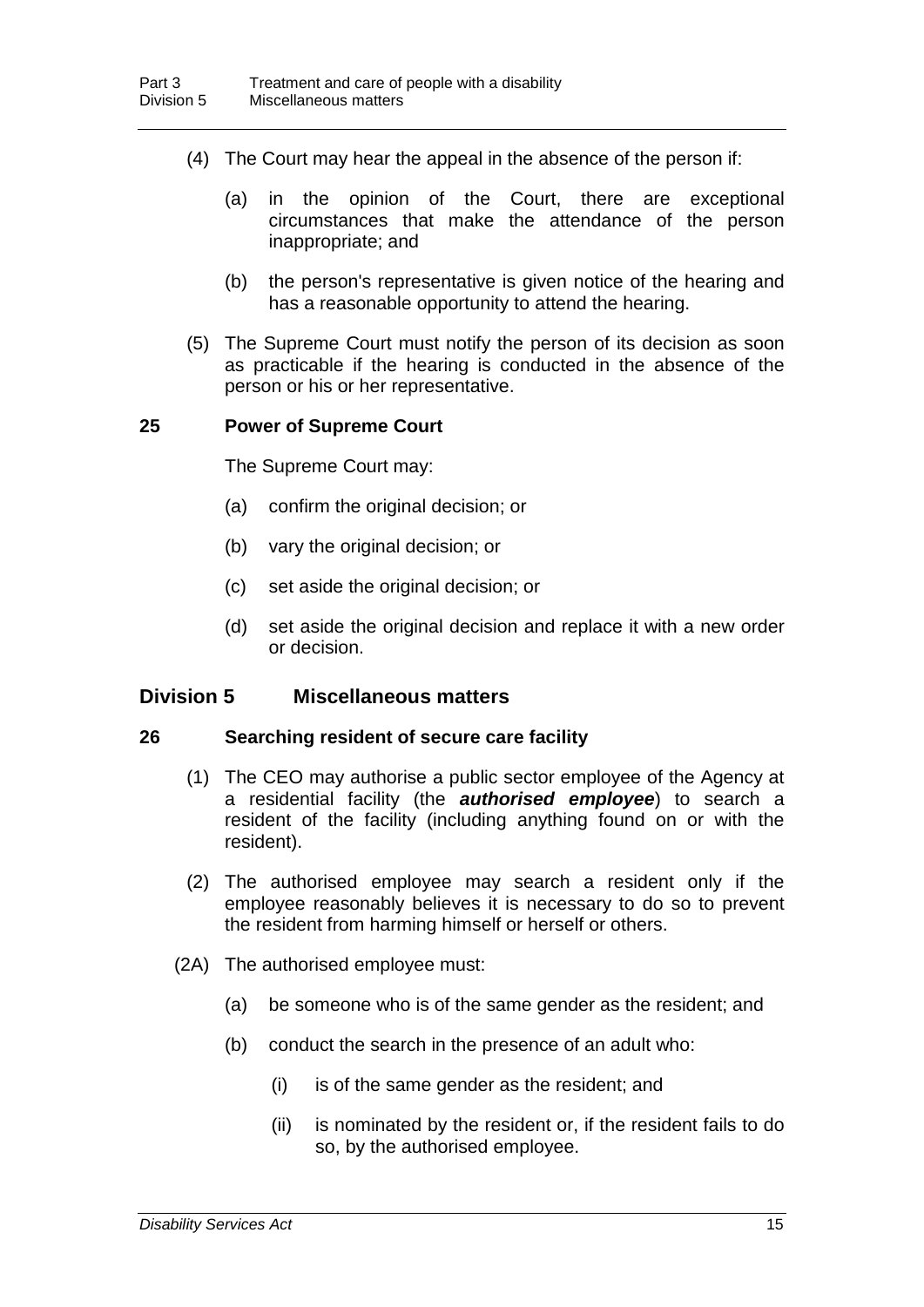- (3) The adult nominated by the authorised employee must not be a police officer.
- (4) The authorised employee may use reasonable force and assistance in acting under this section.
- (5) However, this section does not authorise a search that involves the removal of the resident's clothing or an examination of the resident's body cavities.

#### **27 Seizure of things found to prevent harm**

- (1) The authorised employee may seize anything found on or with the resident in the conduct of the search if the employeereasonably believes it is necessary to do so to prevent the resident from harming himself or herself or others.
- (2) The authorised employee may do so by using reasonable force and assistance.
- (3) If the authorised employee seizes any of the following things, the employee must, as soon as practicable after seizing it, give it to a police officer:
	- (a) a firearm as defined in section 3 of the *Firearms Act*;
	- (b) a controlled weapon, offensive weapon or prohibited weapon as defined in section 3 of the *Weapons Control Act*;
	- (c) a dangerous drug as defined in section 3 of the *Misuse of Drugs Act*.
- (4) The authorised employee may destroy or otherwise dispose of anything seized under this section to prevent the resident from harming himself or herself or others.

#### **28 Records and reports**

An authorised employee must, as soon as practicable after exercising a power under section 26 or 27:

- (a) make a record of the exercise of the power in the approved form; and
- (b) place the record on the resident's file.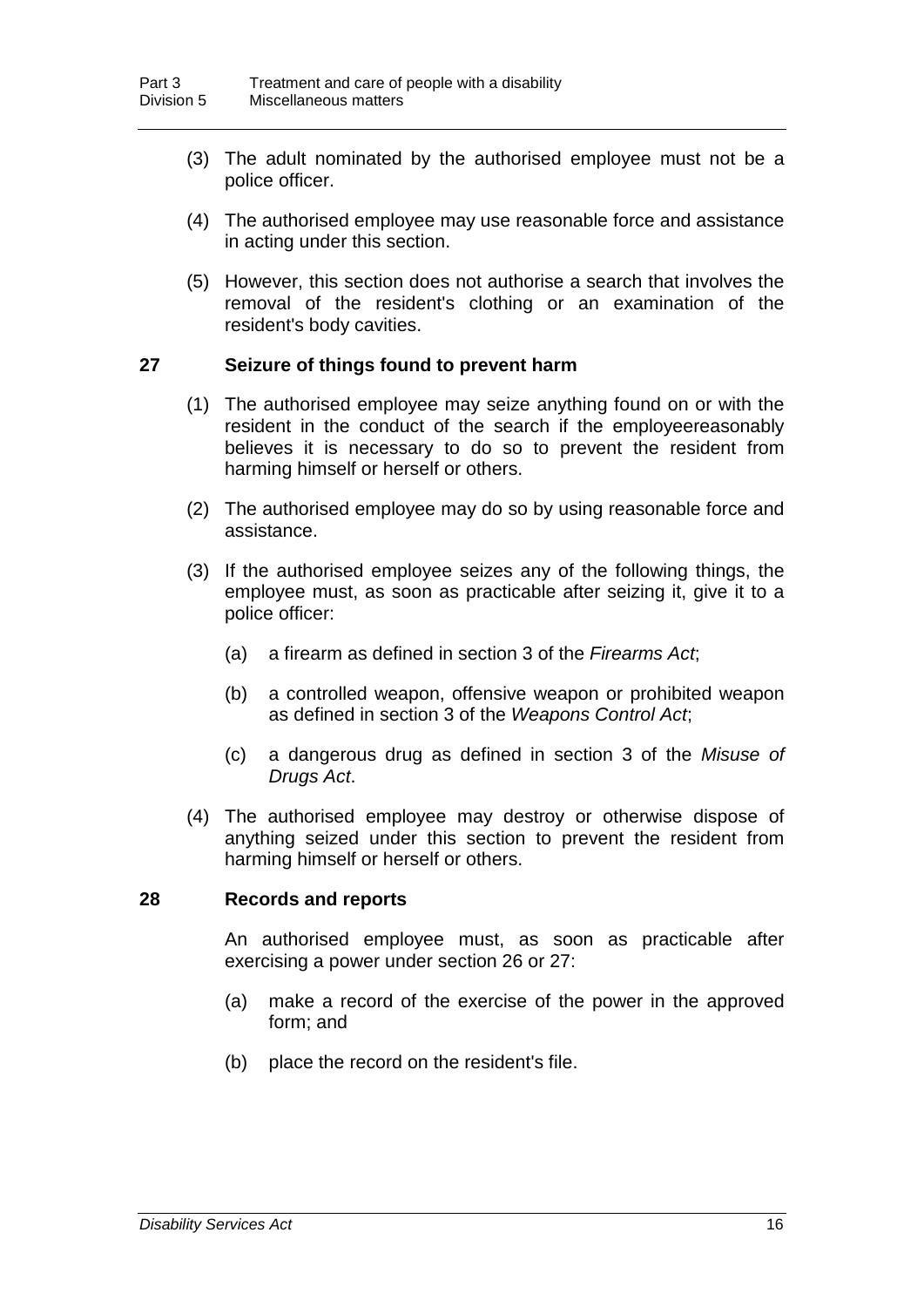#### **29 Approval of absence**

- (1) The manager of a secure care facility may give approval to a resident of the facility under a treatment order or supervision order to be absent from the facility for any period:
	- (a) for the purpose of receiving medical care, educational training or participating in arrangements of a social, recreational or vocational nature in accordance with the resident's treatment plan; or
	- (b) for a purpose approved by the manager if the resident is escorted by:
		- (i) a member of the staff of the facility; or
		- (ii) a person authorised by the manager.
- (2) The resident's absence from the secure care facility is subject to any of the following conditions:
	- (a) the resident is escorted by:
		- (i) a member of the staff of the facility; or
		- (ii) a person authorised by the manager;
	- (b) other conditions decided by the manager of the facility.
- (3) However, the manager may give the approval only if it is not inconsistent with the resident's treatment order or supervision order.

#### **30 Person absent without approval**

- (1) This section applies if a resident of a secure care facility under a treatment order or supervision order:
	- (a) is absent from the facility other than in accordance with the resident's treatment plan; or
	- (b) is absent from the facility without approval given under section 29; or
	- (c) has been given approval to be absent under that section and any of the following occurs:
		- (i) the resident fails to return to the facility before the end of the leave;
		- (ii) the resident fails to comply with a condition of the leave.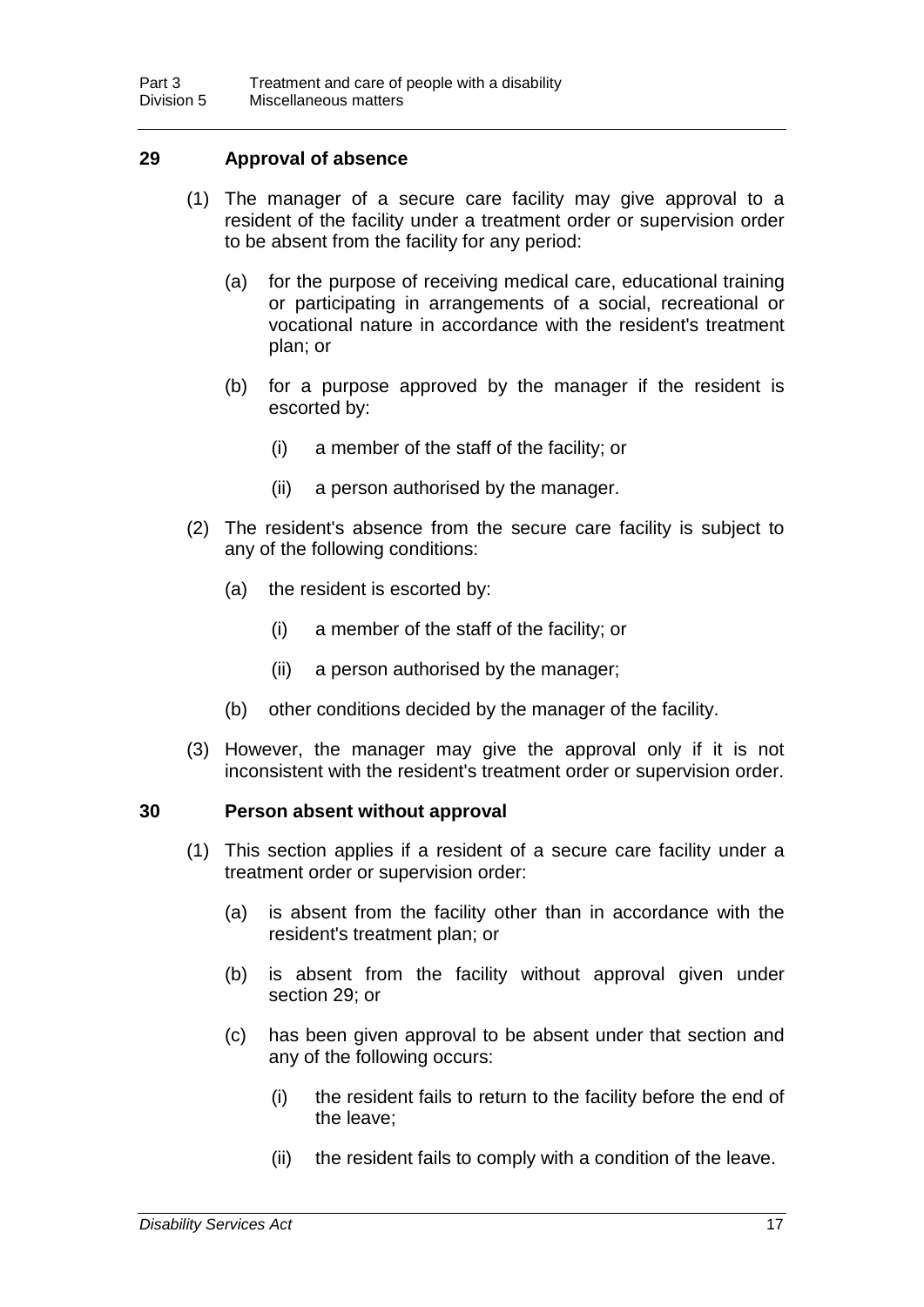- (2) The manager of the facility must, as soon as practicable, report the resident's absence to a police officer.
- (3) The report must include sufficient information about the resident's history to enable the manager and police officer to make a joint informed assessment of the risk posed by the resident and the person's vulnerability.
- (4) The manager of the facility must also ensure the following are notified of the resident's absence:
	- (a) if the resident has a guardian the guardian;
	- (aa) if the resident has a decision maker the decision maker;
	- (b) if the resident has a primary carer other than the Agency the primary carer;
	- (c) another person the manager considers should be aware of the resident's absence.
- (5) As soon as practicable after the resident is found, the manager of the facility must ensure anyone notified under subsection (4) is notified that the resident has been found.
- (6) The manager of the facility must ensure:
	- (a) a record is made in the approved form about the resident's absence; and
	- (b) the record is placed on the resident's file.

#### **31 Apprehension of missing resident**

- (1) This section applies if the manager of a secure care facility reports the absence of a resident of the facility under a treatment order.
- (2) A police officer may, at the request of the manager of the secure care facility:
	- (a) apprehend the person; and
	- (b) take the resident to the facility.
- (3) However, the manager of the secure care facility may make the request only if the manager is satisfied there is no other way of apprehending and taking the person to the facility.
- (4) For subsection (2), the police officer may:
	- (a) use reasonable force and assistance; and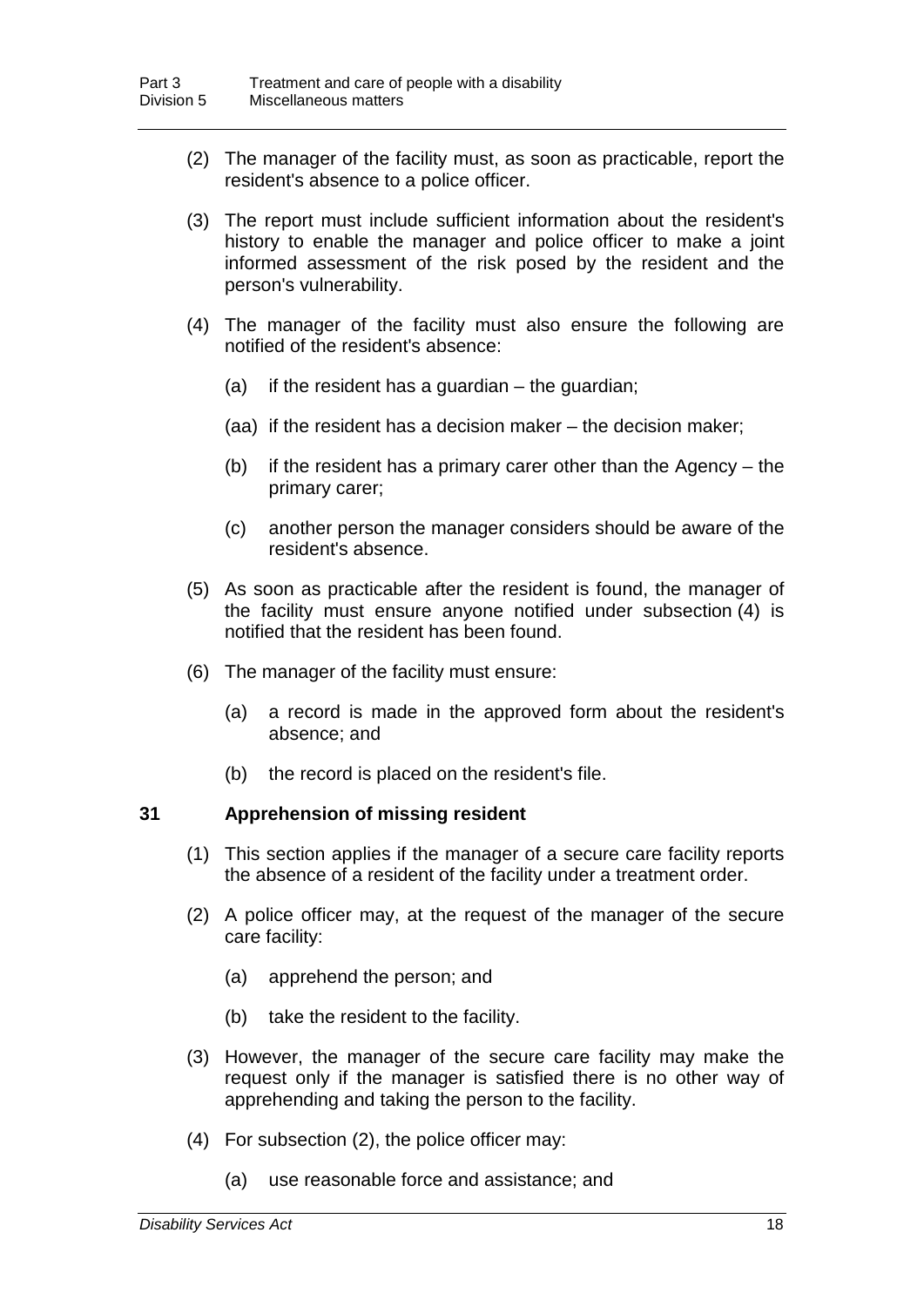(b) enter any place, including any dwelling, where the officer reasonably believes the resident may be found.

#### **32 Transfer of resident to another secure care facility**

- (1) The CEO may transfer a resident in a secure care facility to another secure care facility if satisfied the transfer will enable the more effective provision of disability or other services to meet the resident's needs.
- (2) However, the CEO must consult with the manager of the other secure care facility before directing the transfer.
- (3) On the transfer of the resident, the secure care facility to which the resident is transferred is taken to be the secure care facility stated in the resident's treatment order.

### **Part 4 Behaviour support plans and restrictive interventions**

#### **Division 1 Basic concepts**

#### **33 Definitions**

In this Part:

*behaviour support plan*, see section 36(1).

*chemical restraint*, see section 34.

*physical restraint*, of a resident of a residential facility, means the use by a person of any part of the person's body to restrict the free movement of the resident for the purpose of controlling the resident's behaviour.

*restraint* means chemical or physical restraint.

*restricting access*, see section 35.

*restrictive intervention*, for a resident of a residential facility, means any intervention used to restrict the resident's rights or freedom of movement at the facility, and includes:

- (a) chemical restraint; and
- (b) physical restraint; and
- (c) seclusion; and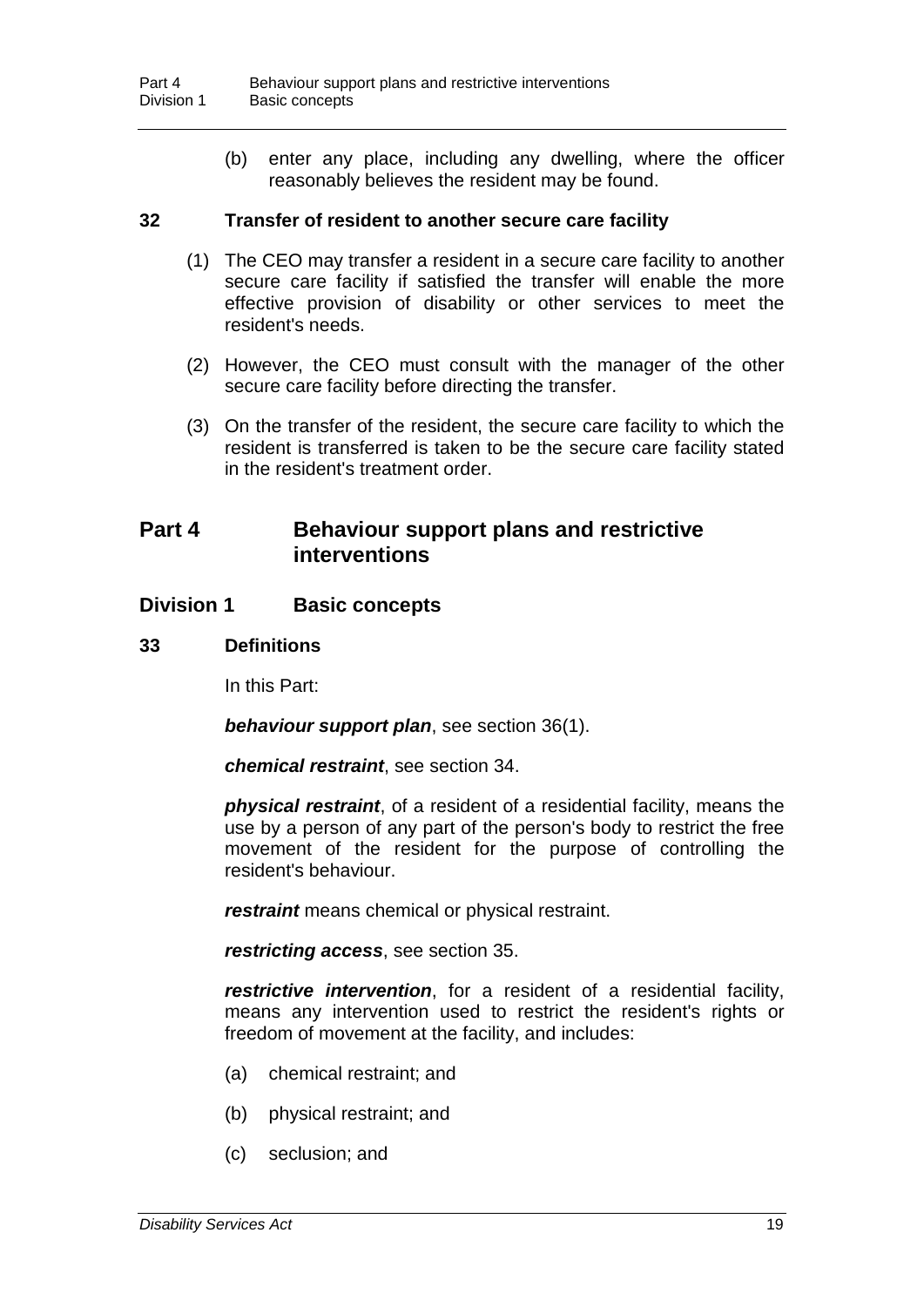(d) restricting access.

*seclusion*, of a resident of a residential facility, means the sole confinement of the resident at any time of the day or night in a room or area at the facility from which free exit is prevented.

#### **34 Meaning of** *chemical restraint*

- (1) The *chemical restraint* of a resident of a residential facility is the use of medication prescribed by a medical practitioner, including a fixed daily dose and pro re nata medication, for the purpose of controlling the resident's behaviour.
- (2) However, using medication prescribed by a medical practitioner for the treatment, or to enable the treatment, of a mental illness or a physical illness or physical condition is not chemical restraint.
- (3) In this section:

*mental illness*, see section 6 of the *Mental Health and Related Services Act*.

#### **35 Meaning of** *restricting access*

*Restricting access* is the restriction of access by a resident of a residential facility to a thing at the facility for the purpose of:

- (a) controlling the resident's behaviour; or
- (b) preventing the resident using the thing to cause harm to himself or herself or others.

#### *Example for paragraph (b)*

Locking a drawer in which knives are kept to prevent a resident from using the *knives to cause harm.*

### **Division 2 Behaviour support plans**

#### **36 Preparation of behaviour support plan**

- (1) Before a person with a disability becomes a resident of a secure care facility, the CEO must prepare a document (a *behaviour support plan*) for the person stating a range of strategies to be used in managing the person's behaviour.
- (2) The behaviour support plan must include proactive strategies to build on the person's strengths and increase the person's life skills.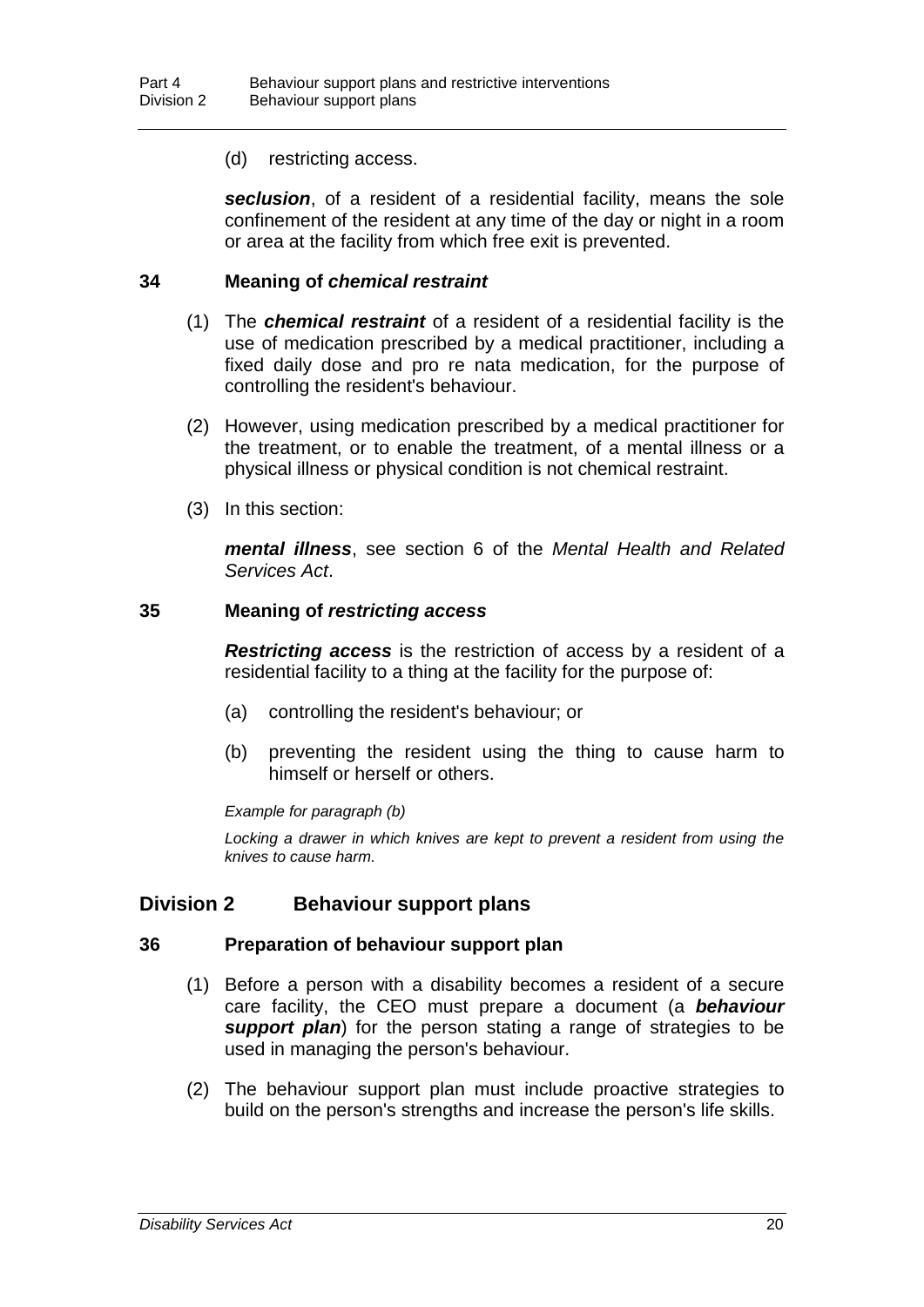- (3) In preparing the behaviour support plan, the CEO must consult with:
	- (a) the person; and
	- (b) providers of services to the person; and
	- (c) the following persons:
		- $(i)$  if the person has a guardian the guardian;
		- (ia) if the person has a decision maker the decision maker;
		- (ii) if the person has a primary carer other than the Agency – the primary carer;
		- (iii) others who are integral to the development or implementation of the plan for the person.
- (4) On preparation of the behaviour support plan, the CEO must give notice of its preparation, and a copy of it, to:
	- (a) the person with a disability; and
	- (b) each of the other persons consulted in its preparation.
- (5) In addition, if the behaviour support plan includes the use of a restrictive intervention on the person, the notice must state:
	- (a) the form of the restrictive intervention; and
	- (b) the recipients have a right to apply to the review panel for a review of the decision for the inclusion.
- (6) Also, on the person becoming a resident of a residential facility, the CEO must give a copy of the behaviour support plan to the manager of the facility.

#### **37 Use of restrictive intervention included in behaviour support plan**

- (1) This section applies if the CEO:
	- (a) is satisfied the matters mentioned in section 41(2) apply to a person with a disability; and
	- (b) proposes to include the use of a form of restrictive intervention on the person.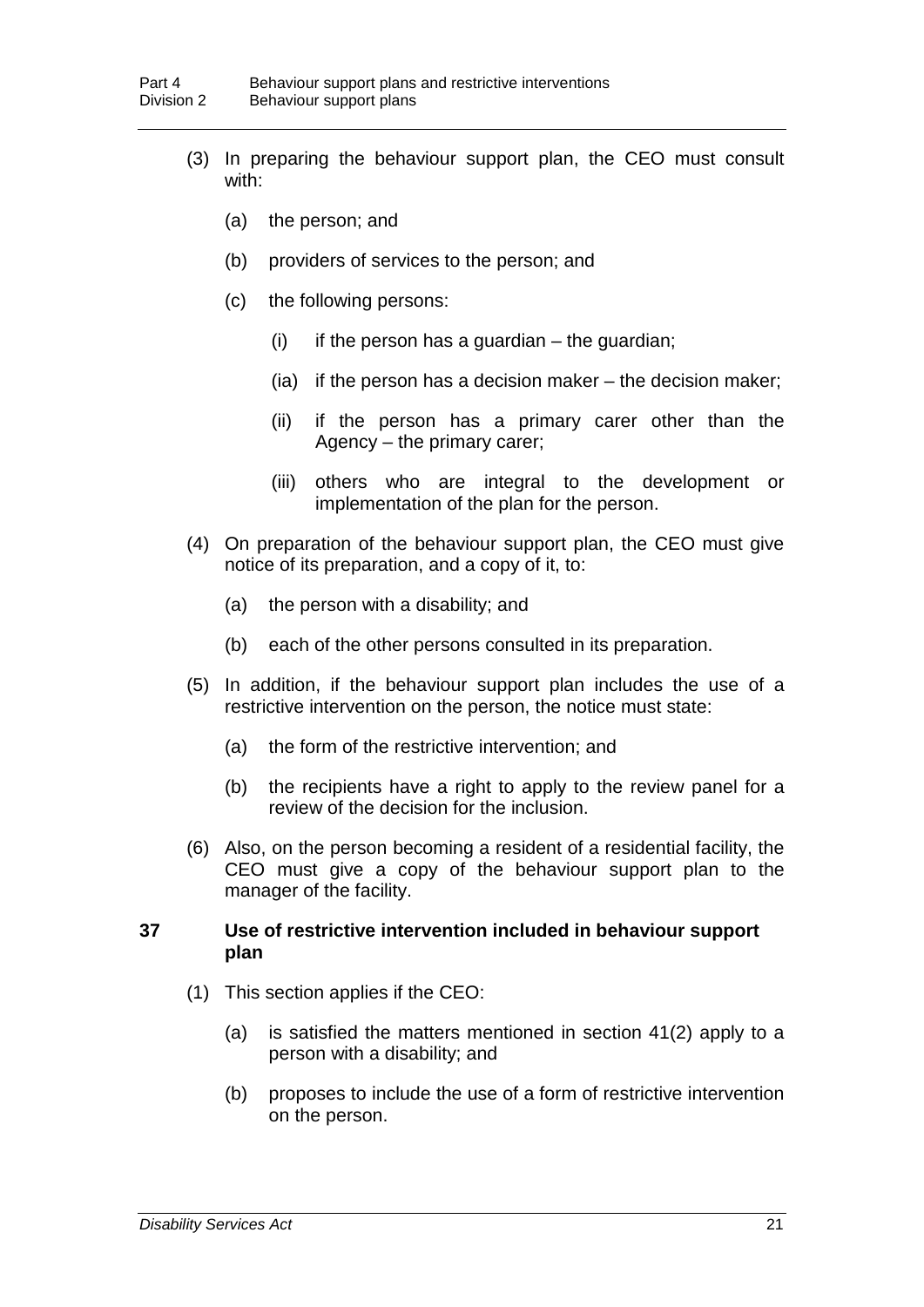- (2) The behaviour support plan for the person must:
	- (a) state the circumstances in which the proposed form of restrictive intervention is to be used for behaviour management; and
	- (b) explain how the use of the restrictive intervention will be of benefit to the person; and
	- (c) show the use of the restrictive intervention is the option that is the least restrictive of the person as is possible in the circumstances.

#### **38 Behaviour support plan required for residents**

The manager of a residential facility must ensure a behaviour support plan is in force for each resident of the facility.

#### **39 Review of behaviour support plan – CEO**

- (1) A behaviour support plan for a person with a disability must be reviewed by the CEO at least once in each 12 months.
- (2) In addition, the person with a disability or a person consulted in its preparation may request the CEO to review the behaviour support plan at any time.
- (3) In reviewing the behaviour support plan, the CEO must consult with:
	- (a) the person; and
	- (b) providers of services to the person; and
	- (c) the following persons:
		- $(i)$  if the person has a guardian the guardian;
		- (ia) if the person has a decision maker the decision maker;
		- (ii) if the person has a primary carer other than the Agency – the primary carer;
		- (iii) others who are integral to the development or implementation of the plan for the person.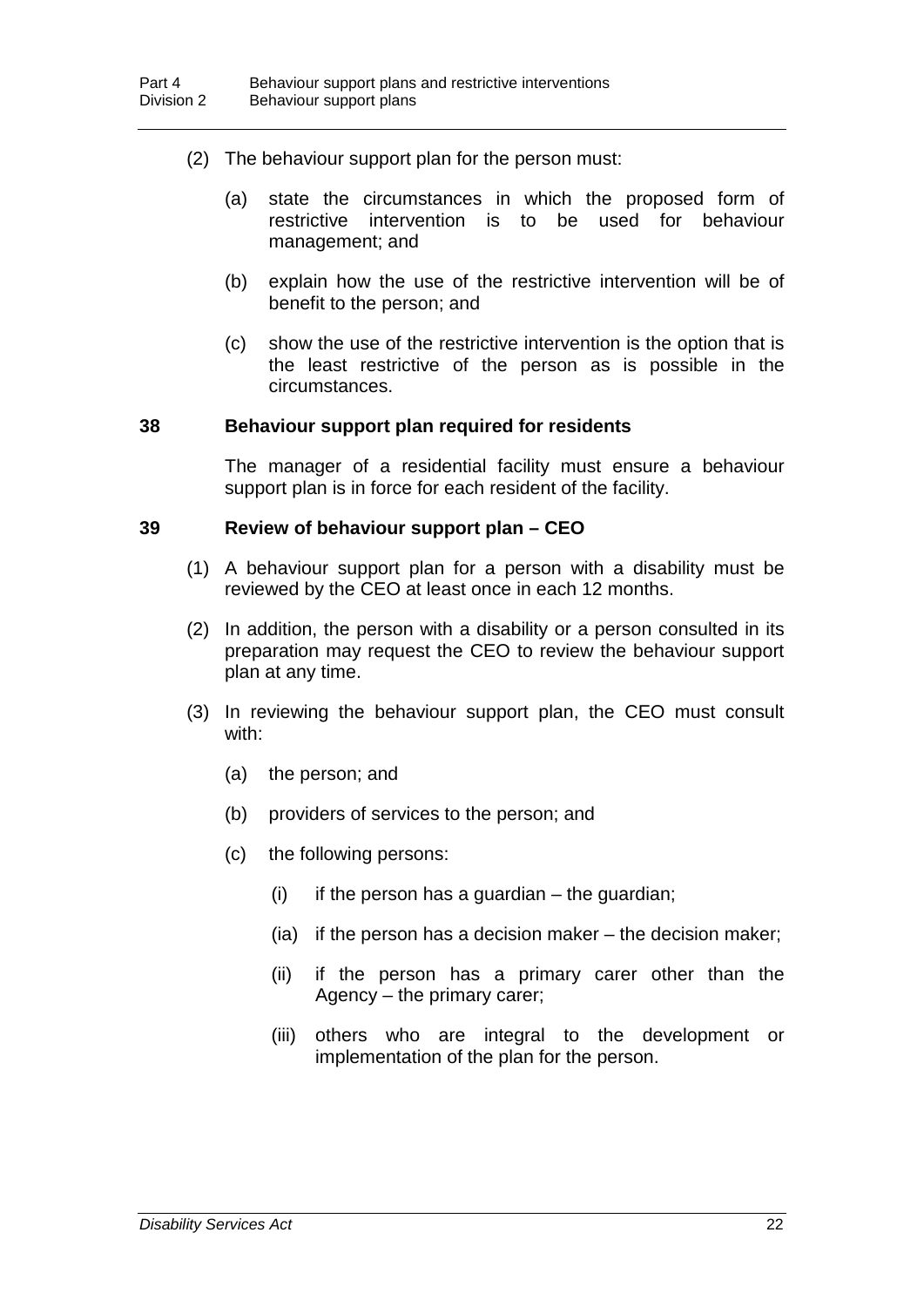#### **40 Review of behaviour support plan – review panel**

- (1) A resident of a residential facility or someone else consulted on the preparation of the behaviour support plan for the resident may apply to the review panel for the review of the inclusion of the use of a restrictive intervention in the plan.
- (2) The review panel must:
	- (a) confirm the decision to include the use of the restrictive intervention in the resident's behaviour support plan and dismiss the application; or
	- (b) direct the CEO to prepare a new behaviour support plan for the resident in accordance with the order; or
	- (c) direct the use of the restrictive intervention be removed from the behaviour support plan for the resident.
- (3) In making its decision, the review panel must have regard to the treatment and care principles.

#### **Division 3 Use of restrictive interventions**

#### **41 Offence to use restrictive intervention**

(1) A person must not use a restrictive intervention on a resident of a residential facility.

Maximum penalty: 40 penalty units.

- (2) Subsection (1) does not apply if:
	- (a) the use is necessary:
		- (i) to prevent the resident from causing physical harm to himself or herself or others; or
		- (ii) to prevent the resident from destroying property if to do so could involve the risk of harm to himself or herself or others; and
	- (b) the use and form of the restrictive intervention is the option that is the least restrictive of the resident as is possible in the circumstances; and
	- (c) the use and form of the restrictive intervention is in accordance with the resident's behaviour support plan; and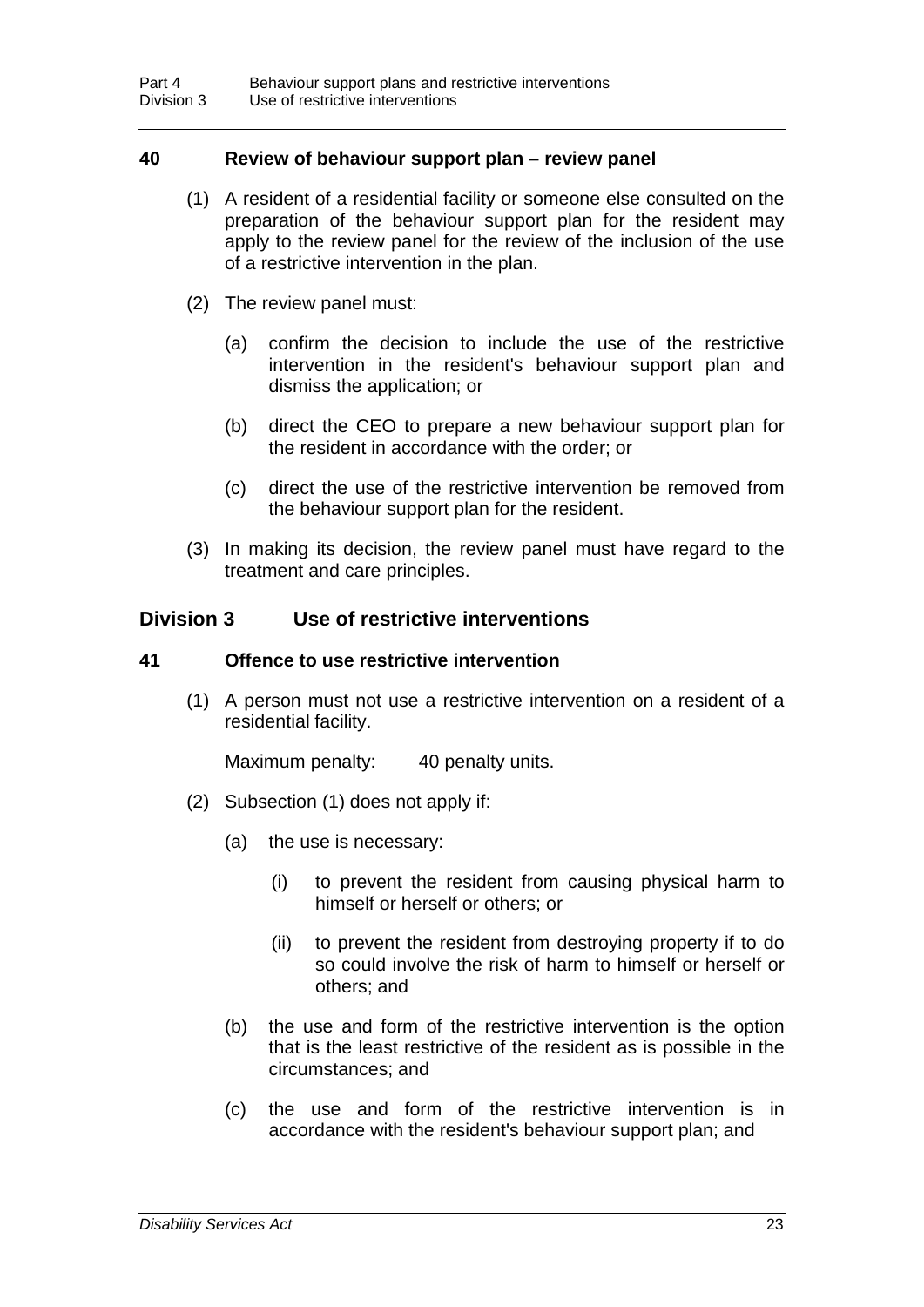- (d) for the use of seclusion:
	- (i) the resident is supplied with bedding and clothing appropriate in the circumstances; and
	- (ii) the resident has access to adequate heating or cooling as is appropriate in the circumstances; and
	- (iii) the resident is provided with food and drink at the appropriate times; and
	- (iv) the resident is provided with adequate toilet arrangements; and
	- (v) the resident is able to communicate with staff at the residential facility; and
	- (vi) the seclusion is not longer than a continuous period of 3 hours; and
	- (vii) the resident be visited and observed at intervals no longer than 15 minutes; and
	- (viii) a record of the use is made under section 43.
- (3) In addition, subsection (1) does not apply if restraint is applied to the resident, or the resident is kept in seclusion, in accordance with section 42.

#### **42 Emergency use of restraint or seclusion**

- (1) This section applies if:
	- (a) a resident of a residential facility does not have a behaviour support plan providing for the use of restraint or seclusion; and
	- (b) a provider of services to the resident is satisfied the use of restraint or seclusion is necessary because there is an imminent risk of the resident causing serious physical harm to himself or herself or others.
- (2) The provider of services may use restraint or seclusion on the resident if:
	- (a) the use and form of restraint or seclusion is the least restrictive for the resident as is possible in the circumstances; and
	- (b) the provider immediately gives notice in the approved form to the CEO of the use of restraint or seclusion.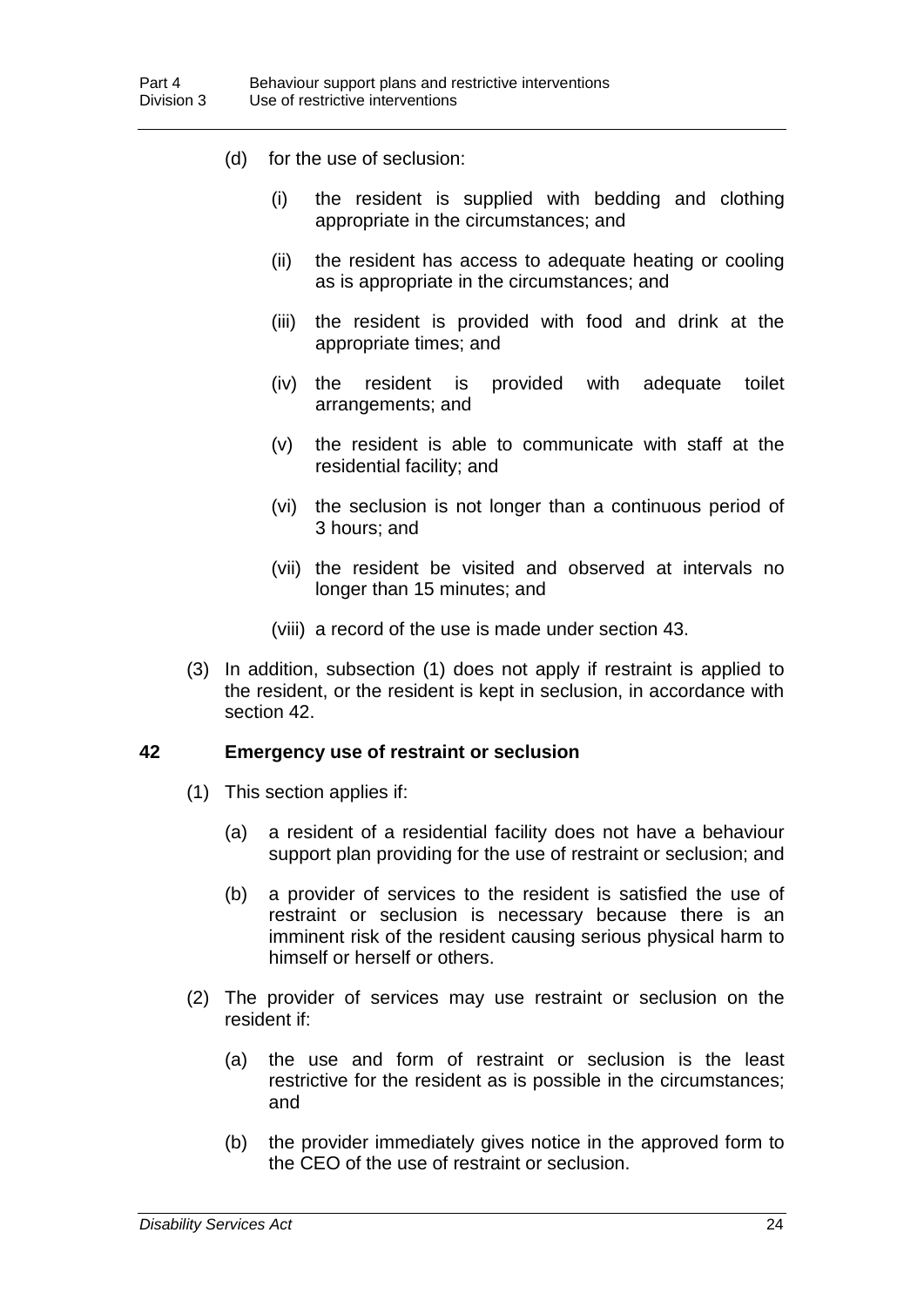### **Division 4 Records and reports**

#### **43 Record to be kept of use of restrictive intervention**

A provider of services who uses a restrictive intervention on a resident of a residential facility must, as soon as practicable after the use:

- (a) make a record of the use in the approved form; and
- (b) place the record on the resident's file.

#### **44 Manager of residential facility to keep records of use of restrictive intervention**

The manager of a residential facility must ensure:

- (a) a record is made in the approved form of each incident involving the use of force in using a restrictive intervention; and
- (b) the record is placed on the resident's file.

## **Part 5 Complaints**

#### **45 Complaint procedures to be established**

- (1) The manager of a residential facility must establish procedures that are accessible and fair to deal with complaints relating to residents of the facility.
- (2) The procedures must aim:
	- (a) to investigate and, wherever possible, resolve complaints by a process within the residential facility; and
	- (b) to promote improvements in the quality of the policies, procedures and services of the facility.
- (3) The manager of a residential facility must ensure written information of the established complaints procedures is accessible to each of the following:
	- (a) a resident of the facility;
	- (b) if the resident has a guardian the guardian;
	- (c) if the resident has a decision maker the decision maker.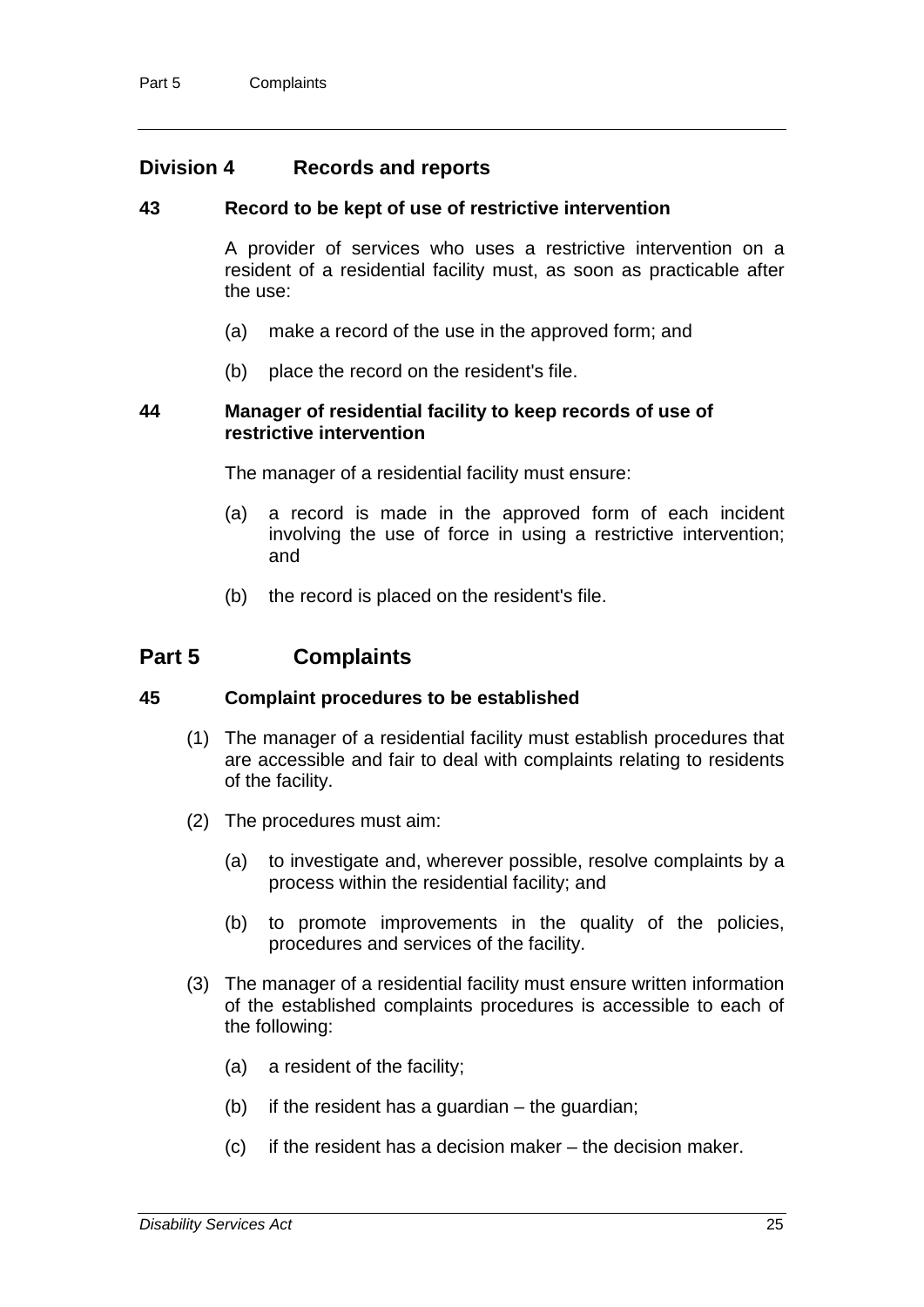#### **46 Making complaint**

- (1) Each of the following persons may make a complaint to the manager of a residential facility about a matter mentioned in subsection (2):
	- (a) a resident of the facility;
	- $(b)$  if a resident of the facility has a guardian the guardian;
	- (ba) if the resident has a decision maker the decision maker;
	- (c) if the resident has a primary carer other than the Agency the primary carer;
	- (d) someone else who has a genuine interest in the treatment and care of a resident of the facility.
- (2) Without limiting subsection (1), a complaint may be made about:
	- (a) the failure to recognise any right of a resident under this Act; or
	- (b) the administration of this Act that relates directly to the provision of services under the treatment plan for a resident.

#### **47 Acknowledgment of complaint**

As soon as reasonably practicable after a complaint is made, the manager of the residential facility must ensure the complainant is given a written acknowledgment.

#### **48 Investigation of complaint**

The manager of the residential facility must ensure:

- (a) the complaint is investigated in accordance with the established complaints procedures; and
- (b) the complainant is:
	- (i) kept informed of the progress of the investigation at regular intervals; and
	- (ii) informed of the action taken on completion of the investigation.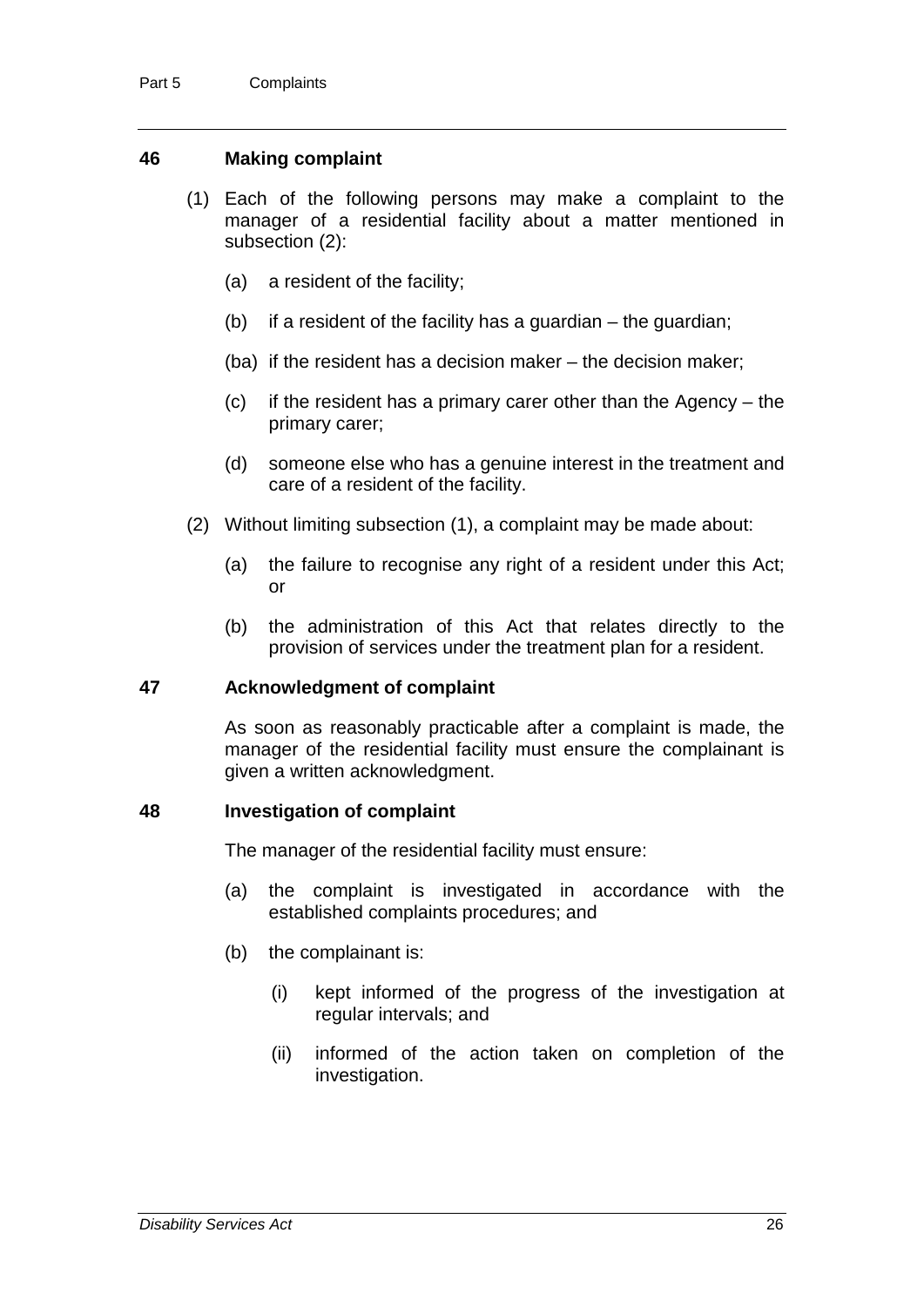#### **49 Records and reports about complaints**

- (1) The manager of a residential facility must ensure a full and accurate record of the nature of each complaint, and any investigation and other action taken in relation to it, is made in a register kept for the purpose.
- (2) The manager of a residential facility must ensure the register is made available to a community visitor for inspection when requested by the community visitor.
- (3) The manager of a residential facility must give the CEO and principal community visitor, at least once in each 6 months, a report containing details of:
	- (a) the pattern of complaints made during the period of the report; and
	- (b) any changes made to prevent a recurrence of the activities that led to the complaints.

## **Part 6 Community visitors program**

### **Division 1 Administration**

### **Subdivision 1 Principal community visitor and community visitors**

#### **50 Appointment**

- (1) The Minister must appoint a person to be the principal community visitor.
- (2) The Minister may appoint a person to be a community visitor.
- (3) A person must not be appointed to be a community visitor if:
	- (a) the person does not have appropriate qualifications; or
	- (b) the person is employed by, or has a direct interest in any contract with, the Agency.
- (4) An appointee holds office for 3 years and is eligible to be reappointed.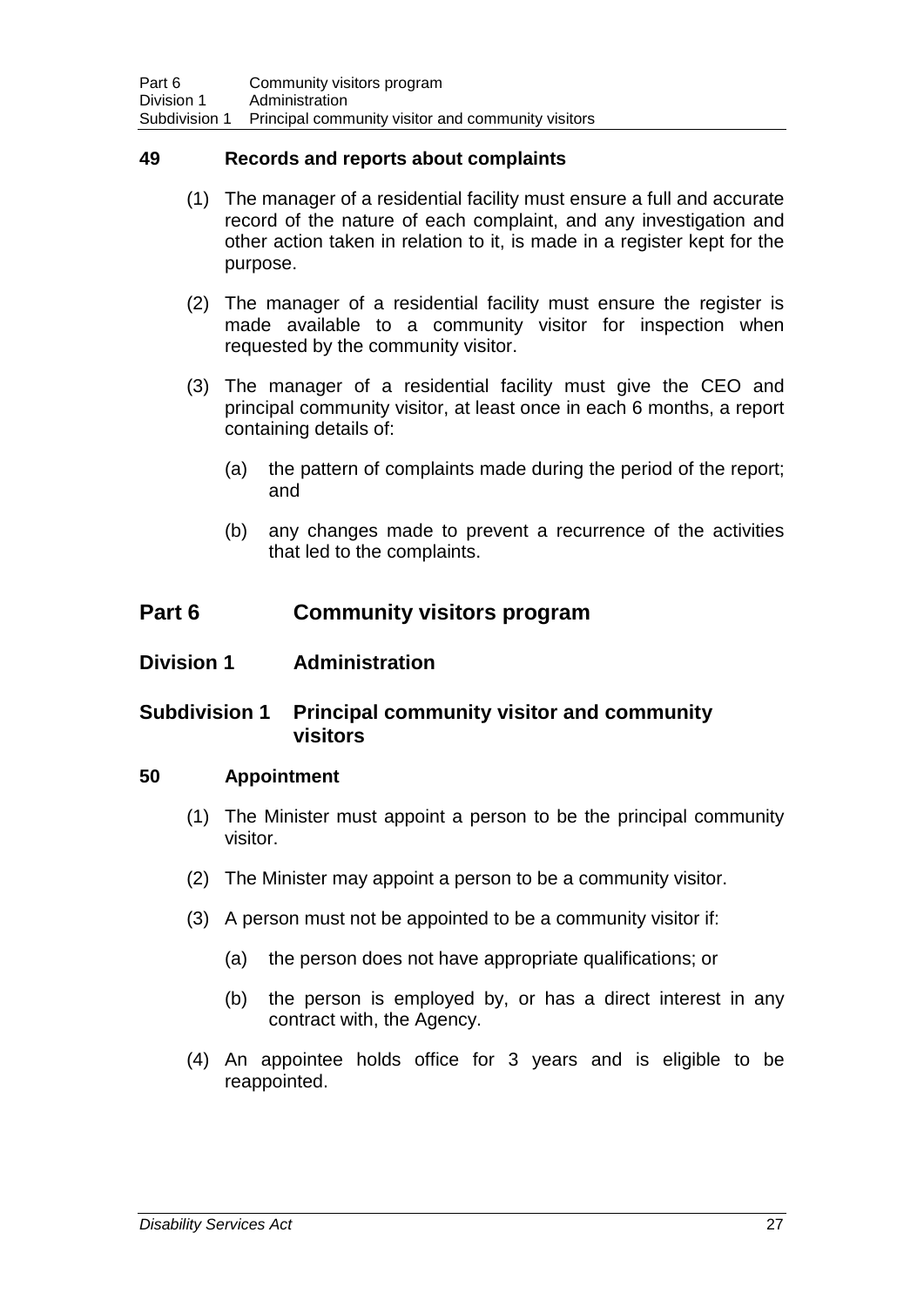(5) To avoid doubt, this section does not prevent an appointee concurrently holding office as the principal community visitor or a community visitor under the *Mental Health and Related Services Act*.

### **51 Interim community visitor**

- (1) The principal community visitor may appoint a person to be a community visitor (an *interim community visitor*) for the period (of not more than 60 days) stated in the instrument of appointment.
- (2) A person must not be appointed to be an interim community visitor unless the person is qualified for appointment to be a community visitor.
- (3) The appointment of an interim community visitor ceases at the earliest of the following:
	- (a) when the period of appointment ends;
	- (b) when the appointment is terminated;
	- (c) when the person resigns office;
	- (d) when the Minister appoints the person to be a community visitor.
- (4) The Minister may terminate the appointment before the period of appointment ends.

#### **52 Resignation and termination of appointment**

- (1) A community visitor may resign office by written notice given to the Minister.
- (2) The Minister may, by written notice given to a community visitor, terminate the community visitor's appointment:
	- (a) on the ground of misbehaviour; or
	- (b) on the ground the community visitor becomes physically or mentally incapable of satisfactorily performing the functions of office.
- (3) In addition, the appointment is terminated if:
	- (a) the community visitor:
		- (i) becomes bankrupt; or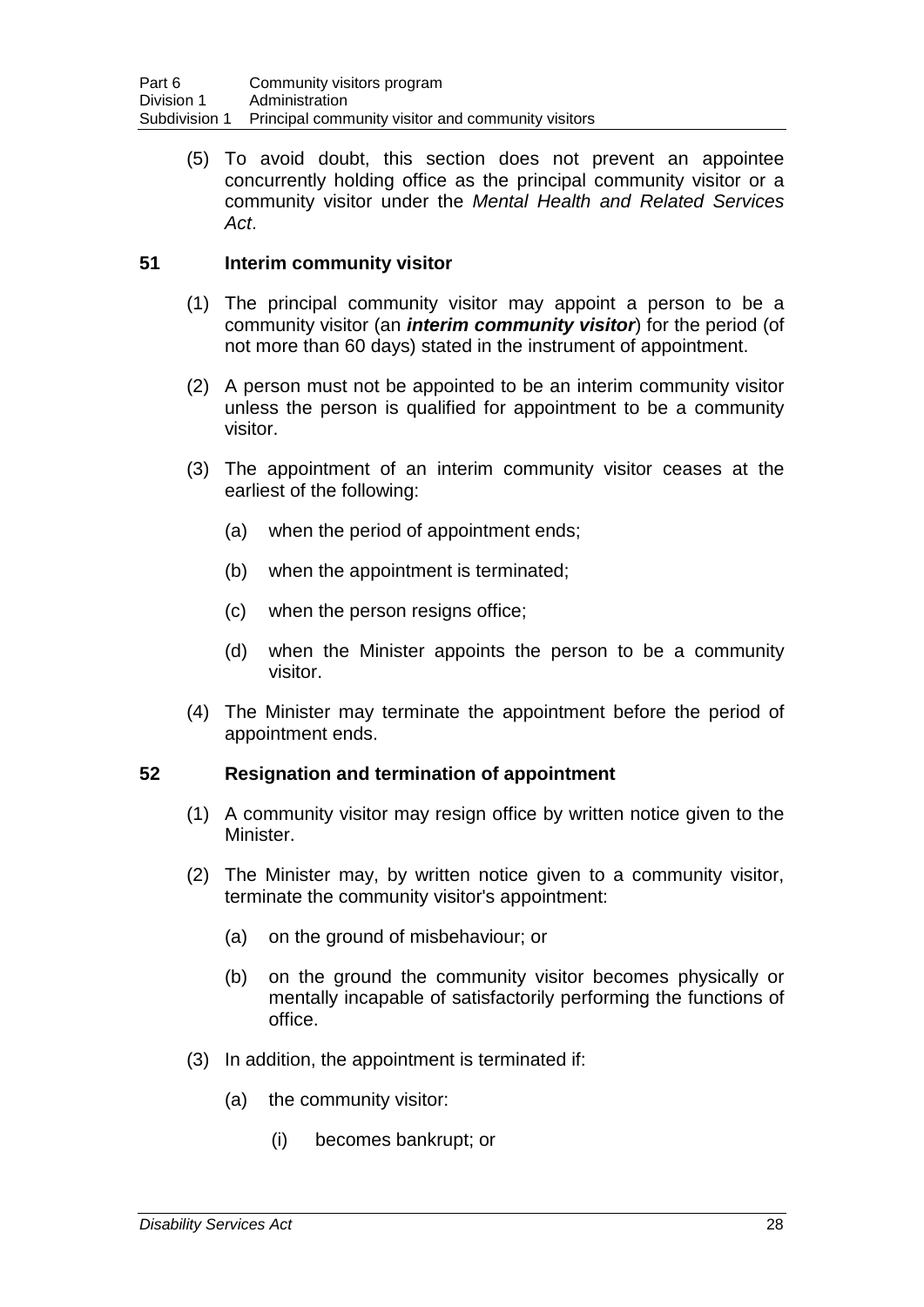- (ii) applies to take the benefit of a law for the relief of bankrupt or insolvent debtors; or
- (iii) compounds with creditors or makes an assignment of the community visitor's remuneration for their benefit; or
- (b) the community visitor is found guilty by a court in the Territory of an offence punishable by imprisonment for 12 months or more; or
- (c) the community visitor is found guilty by a court outside the Territory of an offence which, if committed against a law of the Territory, would be an offence punishable by imprisonment for 12 months or more.

#### **53 Functions and powers**

A community visitor has the functions and powers conferred by this Act.

### **Subdivision 2 Powers and functions of community visitors**

### **54 Functions of principal community visitor**

The functions of the principal community visitor are as follows:

- (a) to establish standards, principles and protocols for community visitors to exercise their powers and perform their functions;
- (b) to oversee the preparation and circulation of publications to residents of residential facilities, providers of services and the public generally explaining the role of community visitors and how they may be contacted;
- (c) to ensure community visitors exercise their powers and perform their functions in accordance with the established principles, standards and protocols;
- (d) to ensure the inspection by a community visitor of:
	- (i) a secure care facility at least once each month; or
	- (ii) an appropriate place at least once each 3 months.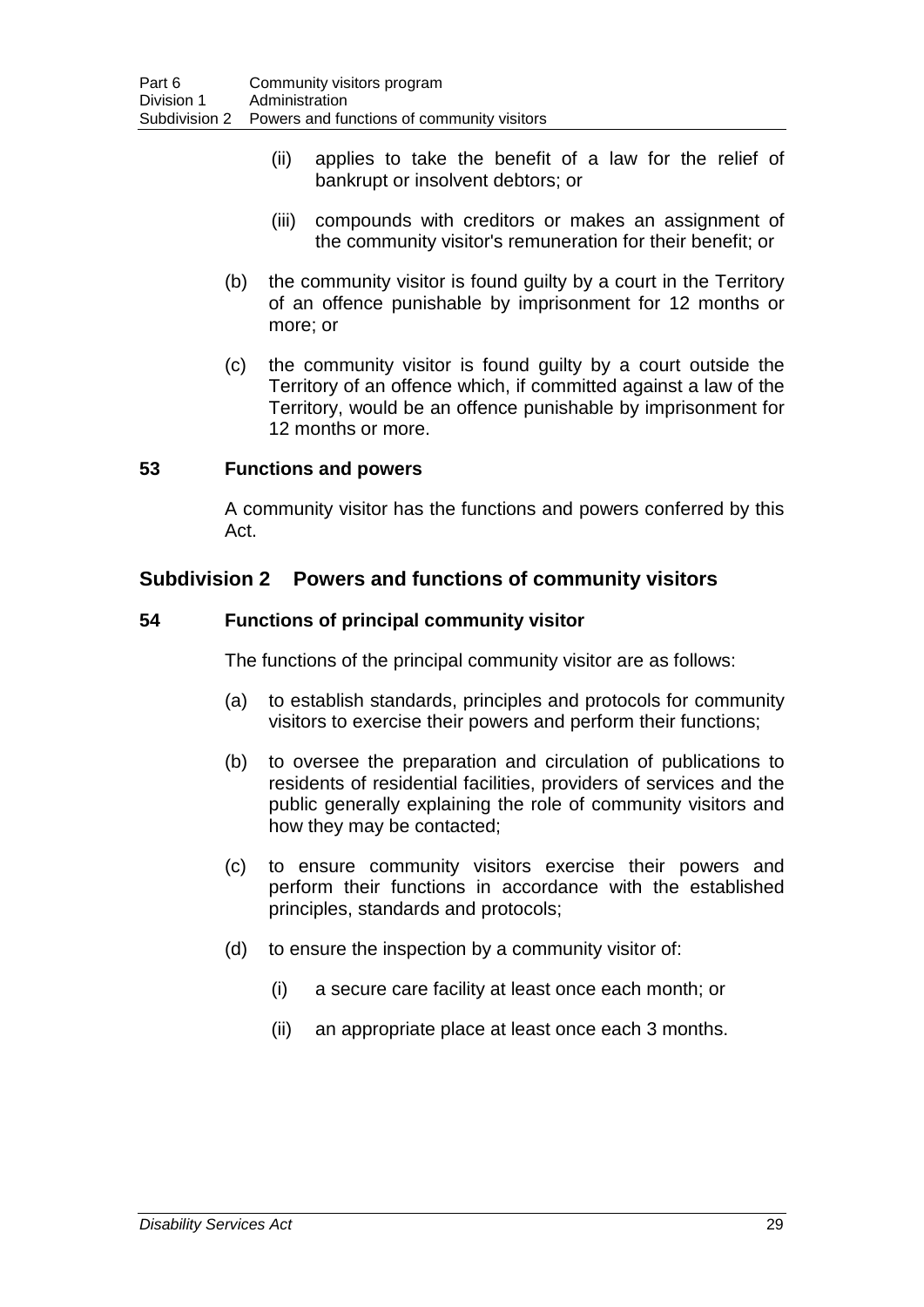### **55 Inquiry functions**

- (1) A community visitor may inquire into and make recommendations relating to:
	- (a) the adequacy of information relating to:
		- (i) the rights of residents receiving treatment and care at residential facilities; and
		- (ii) the complaint procedures under Part 5; and
	- (b) the accessibility and effectiveness of the complaint procedures; and
	- (c) the failure of persons employed in residential facilities to comply with this Act; and
	- (d) the use of restrictive interventions; and
	- (e) any matter the community visitor considers appropriate having regard to the treatment and care principles; and
	- (f) any matter as directed to the principal community visitor by the Minister.
- (2) A community visitor must refer to the principal community visitor any matter the community visitor considers should be investigated by a community visitors panel.

#### **56 Complaint functions**

A community visitor must:

- (a) be accessible to residents of residential facilities to hear and facilitate the resolution of complaints they may have; and
- (b) help the residents make complaints, apply for reviews or file notices of appeal under this Act.

### **57 Visiting and inspections of residential facilities**

- (1) When visiting a residential facility, a community visitor must inspect documents made under this Act about the use of restrictive interventions on residents of the facility.
- (2) A community visitor may at any reasonable time (without notice) exercise the following powers:
	- (a) enter a residential facility;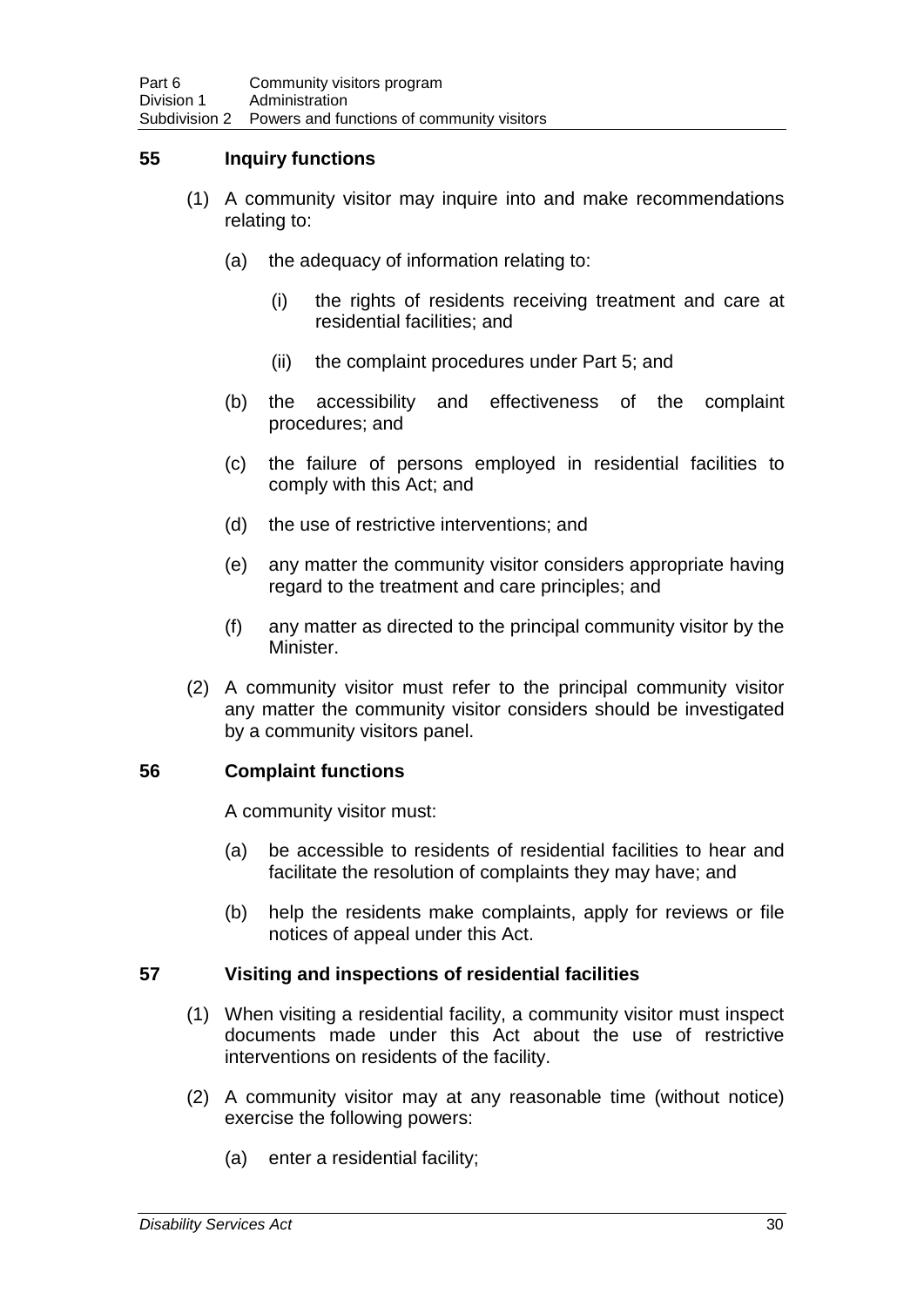- (b) visit and communicate with residents of a residential facility;
- (c) inspect a residential facility and any documents relating to residents of the facility made or kept for this Act.
- (3) When directed by the Minister, the principal community visitor must arrange for a community visitor to inspect a residential facility at the times stated by the Minister.

#### **58 Requests to be contacted by community visitors**

- (1) The manager of a residential facility must ensure a resident of the facility and the interested persons for the resident are given oral or written information about the role of the community visitors program under this Part, including the following:
	- (a) the resident's right to be visited by a community visitor;
	- (b) the right of the resident and the interested persons for the resident to contact a community visitor;
	- (c) how to contact a community visitor.
- (2) For subsection (1), the interested persons for the resident are the following:
	- (a) if the resident has a guardian the guardian;
	- (aa) if the resident has a decision maker the decision maker;
	- (b) if the resident has a primary carer of the resident other than the Agency – the primary carer;
	- (c) another person the manager considers should be aware of the resident's rights.
- (3) A resident of a residential facility may ask to be contacted by a community visitor.
- (4) The manager of a residential facility must send the request to the principal community visitor as soon as practicable and, in any event, not later than 24 hours after it is made.
- (5) The principal community visitor must ensure a community visitor contacts, or attempts to contact, the resident before the end of the next business day after the principal community visitor receives the request.
- (6) In this section:

*contact* includes contact by telephone or email.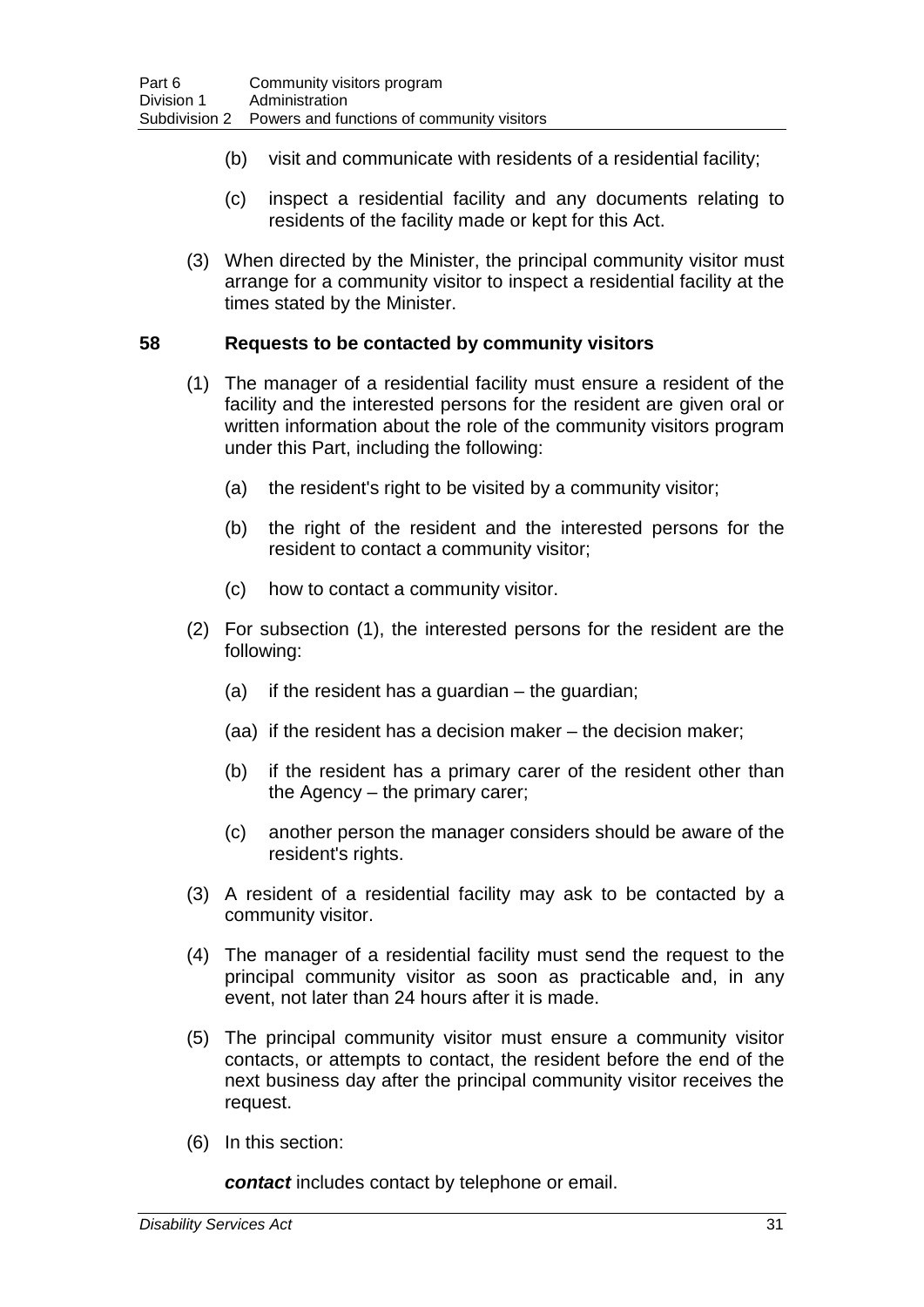#### **59 Reports by community visitors**

- (1) A community visitor who visits a residential facility must give a report of his or her visit, including any findings and recommendations, to the principal community visitor.
- (2) The principal community visitor must give the manager of the residential facility a copy of the report.
- (3) The principal community visitor may report to the CEO if he or she reasonably believes the manager of a residential facility has not taken adequate or reasonable action to implement a taken adequate or reasonable action to implement a recommendation made by a community visitor in a report under this section.
- (4) If the principal community visitor considers a matter mentioned in the report falls within the functions conferred by a law of the Territory, the Commonwealth, a State or another Territory on a person, tribunal or other entity, the principal community visitor may refer the matter to the person, tribunal or entity.

### **Subdivision 3 Community visitors panel**

### **60 Establishment**

The community visitors panel is established.

#### **61 Appointment of members**

- (1) The Minister must appoint the following persons to be members of the community visitors panel:
	- (a) a lawyer;
	- (b) a medical practitioner;
	- (c) another person who represents the interest of people with a disability.
- (2) A person must not be appointed to be a member of the community visitors panel if the person is employed by, or has a direct interest in any contract with, the Agency.
- (3) The community visitors panel must, as far as practicable, include persons of both sexes and of diverse ethnic backgrounds (including Aboriginal and Torres Strait Islander backgrounds).
- (4) The Minister must appoint one member of the community visitors panel to be the chairperson of the panel.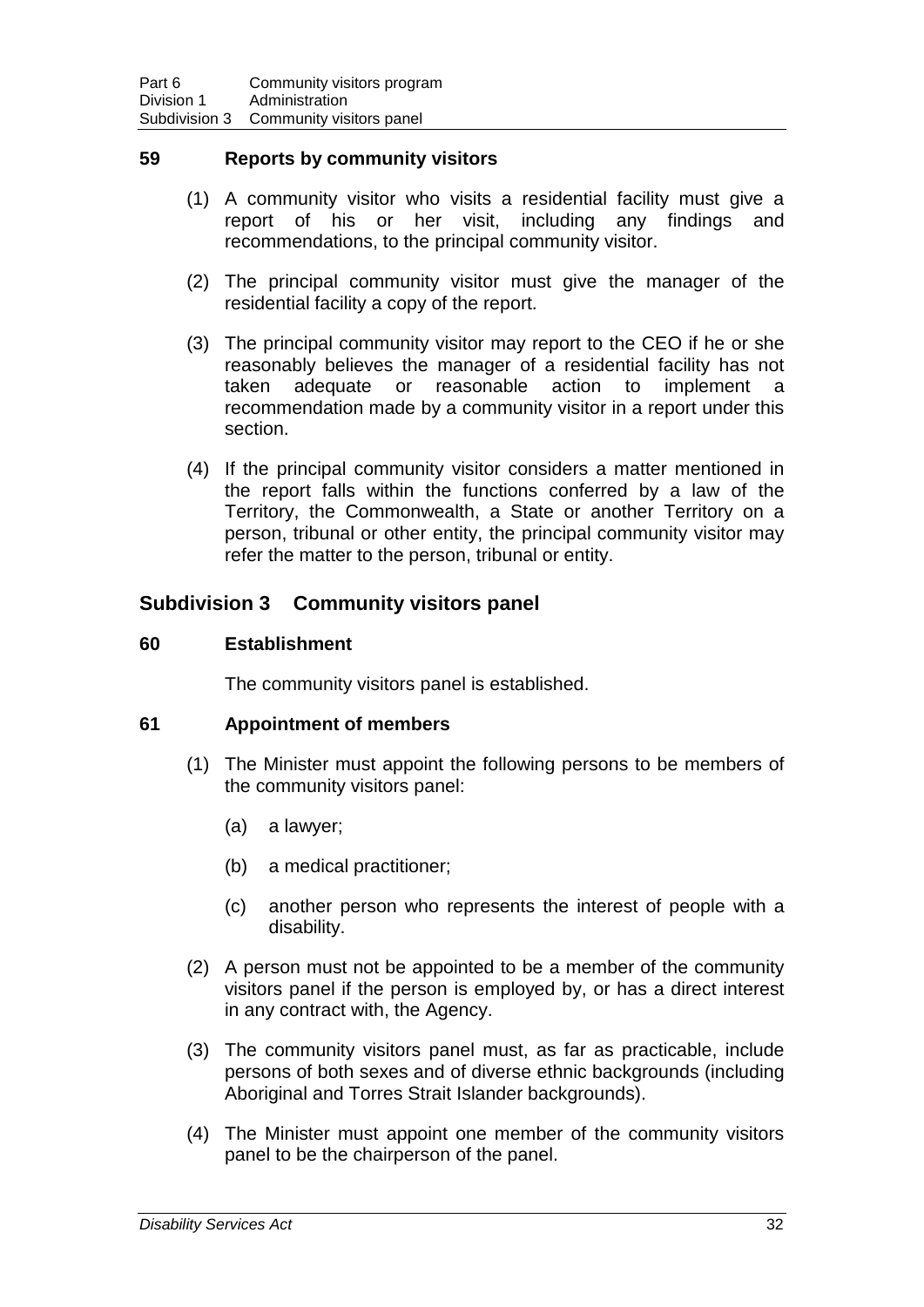(5) A member of a community visitors panel holds office for 3 years and is eligible for reappointment.

#### **62 Resignation and termination of appointment of members**

- (1) A member of the community visitor panel may resign office by written notice given to the Minister.
- (2) The Minister may, by written notice given to a member of the community visitor panel, terminate the member's appointment:
	- (a) on the ground of misbehaviour; or
	- (b) on the ground the member becomes physically or mentally incapable of satisfactorily performing the functions of office.
- (3) In addition, the appointment is terminated if:
	- (a) the member:
		- (i) becomes bankrupt; or
		- (ii) applies to take the benefit of a law for the relief of bankrupt or insolvent debtors; or
		- (iii) compounds with creditors or makes an assignment of the member's remuneration for their benefit; or
	- (b) the member is found guilty by a court in the Territory of an offence punishable by imprisonment for 12 months or more; or
	- (c) the member is found guilty by a court outside the Territory of an offence which, if committed against a law of the Territory, would be an offence punishable by imprisonment for 12 months or more.

#### **63 Functions of community visitors panel**

- (1) The members of a community visitors panel must, as a group, visit each secure care facility at least once in each 6 months.
- (2) When visiting the secure care facility, the members of the community visitors panel must enquire into:
	- (a) the extent to which residents of the facility receive treatment and care in conditions that provide the least restrictive and least intrusive environment enabling the treatment and care to be effectively given; and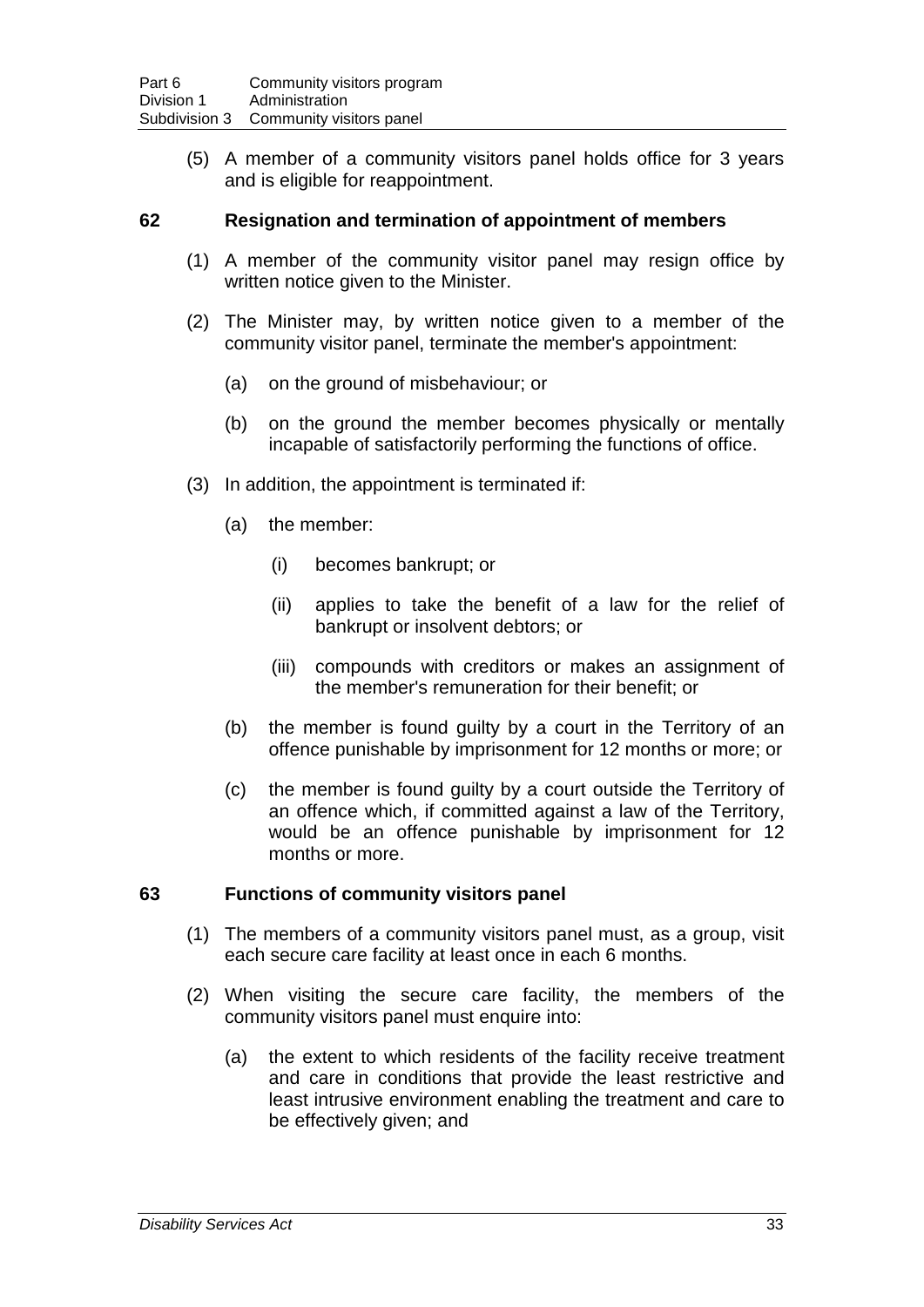- (b) the adequacy of information provided by the manager of the facility about the complaints procedures and other rights under this Act; and
- (c) the accessibility and effectiveness of internal complaints procedures of the facility; and
- (d) any failure of persons employed at the facility to comply with this Act; and
- (e) any other matter the panel consider appropriate having regard to the treatment and care principles; and
- (f) any other matter referred to it by the Minister or principal community visitor.
- (3) The members of a community visitors panel may, when visiting a secure care facility:
	- (a) inspect any part of the facility; and
	- (b) visit a resident of the facility; and
	- (c) inquire into the admission, treatment and care of residents; and
	- (d) inspect records or other documents relating to residents; and
	- (e) inspect other records or registers made under this Act.

#### **64 Reports by community visitors panel**

- (1) The chairperson of the community visitors panel must give the principal community visitor a report of the panel's visit to a secure care facility as soon as practicable after the visit.
- (2) The report must be in writing and contain details of the following:
	- (a) the actions and inquiries undertaken by the panel;
	- (b) the results of attempts by the panel to resolve particular matters;
	- (c) those matters not resolved by the panel;
	- (d) those matters that require further attention by the panel;
	- (e) the results of inquiries from previous visits made by the panel;
	- (f) any recommendations of the panel arising out of the visit.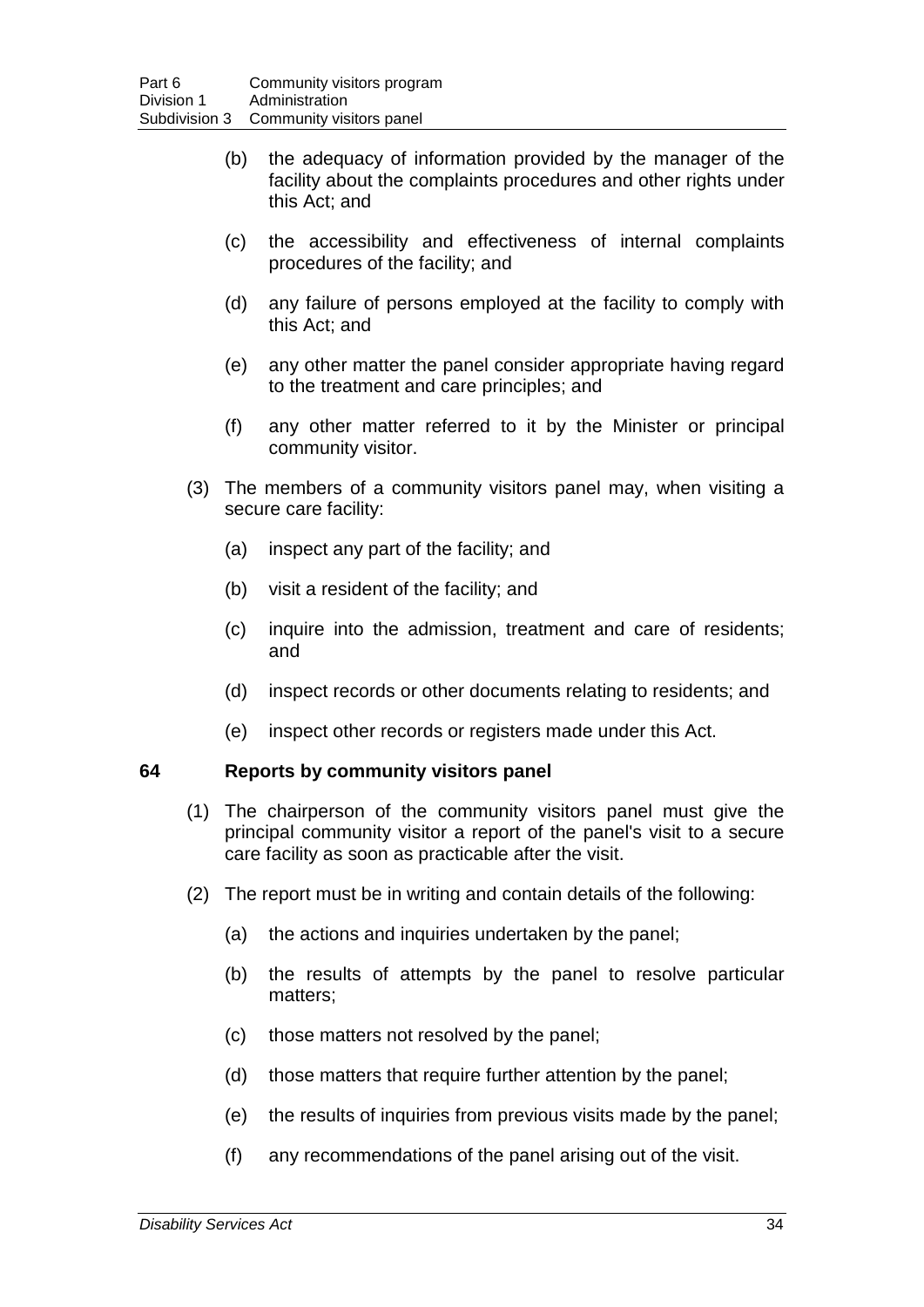- (3) The principal community visitor must give a copy of the report to the manager of the secure care facility.
- (4) The Minister may require the principal community visitor to arrange for a community visitors panel to report to the Minister, through the principal community visitor, on a matter and at the times and in the way directed by the Minister.

### **Division 2 Miscellaneous matters**

#### **65 Assistance to be provided**

- (1) The manager and each employee of a residential facility must give reasonable assistance and cooperation to the following persons in the exercise of their powers and performance of their functions under this Act:
	- (a) a community visitor;
	- (b) a member of the community visitors panel;
	- (c) a member of the review panel.
- (2) For subsection (1), reasonable assistance and cooperation to be given to a person includes answering questions and responding to enquiries.

#### **66 Annual report**

- (1) Within 3 months after the end of each financial year, the principal community visitor must give the Minister a report on the activities of community visitors and community visitors panels in the year.
- (2) The Minister must table a copy of the report in the Legislative Assembly within 6 sitting days after receiving it.

#### **67 Protection from liability**

- (1) A person is not civilly or criminally liable for an act done or omitted to be done by the person in good faith in the exercise of a power or performance of a function as any of the following:
	- (a) the CEO;
	- (b) a community visitor;
	- (c) a member of the community visitors panel;
	- (d) a member of the review panel.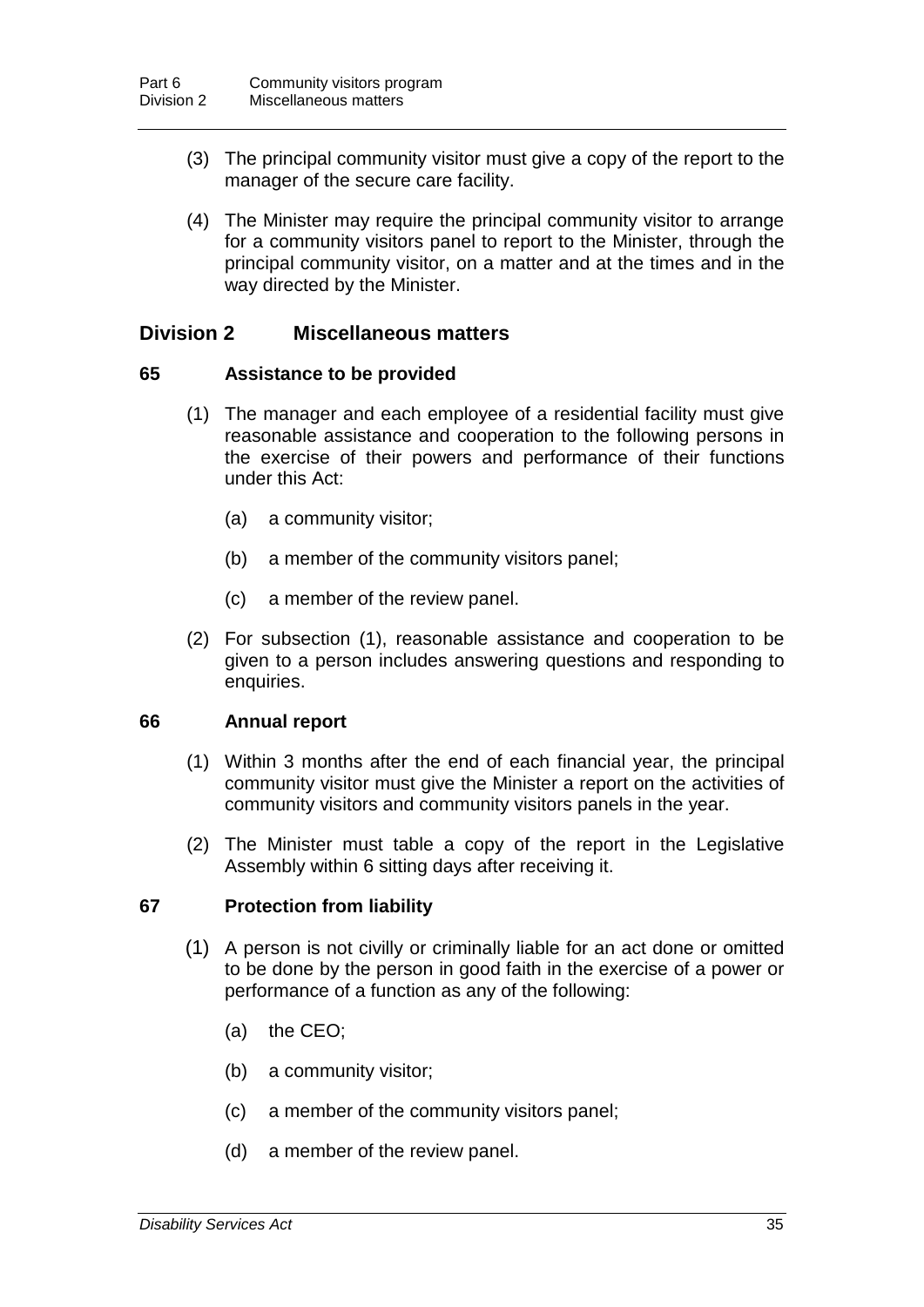- (2) In addition, a person is not civilly or criminally liable for an act done, or omitted to be done, by the person in good faith and exercising due diligence in the course of delivering treatment or other services to a resident of a residential facility for this Act.
- (3) Subsections (1) and (2) do not affect any liability the Territory would, apart from that subsection, have for the act or omission.
- (4) In this section:

*exercise*, of a power, includes the purported exercise of the power.

*performance*, of a function, includes the purported performance of the function.

#### **68 Confidentiality of information**

- (1) A person commits an offence if the person:
	- (a) obtains information in the course of performing functions connected with the administration or enforcement of this Act; and
	- (b) engages in conduct that results in the disclosure of the information to someone else.

Maximum penalty: 40 penalty units.

- (2) Subsection (1) does not apply if the person engages in the conduct in exercising a power or performing a function under this Act.
- (3) In addition, subsection (1) does not apply if the information is disclosed:
	- (a) with the consent of the person to whom the information relates; or
	- (b) to a health service provider for providing a health service to a person; or
	- (c) to a health profession body; or
	- (d) to a court or tribunal for a legal proceeding arising out of the operation of this Act; or
	- (e) to a law enforcement agency for a criminal investigation; or
	- (f) to a police officer if:
		- (i) the person to whom the information relates is in a situation requiring immediate restrictive intervention; and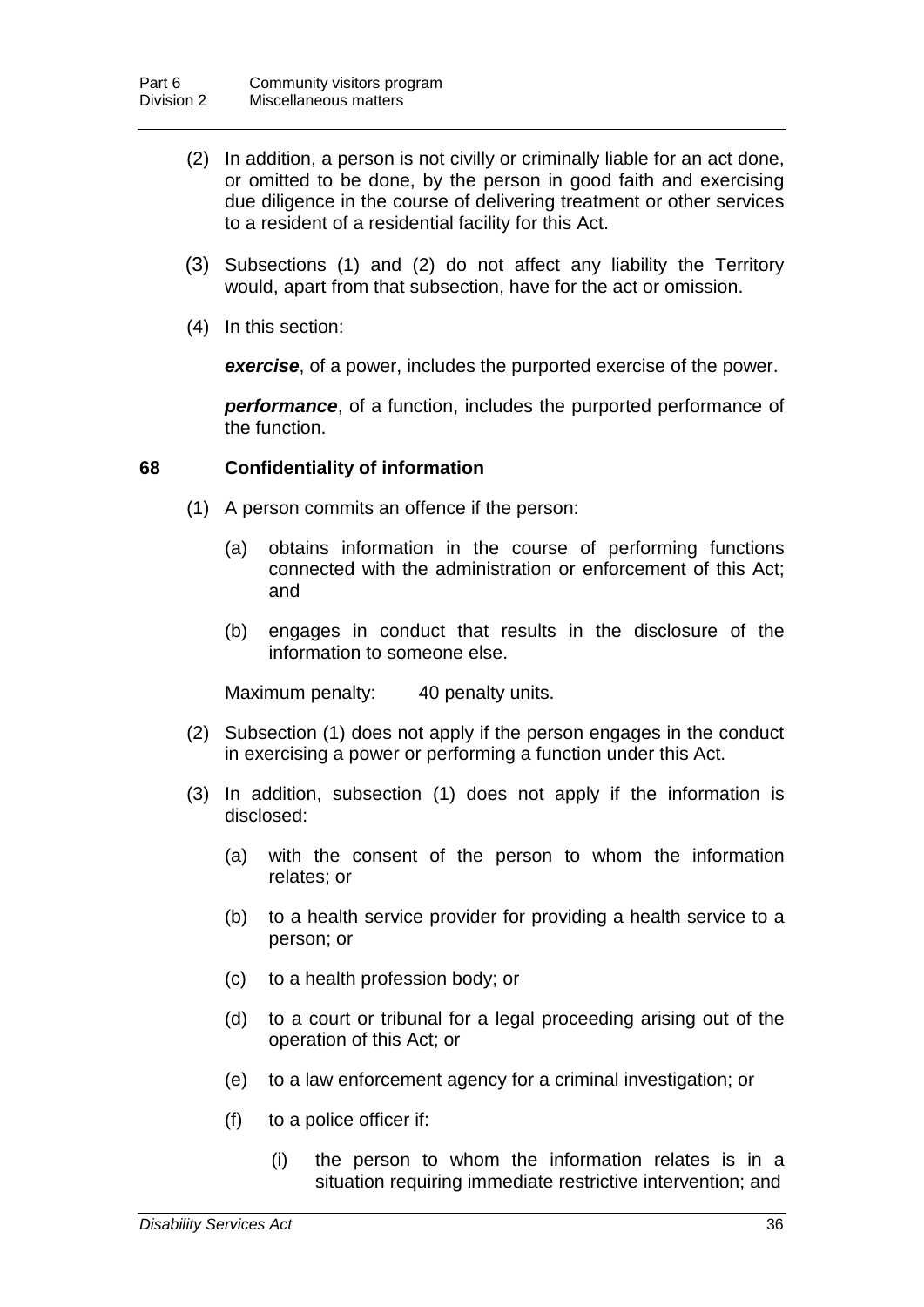- (ii) the person:
	- (A) is likely to cause serious harm to himself or herself or to someone else; or
	- (B) represents a substantial danger to members of the public; and
- (iii) the information is relevant to the safe resolution of the situation.
- (4) In this section:

#### *health profession body* means:

- (a) a National Health Practitioner Board established under the Health Practitioner Regulation National Law; or
- (b) a State or Territory Board established under that Law by a Board mentioned in paragraph (a); or
- (c) the Australian Health Practitioner Regulation Agency established under that Law.

*health service provider*, see section 5 of the Health Practitioner Regulation National Law.

*law enforcement agency*, see section 4 of the *Information Act*.

### **Part 7 Other matters of administration**

#### **Division 1 Review panel**

#### **69 Establishment**

The review panel is established for this Act.

#### **70 Membership**

- (1) The review panel consists of the following persons appointed by the Minister:
	- (a) a lawyer;
	- (b) a person with a special interest or expertise in people with a disability, including a provider of services to persons having a complex cognitive impairment;
	- (c) a person representing the interests of the community.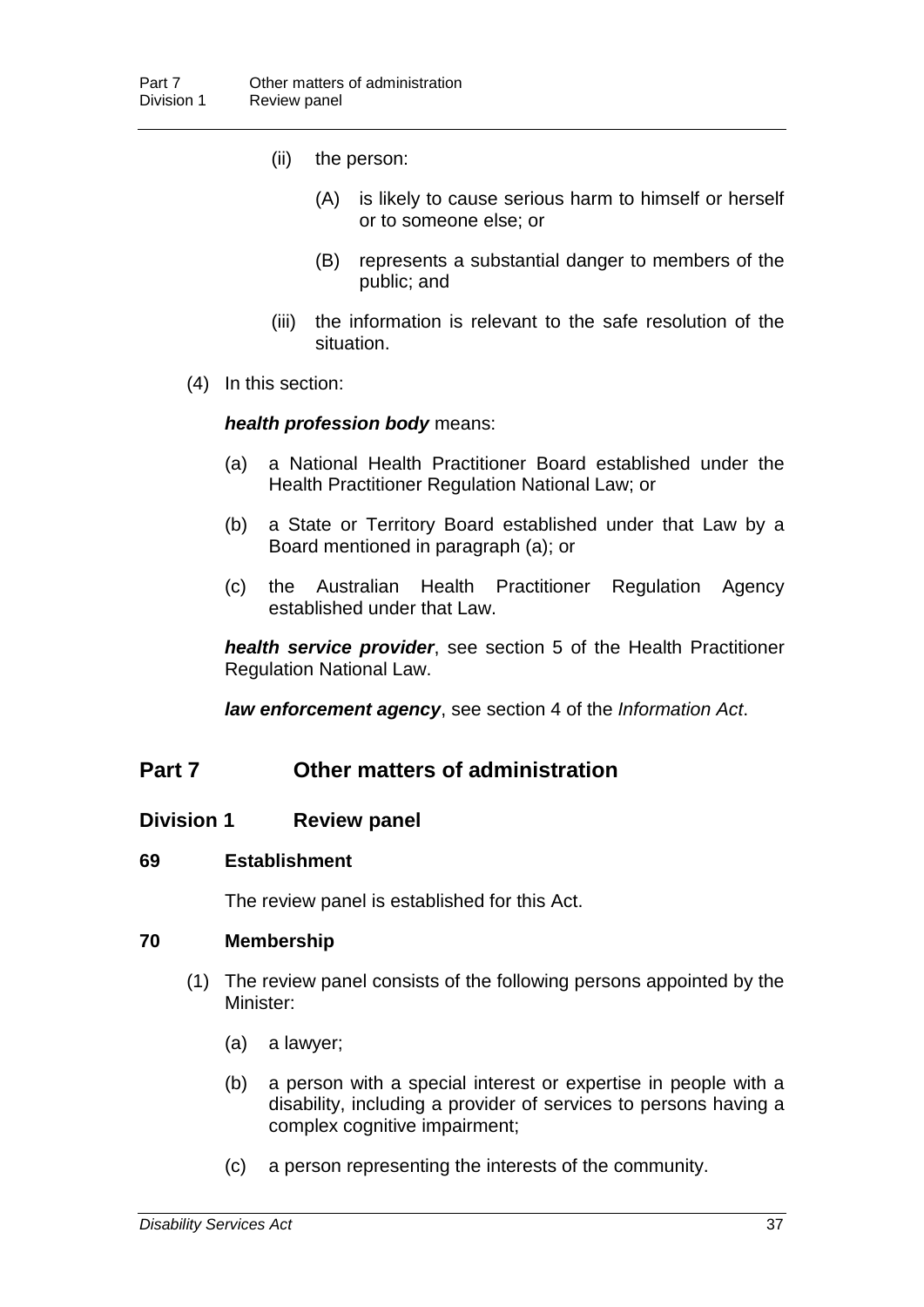- (2) A person must not be appointed to be a member of the community visitors panel if the person is:
	- (a) a community visitor; or
	- (b) a person employed by, or has a direct interest in any contract with, the Agency.
- (3) The Minister must appoint one of the members of the review panel to be member the chairperson of the review panel.
- (4) A member of the review panel holds office for 3 years and is eligible for reappointment.

#### **71 Resignation and termination**

- (1) A member of the review panel may resign by written notice given to the Minister.
- (2) The Minister may, by written notice given to a member of the review panel, terminate the member's appointment:
	- (a) on the ground of misbehaviour; or
	- (b) on the ground the member becomes physically or mentally incapable of satisfactorily performing the functions of office.
- (3) In addition, the appointment is terminated if:
	- (a) the member:
		- (i) becomes bankrupt; or
		- (ii) applies to take the benefit of a law for the relief of bankrupt or insolvent debtors; or
		- (iii) compounds with creditors or makes an assignment of the member's remuneration for their benefit; or
	- (b) the member is found guilty by a court in the Territory of an offence punishable by imprisonment for 12 months or more; or
	- (c) the member is found guilty by a court outside the Territory of an offence which, if committed against a law of the Territory, would be an offence punishable by imprisonment for 12 months or more.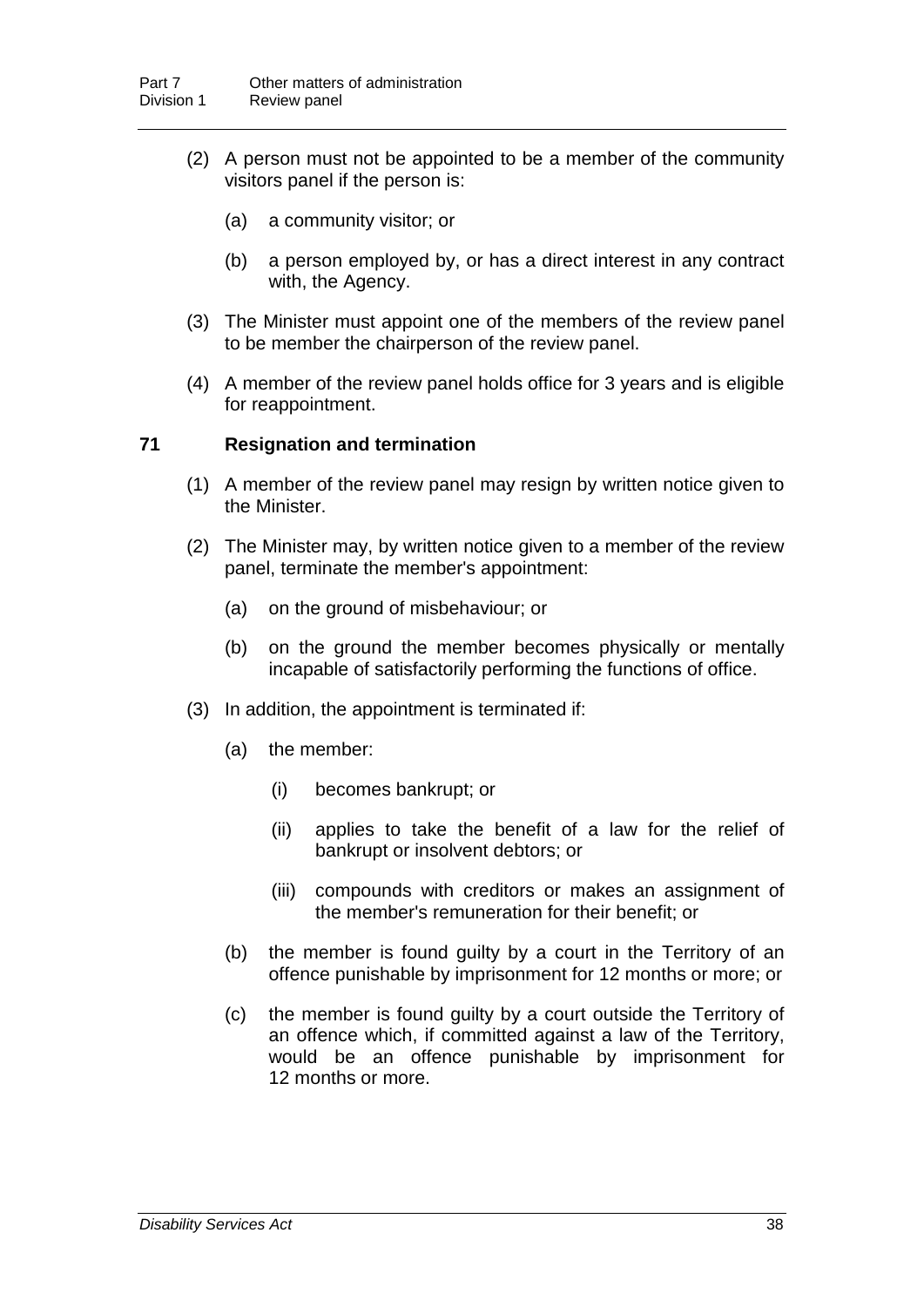### **Division 2 Other matters**

#### **72 Secure care facilities**

The Minister may, by *Gazette* notice, declare premises that are operated by the Agency to provide services for the treatment and care of people with a disability to be a secure care facility.

#### **72A Requirement to notify or consult with decision maker**

- (1) If the CEO is required by a provision of this Act to notify or consult with a person's decision maker, it is sufficient compliance with that provision if the CEO:
	- (a) takes reasonable steps to ascertain whether the person has a decision maker; and
	- (b) takes reasonable steps to notify or consult with any decision maker whom the CEO is aware of after complying with paragraph (a).
- (2) If the manager of a residential facility is required by a provision of this Act to notify a resident's decision maker about a matter, it is sufficient compliance with the provision if the manager takes reasonable steps to notify each decision maker for the resident of whom the CEO or manager is aware.

#### **73 Approved forms**

The CEO may approve forms for this Act.

#### **74 Delegations**

- (1) The Minister may delegate any of the Minister's powers under this Act to the CEO or a public sector employee in the Agency.
- (2) The CEO may delegate any of the CEO's powers under this Act to a public sector employee in the Agency.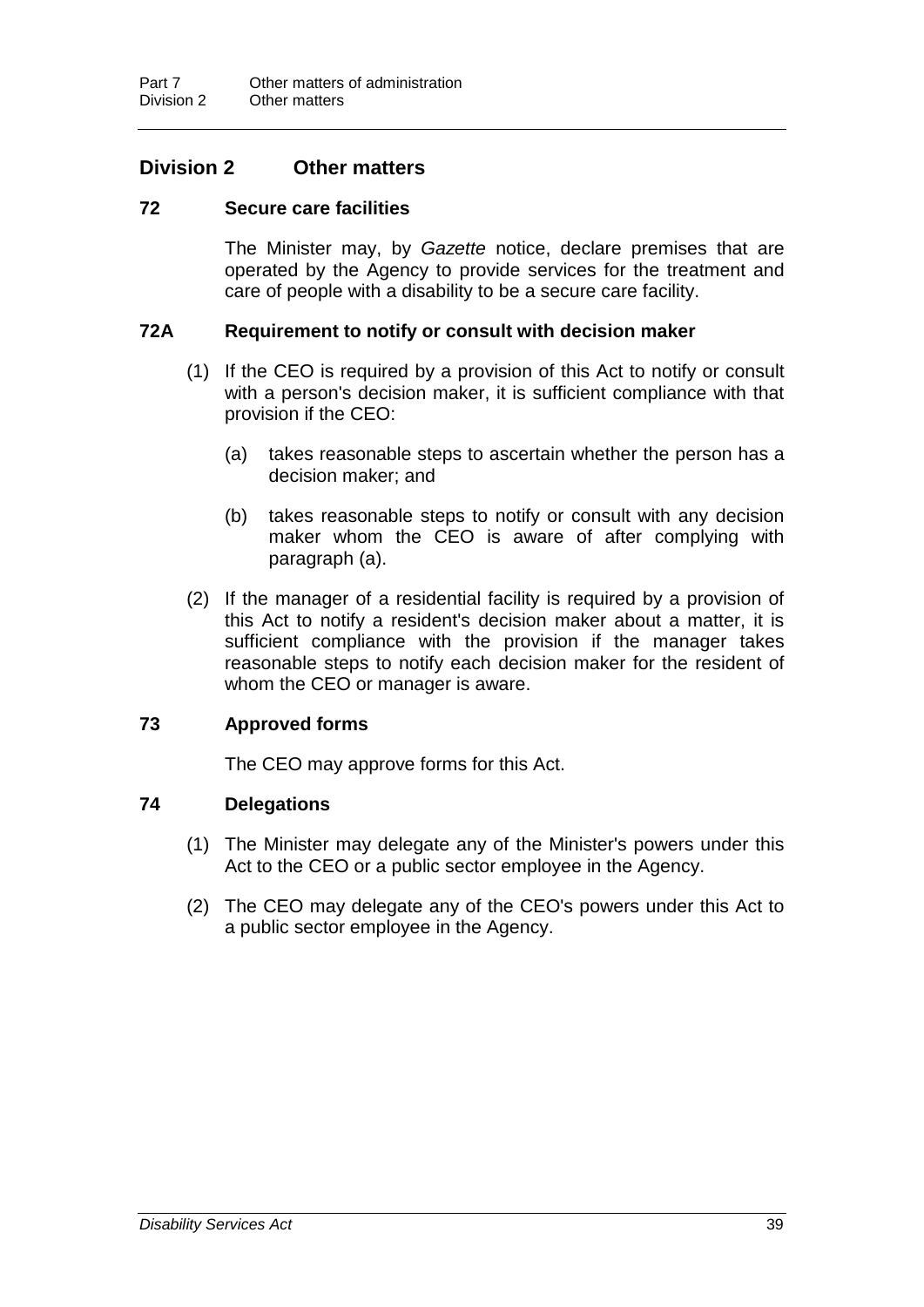### **Part 8 Miscellaneous matters**

#### **75 Acquisition on just terms**

If the operation of this Act would, apart from this section, result in an acquisition of property from a person otherwise than on just terms:

- (a) the person is entitled to receive from the Territory the compensation necessary to ensure the acquisition is on just terms; and
- (b) a court of competent jurisdiction may decide the amount of compensation or make the orders it considers necessary to ensure the acquisition is on just terms.

#### **76 Regulations**

- (1) The Administrator may make regulations under this Act.
- (2) The regulations may provide for any of the following:
	- (a) applying, adopting or incorporating (with or without changes) the whole or part of a document as in force or existing at a particular time or from time to time;
	- (b) an offence against a regulation to be an offence of strict or absolute liability but not with a penalty exceeding 100 penalty units.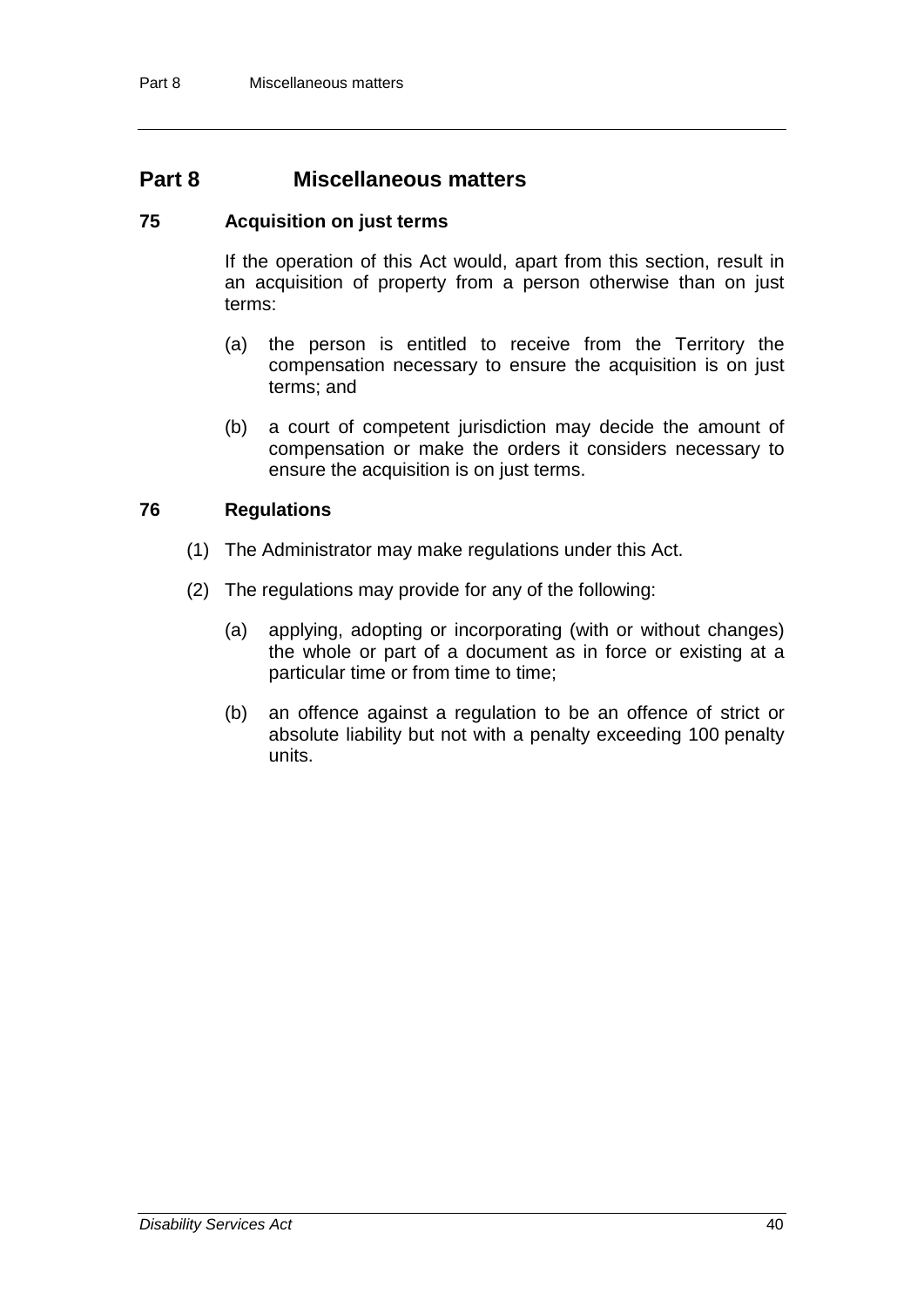## **Schedule 1 Objects**

section 3(3)

The objects to the furthering of which the Minister must have regard are:

- (a) to ensure that persons with disabilities receive the services necessary to enable them to achieve their maximum potential as members of the community;
- (b) to ensure that services provided to persons with disabilities:
	- (i) further the integration of persons with disabilities in the community and complement services available generally to persons in the community;
	- (ii) enable persons with disabilities to achieve positive outcomes such as increased independence, employment opportunities and integration in the community; and
	- (iii) are provided in ways that promote in the community a positive image of persons with disabilities and enhance their self-esteem;
- (c) to ensure that the provision of services takes into account the outcomes to be achieved by persons with disabilities; and
- (d) to encourage innovation in the provision of services for persons with disabilities.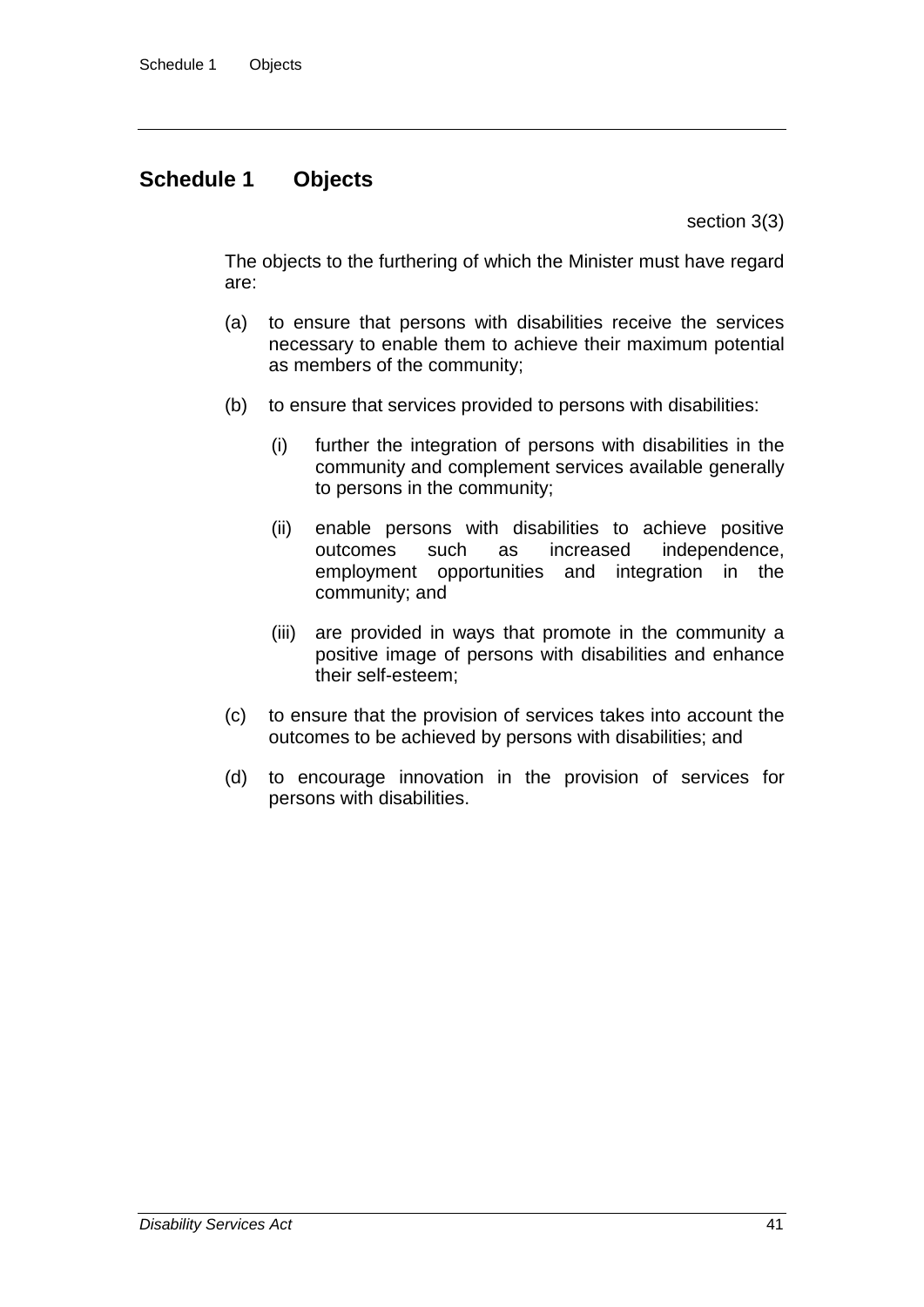# **Schedule 2 Principles**

section 3(2)

The principles which are to be furthered with respect to persons with disabilities are that:

- (a) persons with disabilities are individuals who have the inherent right to respect for their human worth and dignity;
- (b) persons with disabilities, whatever the origin, nature, type and degree of disability, have the same basic human rights as other members of Australian society;
- (c) persons with disabilities have the same rights as other members of Australian society to realise their individual capacities for physical, social, emotional and intellectual development;
- (d) persons with disabilities have the same right as other members of Australian society to services which will support their attaining a reasonable quality of life;
- (e) persons with disabilities have the same right as other members of Australian society to participate in decisions which affect their lives:
- (f) persons with disabilities receiving services have the same right as other members of Australian society to receive those services in a manner which results in the least restriction of their rights and opportunities; and
- (g) persons with disabilities have the same right as other members of Australian society of the pursuit of a grievance in relation to services.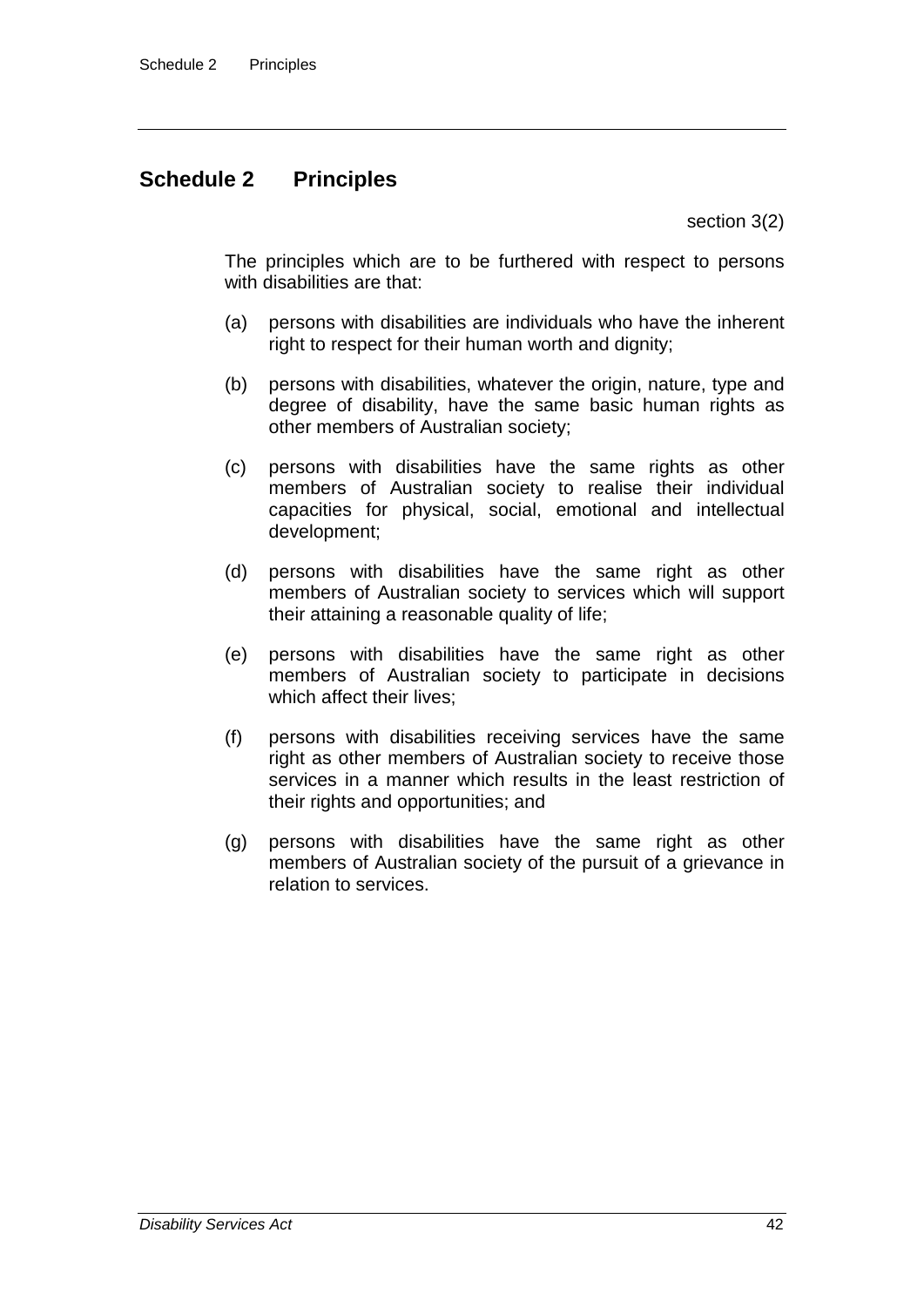# **Schedule 3 Objectives**

section 3(2)

The objectives for providers of services or researchers are that:

- (a) the services should have as their focus, the achievement of positive outcomes for people with disabilities, such as increased independence, employment opportunities and integration into the community;
- (b) the services should contribute to ensuring that the conditions of the every-day life of people with disabilities are the same as, or as close as possible to, norms and patterns which are valued in the general community;
- (c) the services should be provided as part of the local co-ordinated service systems and be integrated with services generally available to members of the community, wherever possible;
- (d) the services should be tailored to meet the individual needs and goals of the people with disabilities receiving those services;
- (e) the program or the services should be designed and administered to meet the needs of people with disabilities who experience a double disadvantage as a result of their gender, ethnic origin or Aboriginality;
- (f) the program or the services should be designed and administered to promote recognition of the competence of, and enhance the image of, people with disabilities;
- (g) the program or the services should be designed and administered to promote the participation of people with disabilities in the life of the local community through maximum physical and social integration in that community;
- (h) the program or the services should be designed and administered to ensure that no single organisation providing services exercises control over all or most aspects of the life of a person with disabilities;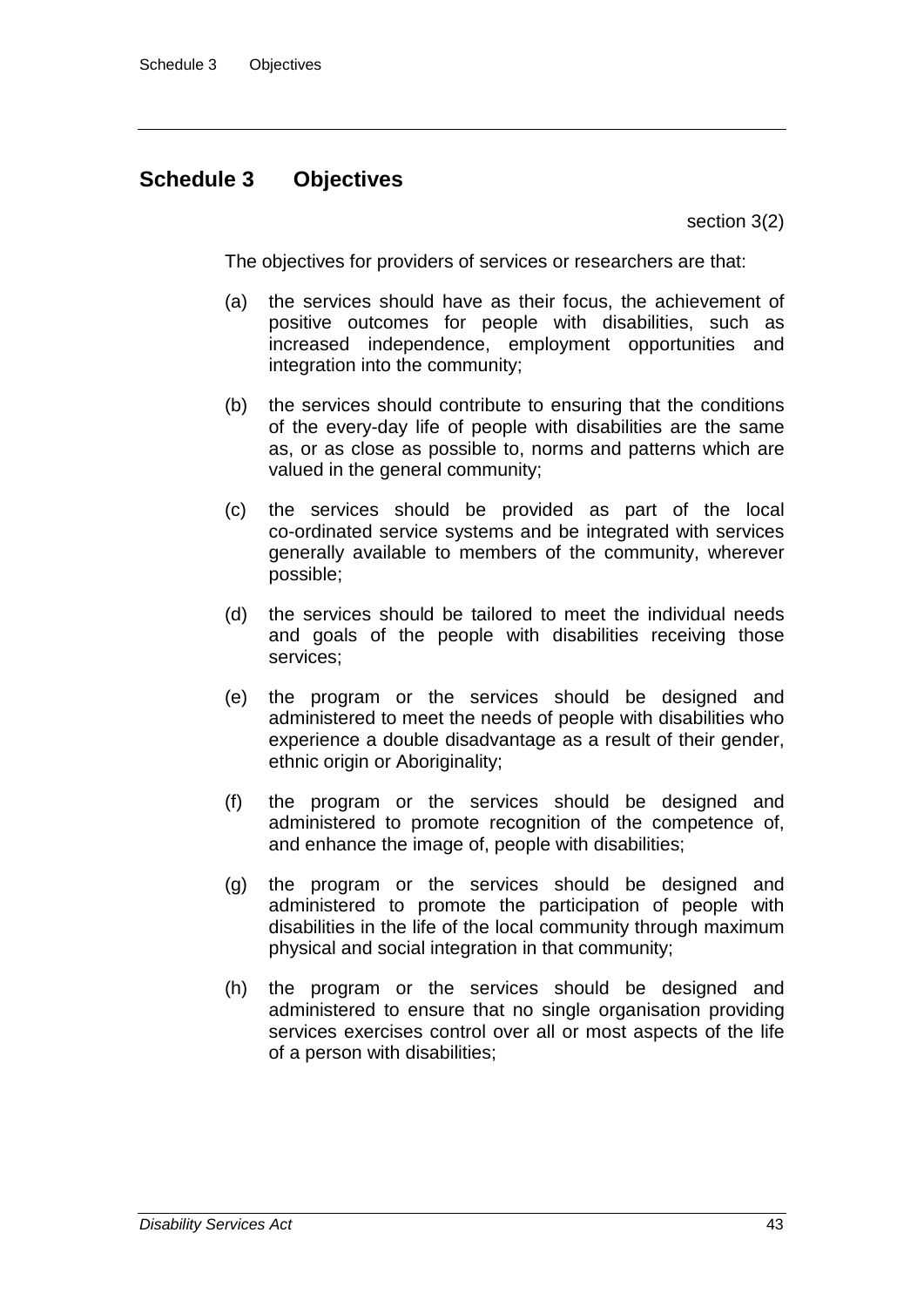- (j) the organisations or persons providing services to persons with disabilities, whether those services are provided specially to persons with disabilities or generally to members of the community, should be accountable to those persons with disabilities who use their services, advocates of those persons, the Territory and the community generally for the provision of information from which the quality of their services can be judged;
- (k) the program or the services should be designed and administered to provide opportunities for people with disabilities to reach goals and enjoy lifestyles which are valued by the community generally and are appropriate to their chronological age;
- (m) the services should be designed and administered to ensure that persons with disabilities have access to advocacy support where necessary to ensure adequate participation in decisionmaking about the services they receive;
- (n) the program or the services should be designed and administered to ensure that appropriate avenues exist for people with disabilities to raise and have resolved any grievances about services;
- (p) the program or the services should be designed and administered to provide people with disabilities with, and encourage them to make use of, avenues for participating in the planning and operation of services which they receive and the Territory and organisations should provide opportunities for consultation in relation to the development of major policy and program changes;
- (q) the program or the services should be designed and administered to respect the rights of people with disabilities to privacy and confidentiality; and
- (r) the activities of the provider of services which relate to persons with disabilities should be conducted in accordance with the Principles set out in Schedule 2.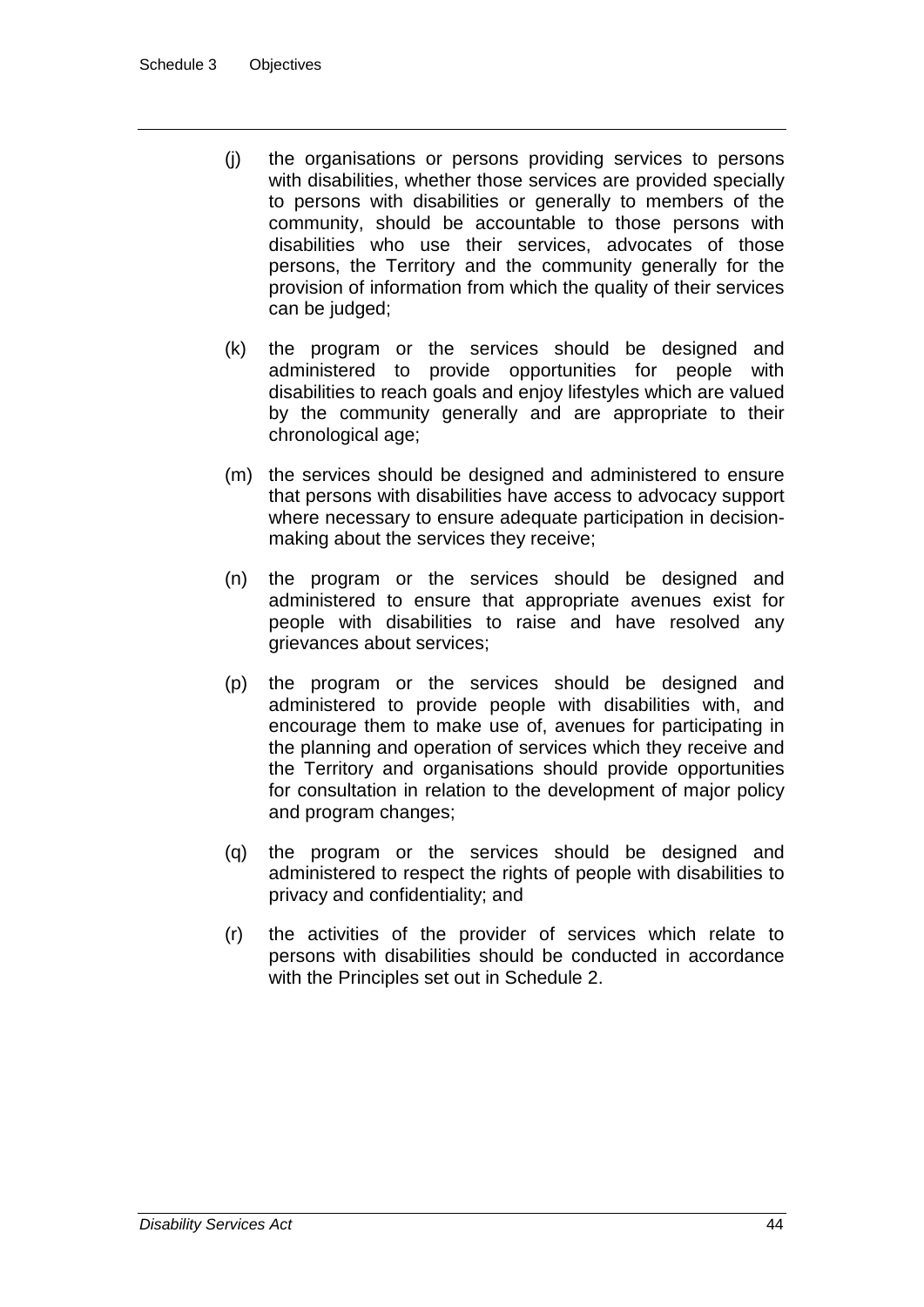#### **ENDNOTES**

**1 KEY**

Key to abbreviations

**amd = amended od = order** app = appendix<br>bl = by-law **bl = by-law** pt = Part **bl** = by-law<br> **ch** = Chapter **ch = Chapter**<br> **cl** = clause **r** = regulation/rule<br> **r** = remainder **cl = clause rem = remainder**  $exp = expires/expired$ <br>**f** = forms **f** = forms **s** = section<br> *Gaz* = Gazette **section**<br> **sch** = Sche *Gaz* = *Gazette* **sch** = Schedule<br>
hda = heading<br> **sch** = Subdivision **hdg = heading sdiv = Subdivision nc = not commenced**

**renum = renumbered**<br>rep = repealed **ins = inserted SL = Subordinate Legislation lt = long title sub = substituted**

### **2 LIST OF LEGISLATION**

| Disability Services Act 1993 (Act No. 31, 1993) |             |
|-------------------------------------------------|-------------|
| Assent date                                     | 9 July 1993 |
| Commenced                                       | 9 July 1993 |

#### *Statute Law Revision Act 2003* **(Act No. 12, 2003)**

Assent date 18 March 2003<br>Commenced 18 March 2003 18 March 2003

# *Statute Law Revision Act (No. 2) 2004* **(Act No. 54, 2004)**

Assent date 15 September 2004<br>Commenced 27 October 2004 (G 27 October 2004 (*Gaz* G43, 27 October 2004, p 3)

*Local Government (Consequential Amendments) Act 2008* **(Act No. 28, 2008)**

Assent date 14 November 2008<br>Commenced 1 July 2008 (s 2) 1 July 2008 (s 2)

# *Disability Services Amendment Act 2012* **(Act No. 11, 2012)**

Assent date 27 April 2012<br>Commenced 20 August 20 20 August 2012 (*Gaz* G31, 1 August 2012, p 4)

*Advance Personal Planning (Consequential Amendments) Act 2013* **(Act No. 36, 2013 )** Assent date 19 December 2013<br>Commenced bt 3: 5 February 20 pt 3: 5 February 2014 (*Gaz* G5, 5 February 2014, p 2);

rem: 17 March 2014 (*Gaz* S14, 17 March 2014)

# *Local Government Amendment Act 2014* **(Act No. 19, 2014)**

2 June 2014 Commenced s 16: 1 July 2014; s 18: 1 December 2014; rem: 2 June 2014, (s 2)

#### *Statute Law Revision Act 2014* **(Act No. 38, 2014)**

| Assent date | 13 November 2014 |
|-------------|------------------|
| Commenced   | 13 November 2014 |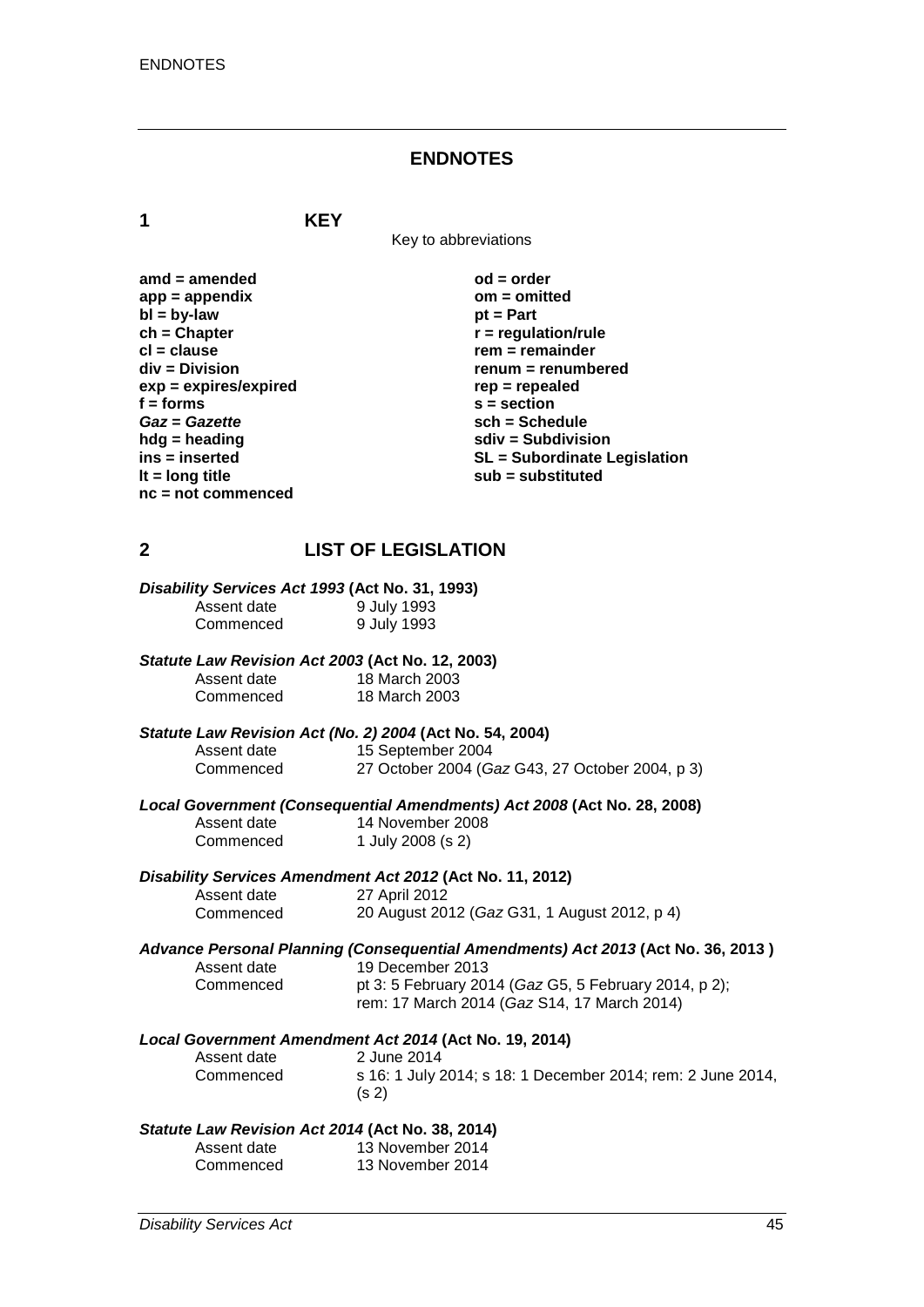### *Education Act 2015* **(Act No. 28, 2015)**

| Assent date | 10 December 2015                                                                           |
|-------------|--------------------------------------------------------------------------------------------|
| Commenced   | pt 6, divs 2 and 4 and pt 7: 1 April 2016; pt 3: 1 July 2016;<br>rem: 1 January 2016 (s 2) |
|             |                                                                                            |

# **3 LIST OF AMENDMENTS**

| It             | sub No. 11, 2012, s 4                                                      |
|----------------|----------------------------------------------------------------------------|
| pt 1 hdg       | ins No. 11, 2012, s 8                                                      |
| s <sub>2</sub> | amd No. 54, 2004, s 7; No. 28, 2008, s 3; No. 11, 2012, s 5; No. 36, 2013, |
|                | s 65; No. 19, 2014, s 26; No. 28, 2015, s 195                              |
| $ss 2A - 2B$   | ins No. 11, 2012, s 6                                                      |
| pt 2 hdg       | ins No. 11, 2012, s 8                                                      |
| $ss 3 - 4$     | amd No. 11, 2012, s 8                                                      |
| pt 3 hdg       | ins No. 11, 2012, s 7                                                      |
| pt 3           |                                                                            |
| div 1 hdg      | ins No. 11, 2012, s 7                                                      |
| s 5            | amd No. 12, 2003, s 18                                                     |
|                | sub No. 11, 2012, s 7                                                      |
| $ss 6 - 7$     | ins No. 11, 2012, s 7                                                      |
| pt 3           |                                                                            |
| div 2 hdg      | ins No. 11, 2012, s 7                                                      |
| s 8            | ins No. 11, 2012, s 7                                                      |
| s 9            | ins No. 11, 2012, s 7                                                      |
|                | amd No. 36, 2013, s 66                                                     |
| s 10           | ins No. 11, 2012, s 7                                                      |
|                | amd No. 36, 2013, s 67                                                     |
| $ss 11 - 16$   | ins No. 11, 2012, s 7                                                      |
| s 17           | ins No. 11, 2012, s 7                                                      |
|                | amd No. 36, 2013, s 68                                                     |
| s 18           | ins No. 11, 2012, s 7                                                      |
| pt 3           |                                                                            |
| div 3 hdg      | ins No. 11, 2012, s 7                                                      |
| $ss 19 - 20$   | ins No. 11, 2012, s 7                                                      |
| pt 3           |                                                                            |
| div 4 hdg      | ins No. 11, 2012, s 7                                                      |
| $ss 21 - 25$   | ins No. 11, 2012, s 7                                                      |
| pt 3           |                                                                            |
| div 5 hdg      | ins No. 11, 2012, s 7                                                      |
| $ss 26 - 27$   | ins No. 11, 2012, s 7                                                      |
|                | amd No. 38, 2014, s 2                                                      |
| $ss 28 - 29$   | ins No. 11, 2012, s 7                                                      |
| s 30           | ins No. 11, 2012, s 7                                                      |
|                | amd No. 36, 2013, s 69                                                     |
| $ss 31 - 32$   | ins No. 11, 2012, s 7                                                      |
| pt 4 hdg       | ins No. 11, 2012, s 7                                                      |
| pt 4           |                                                                            |
| div 1 hdg      | ins No. 11, 2012, s 7                                                      |
| $ss 33 - 35$   | ins No. 11, 2012, s 7                                                      |
| pt 4           |                                                                            |
| div 2 hdg      | ins No. 11, 2012, s 7                                                      |
| s 36           | ins No. 11, 2012, s 7                                                      |
|                | amd No. 36, 2013, s 70                                                     |
| $ss 37 - 38$   | ins No. 11, 2012, s 7                                                      |
| s 39           | ins No. 11, 2012, s 7                                                      |
|                | amd No. 36, 2013, s 71                                                     |
| s 40           | ins No. 11, 2012, s 7                                                      |
|                |                                                                            |